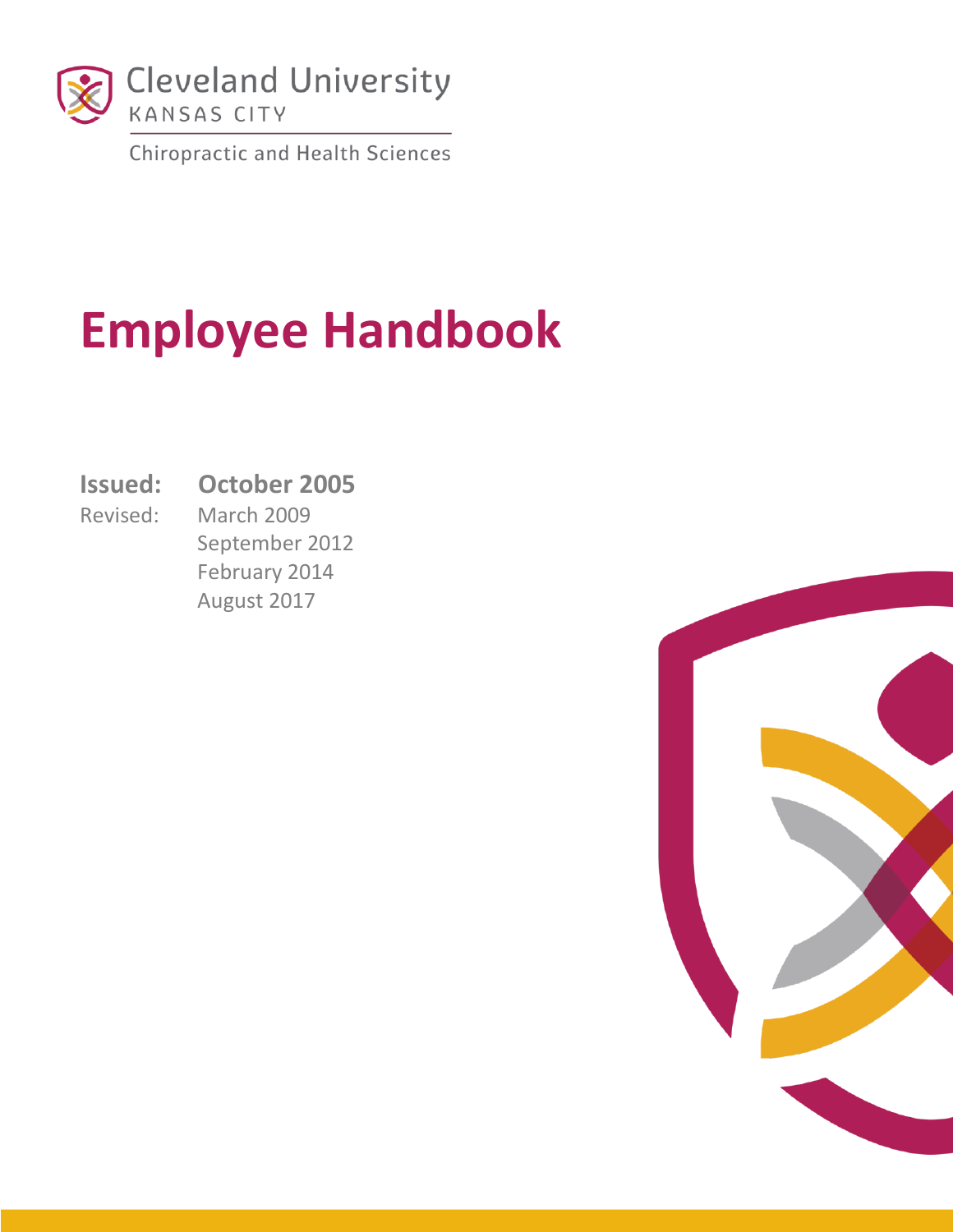## **Table of Contents**

**Policy**

INTRODUCTION 010 Cover Page 020 Employee Welcome Message 030 Mission, Vision and Values 060 Customer Service

EMPLOYMENT

103 Equal Employment Opportunity 104 Business Ethics and Conduct 105 Personal Relationships in the Workplace 107 Immigration Law Compliance 108 Conflicts of Interest 109 Whistleblower 110 Outside Employment

- 111 Re•Employment
- 114 Disability Accommodation

116 Job Posting and Employment Referrals

EMPLOYMENT STATUS & RECORDS 201 Employment Categories 202 Access to Personnel Files 203 Employment Reference Checks 204 Personnel Data Changes 205 Probation and Qualifying Periods 208 Employment Applications

209 Performance Evaluations and Advancement

280 Orientation

EMPLOYEE BENEFIT PROGRAMS 301 Employee Benefits 303 Vacation Benefits 305 Holidays 306 Workers' Compensation Insurance 307 Paid Days Off (PDO) Policy 308 Time Off to Vote 309 Bereavement Leave 311 Jury Duty 313 Benefits Continuation (COBRA) 316 Health Insurance 317 Life Insurance 318 Short•Term Disability 319 Long•Term Disability 320 401(k) Savings Plan/Pension Plan 326 Flexible Spending Account (FSA) 330 President's Scholarship

TIMEKEEPING/PAYROLL 401 Timekeeping 403 Paydays 405 Employment Termination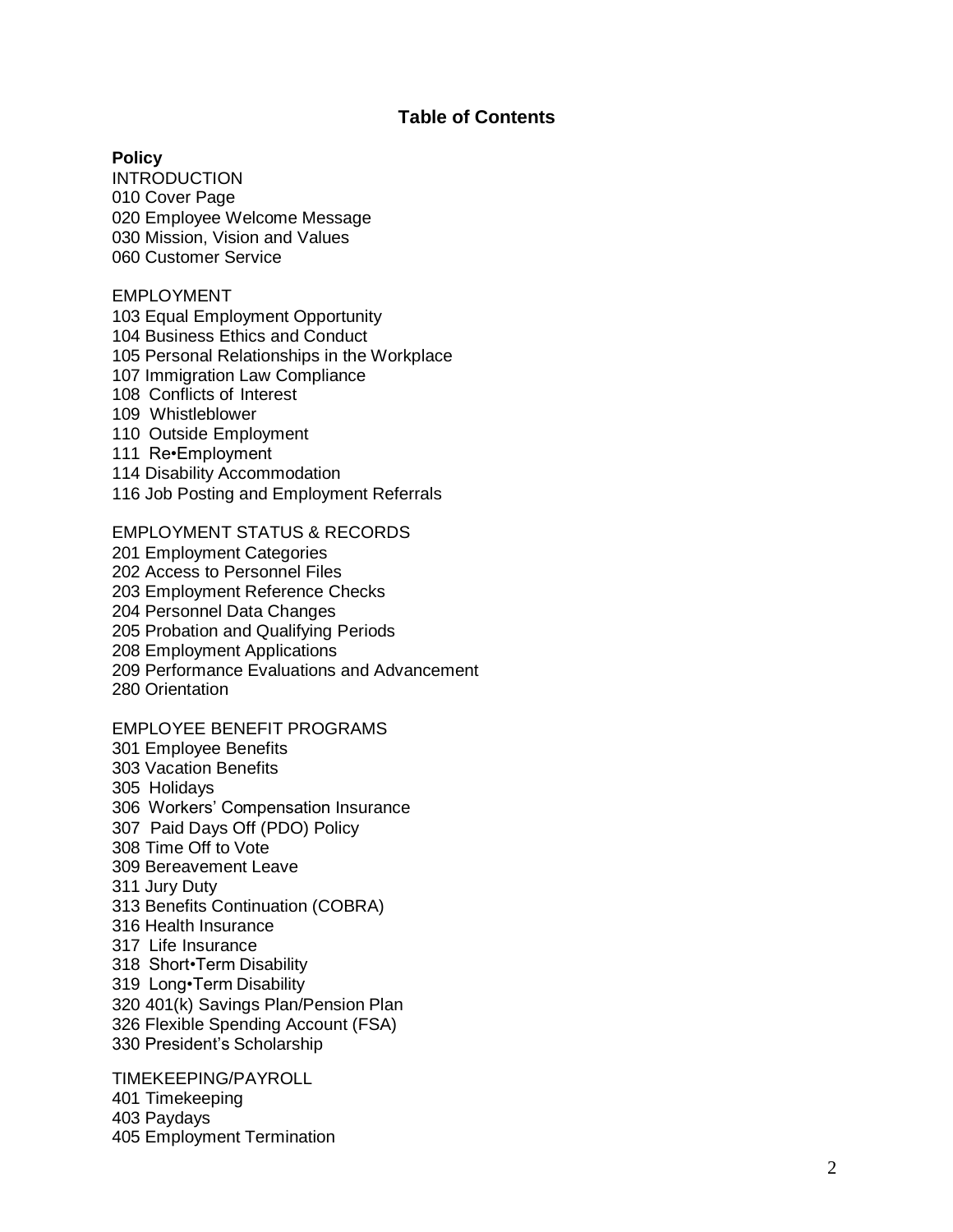409 Administrative Pay Corrections 410 Pay Deductions

WORK CONDITIONS AND HOURS 501 Injuries of the Job 502 Attendance 505 Smoking 506 Rest and Meal Periods 507 Overtime 508 Use of Equipment and Vehicles 510 Emergency Closings 512 Business Travel Expenses 516 Acceptable Use Policy 522 Workplace Violence Prevention 524 Crime Reporting 526 Parking

LEAVES OF ABSENCE 601 Family Medical Leave 605 Military Leave

EMPLOYEE CONDUCT & DISCIPLINARY ACTION 701 Employee Conduct and Work Rules 702 Drug and Alcohol Use 703 Sexual and Other Unlawful Harassment 705 Personal Appearance 706 Return of Property 708 Resignation 710 Security Inspections 712 Solicitation 716 Progressive Discipline 718 Problem Resolution 722 Workplace Etiquette and Confidentiality 724 Telephones 726 Visitors

**MISCELLANEOUS** 800 Life•Threatening Illnesses in the Workplace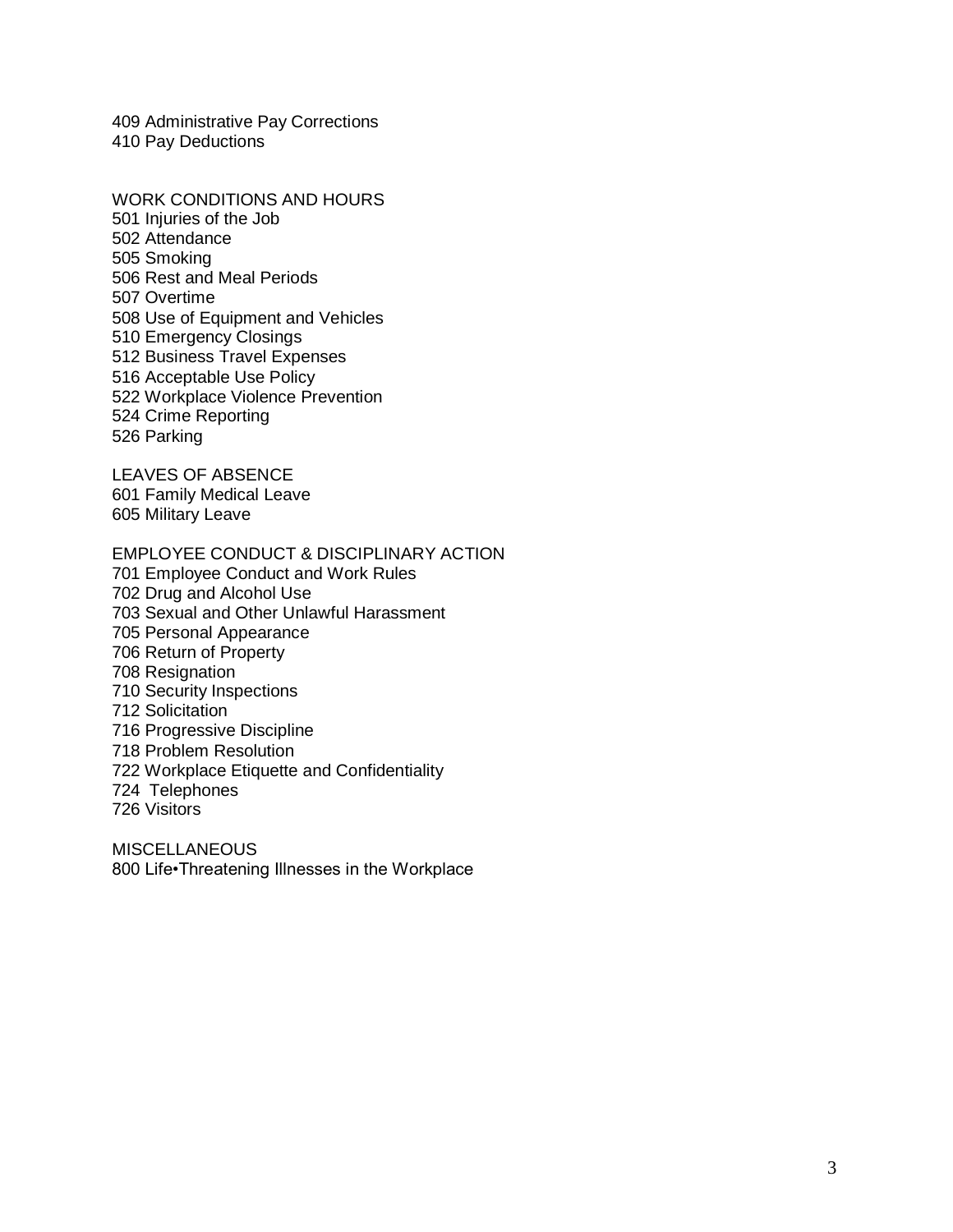

Welcome to Cleveland University-Kansas City!

It is always a privilege to welcome a new employee to the Cleveland University-Kansas City community. Undoubtedly, you will find challenges and opportunities as you begin your new journey as a Cleveland employee.

This Handbook is a source of information outlining employee policies, programs and benefits. Please review and become familiar with the information provided. Sometimes new employees have specific questions regarding policies, programs or benefits, so please do not hesitate to ask for clarification or discuss any questions or concerns with your supervisor.

Congratulations and best wishes for a successful and rewarding future at Cleveland University-Kansas City.

Sincerely,

J. Churlordk

Carl S. Cleveland III, President Cleveland University-Kansas City

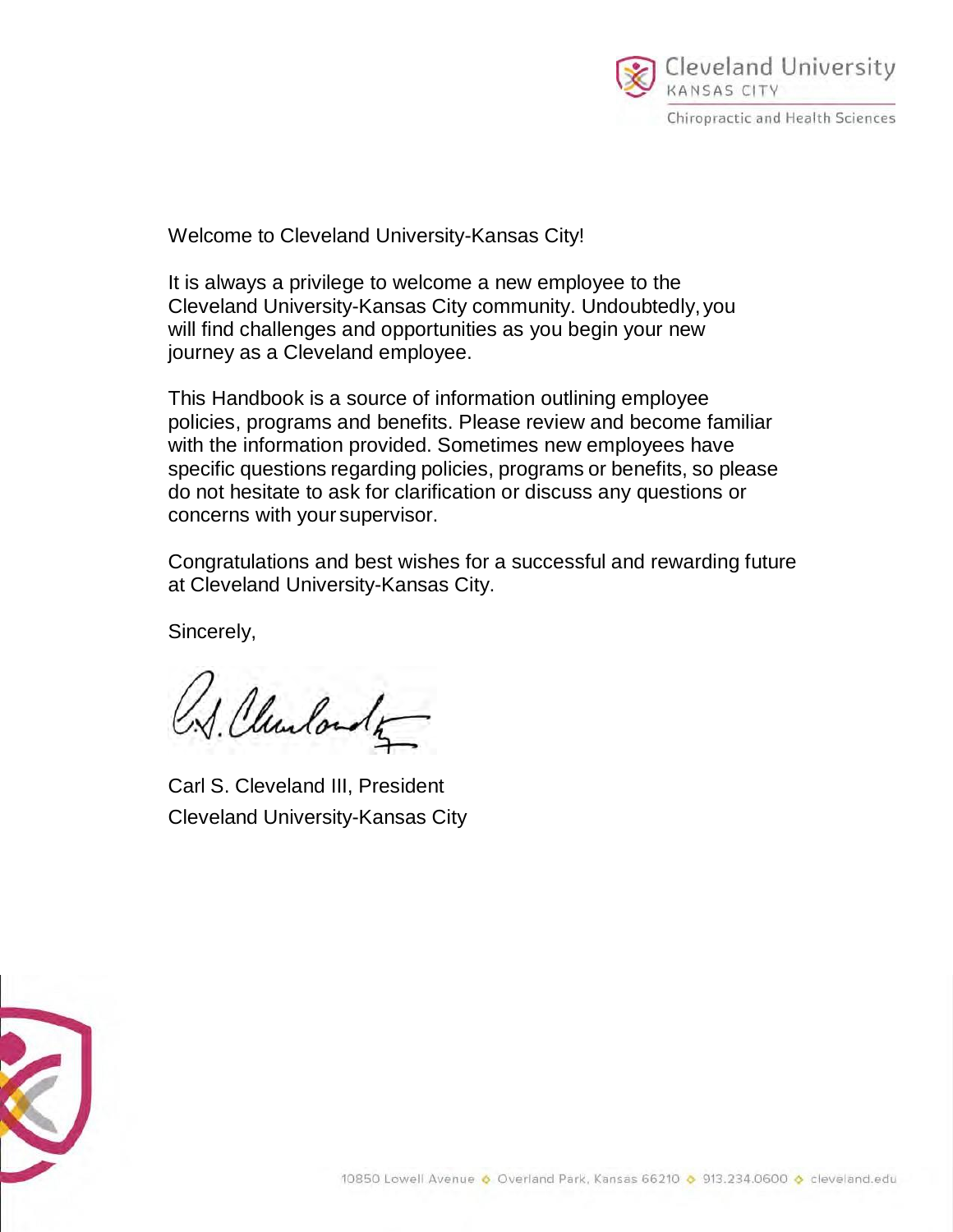This Handbook describes policies and practices of the University. The University believes that the policies contained herein provide for fair and equitable treatment of employees with respect to pay, benefits, and other employment practices. Please read this Handbook carefully and keep it for quick reference.

The policies that follow do not cover every situation that might arise. They serve as a standard in keeping with sound business practices and as a guide for personnelactions. If you need an interpretation of a policy or feel the need to deviate from an established policy, please consult your supervisor. In any event, your good judgment and cooperation are appreciated. The Handbook should not be construed as a contract between the University and any or all of its employees.

The policies and information contained in this Handbook may be changed or amended in whole, or in part, at any time, with or without notice.

Issue Date: Summer 2005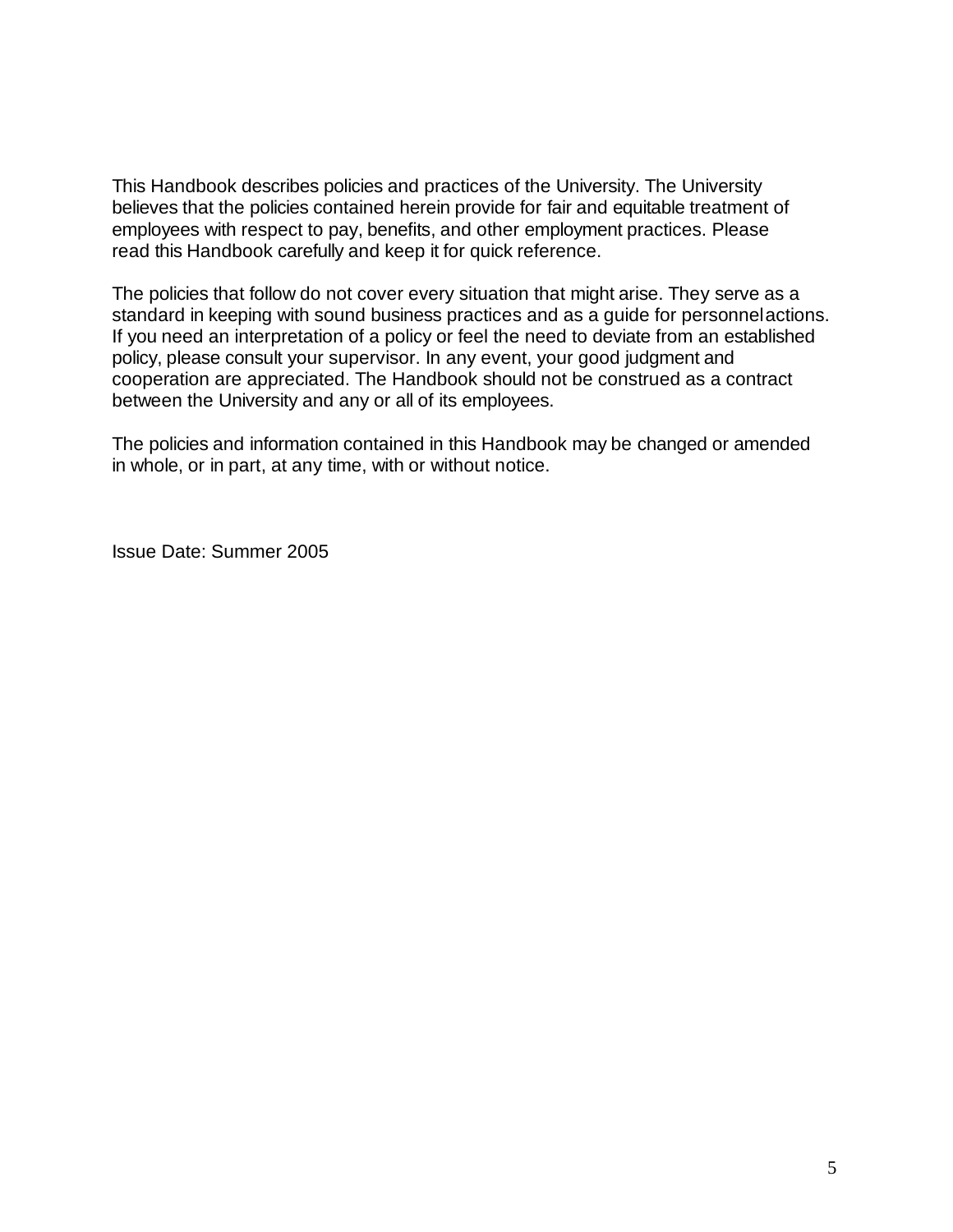# **030 Mission, Vision and Values\***

#### **Institutional Vision**

The Cleveland vision is to be recognized and respected as a leader in health promotion.

#### **Institutional Mission**

The Cleveland mission is to provide strong student-centered academic and professional education with a focus in the areas of life sciences and health promotion through education, scholarship and service.

## **Institutional Core Values**

Integrity/Accountability

- Responsible and ethical behavior
- Honest and open communication
- Responsibility for our individual actions

#### Excellence/Service

- Highest quality in teaching, scholarship and service
- Embrace compassion

#### Diversity/Respect

- Treat all individuals with dignity and respect
- Encourage an environment that attracts, nurtures and supports diversity
- Sensitivity to differences in learning styles, ideas andbeliefs

## Collaboration/Teamwork

- Partnerships, interaction and relationships
- Cooperative efforts to achieve our common goals

#### Health/Well-being

- Encourage activities and behaviors that contribute to a healthylifestyle
- Chiropractic care is essential for optimizing health and well-being

#### Innovation/Creativity

- Intellectual curiosity
- Enthusiastic pursuit of new ideas

#### **Doctor of Chiropractic Program Mission**

The Doctor of Chiropractic program mission lies in the areas of education, scholarship and service and in the advancement of chiropractic.

The education mission of the institution is to prepare competent, entry-level doctors of chiropractic as primary health care providers and to offer continuing education for doctors of chiropractic.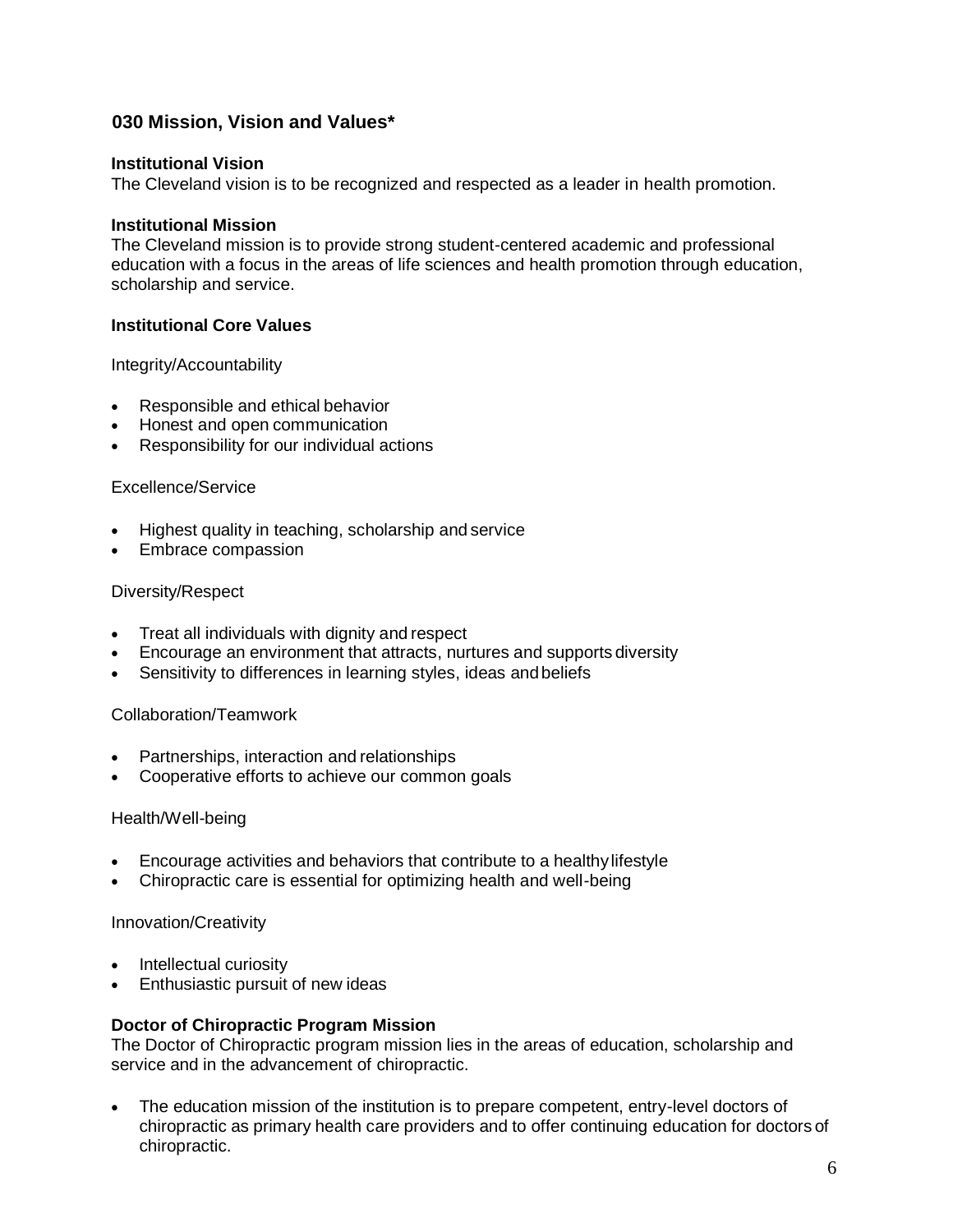- The scholarship mission of the institution is to conduct research and scholarly activities in areas related to chiropractic education and health care, and to collaborate with other institutions and health care providers in scholarlyactivities.
- The service mission of the institution is to provide health care and outreach services to the community, support services to alumni and other health care providers, and volunteer services to civic and professional organizations.

## **Undergraduate Program Mission**

The Cleveland Undergraduate Studies program mission is to provide a respected and recognized undergraduate studies program specializing in life sciences and health promotion preparing graduates to continue in health-related education programs.

## **Master of Science Program Mission**

The mission of the Cleveland Master of Science in Health Promotion program is to provide students with the knowledge, skills and foundation to become leaders and educators in health promotion. Graduates are eligible for examination as a Certified Health Education Specialist (CHES).

*\* (Revised September 2012)*

## **060Customer Service**

Students are among the University's most valuable assets. Every employee represents Cleveland to students and the public. The way we do our jobs presents and image of our entire organization. Students judge the University by how they are treated with each employee contact. Therefore, one of the first business priorities is to assist any student or potential student. Nothing is more important than being courteous, friendly, helpful, and prompt in the attention given to student.

Personal contact with the public, manners on the telephone, and the communications sent to the University's multiple constituents are a reflection not only of each employee, but also of the professionalism of Cleveland. Positive customer service enhances student's and the public's image of Cleveland. Students who wish to lodge specific comments or complaints should be directed to the Office of Student Services for assistance.

## **103 Equal Employment Opportunity**

Equal opportunity shall be provided to all employees and applicants for employment on the basis of their demonstrated ability and competence without discrimination on the basis of race, color, religion, sex, sexual preference, origin, age, status as Vietnam- era veteran or disability. The University will adhere to the federal requirements of the Rehabilitation Act of 1973 with all its amendments, and the American with Disabilities Act and other applicable state and federal laws. Equal employment opportunity includes, but is not limited to, hiring, training, promotion, transfer, demotion and termination.

Cleveland will make reasonable accommodations for qualified individuals with known disabilities in harmony with state and federal law. This policy governs all aspects of employment, including selection, job assignment, compensation, discipline, termination, and access to benefits and training.

Employees with questions or concerns about any type of discrimination in the workplace are encouraged to bring these issues to the attention of their immediate supervisor or the Human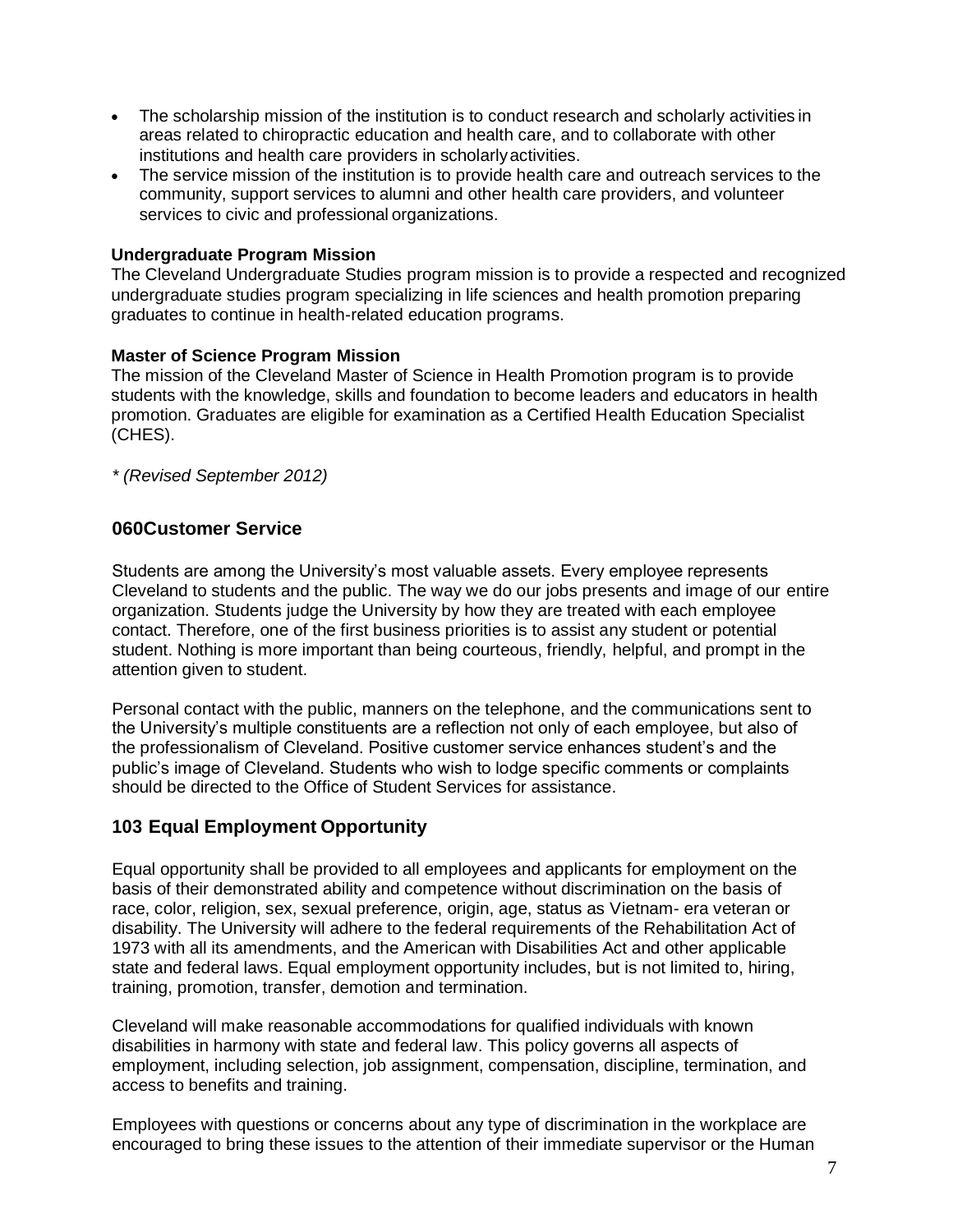Resources representative on each campus. Employees can raise concerns and make reports without fear of reprisal. Anyone found to be engaging in any type of unlawful discrimination will be subject to disciplinary action, up to and including termination of employment.

## **104 Business Ethics and Conduct**

The successful operation and reputation of the University is built upon the principles of fair dealing and ethical conduct of its employees. Cleveland's reputation for integrity and excellence requires careful observance of the spirit and letter of all applicable laws and regulations, as well as a scrupulous regard for the highest standards of conduct and personal integrity.

The continued success of the University is dependent upon the students' trust, and Cleveland is dedicated to preserving that trust. Employees have a duty to the University, its students, and other constituencies to act in a way that will merit their continued trust and confidence.

The University will comply with all applicable laws and regulations and expects its directors, officers, and employees to conduct business in accordance with the letter, spirit, and intent of all relevant laws and to refrain from any illegal, dishonest, or unethical conduct.

In general, the use of good judgment, based on high ethical principles, will guide employees with respect to lines of acceptable conduct. If a situation arises where it is difficult to determine the proper course of action, the matter should be discussed openly with your immediate supervisor and if necessary, with the Human Resources representative for advice and consultation.

Compliance with this policy of business ethics and conduct is the responsibility of every Cleveland employee. Disregarding or failing to comply with this standard of business ethics and conduct could lead to disciplinary action, up to and including possible termination of employment.

## **105 Personal Relationships in the Workplace**

The employment of relatives or individuals involved in a dating relationship in the same area of an organization may cause serious conflicts and problems with favoritism and employee morale. In addition to claims of partiality in treatment at work, personal conflicts from outside the work environment can be carried over into day•to•day working relationships.

For purposes of this policy, a relative is any person who is related by blood or marriage, or whose relationship with the employee is similar to that of persons who are related by blood or marriage. A dating relationship is defined as a relationship that may be reasonably expected to lead to the formation of a consensual "romantic" or sexual relationship. This policy applies to all employees without regard to position, gender or sexual orientation of the individuals involved.

Relatives of current employees may not occupy a position that will be working directly for or supervising a relative without the written approval of the Board of Trustees. Individuals involved in a dating relationship with a current employee may also not occupy a position that will be working directly for or supervising the employee with whom they are involved in a dating relationship. The University also reserves the right to take prompt action if an actual or potential conflict of interest arises involving relatives or individuals Involved in a dating relationship who occupy positions at any level (higher or lower) in the same line of authority that may affect the review of employment decisions.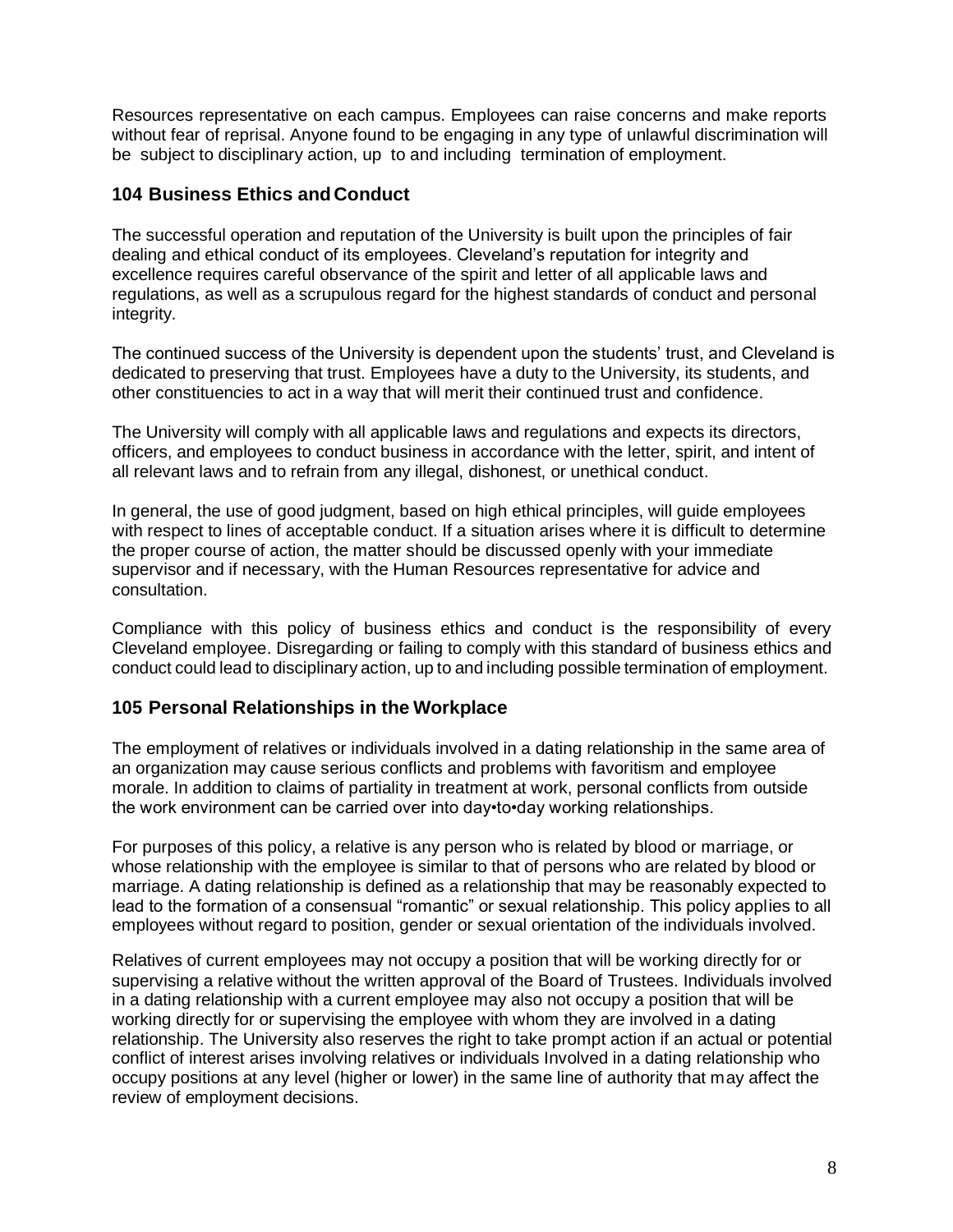If a relative relationship or dating relationship is established after employment between employees who are in a reporting situation described above, it is the responsibility and obligation of the employee involved in the relationship to disclose the existence of the relationship to management. The individuals concerned will be given the opportunity to decide who is to be transferred to another available position. If that decision is not made within 30 calendar days, management will decide who is to be transferred or, if necessary, terminated from employment.

In other cases where a conflict or the potential for conflict arises because of the relationship between employees, even if there is no line of authority or reporting involved, the employees may be separated by reassignment or terminated from employment.

*\* (Revised November 2010)*

## **107 Immigration Law Compliance**

The University is committed to employing only United States citizens and aliens who are authorized to work in the United States and does not unlawfully discriminate on the basis of citizenship or national origin.

In compliance with the Immigration Reform and Control Act of 1986, each new employee, as a condition of employment, must complete the Employment Eligibility Verification Form I•9 and present documentation establishing identity and employment eligibility. By Federal law, this information must be presented within three days of employment. If proper identification is not presented within three days, employment will be terminated. Former employees who are rehired must also complete the form if they have not completed an I•9 with the University within the past three years, or if their previous I•9 is no longer retained or valid.

Employees with questions or seeking more information on immigration law issues are encouraged to contact the Human Resources representative. Employees may raise questions or complaints about immigration law compliance without fear of reprisal.

## **108 Conflicts of Interest**

Employees have an obligation to conduct business within guidelines that prohibit actual or potential conflicts of interest. This policy establishes only the framework within which Cleveland wishes the University to operate. The purpose of these guidelines is to provide general direction so that employees can seek further clarification on issues related to the subject of acceptable standards of operation. Contact the Human Resources representative for more information or questions about conflicts of interest.

An actual or potential conflict of interest occurs when an employee is in a position to influence a decision that may result in a personal gain for that employee or for a relative as a result of the University's business dealings. For the purposes of this policy, a relative is any person who is related by blood or marriage, or whose relationship with the employees is similar to that of persons who are related by blood or marriage.

No "presumption of guilt" is created by the mere existence of a relationship with outside firms. However, if employees have any influence on transactions involving purchases, contracts, or leases, it is imperative that they disclose to the CFO as soon as possible, the existence of any actual or potential conflict of interest so that safeguards can be established to protect all parties.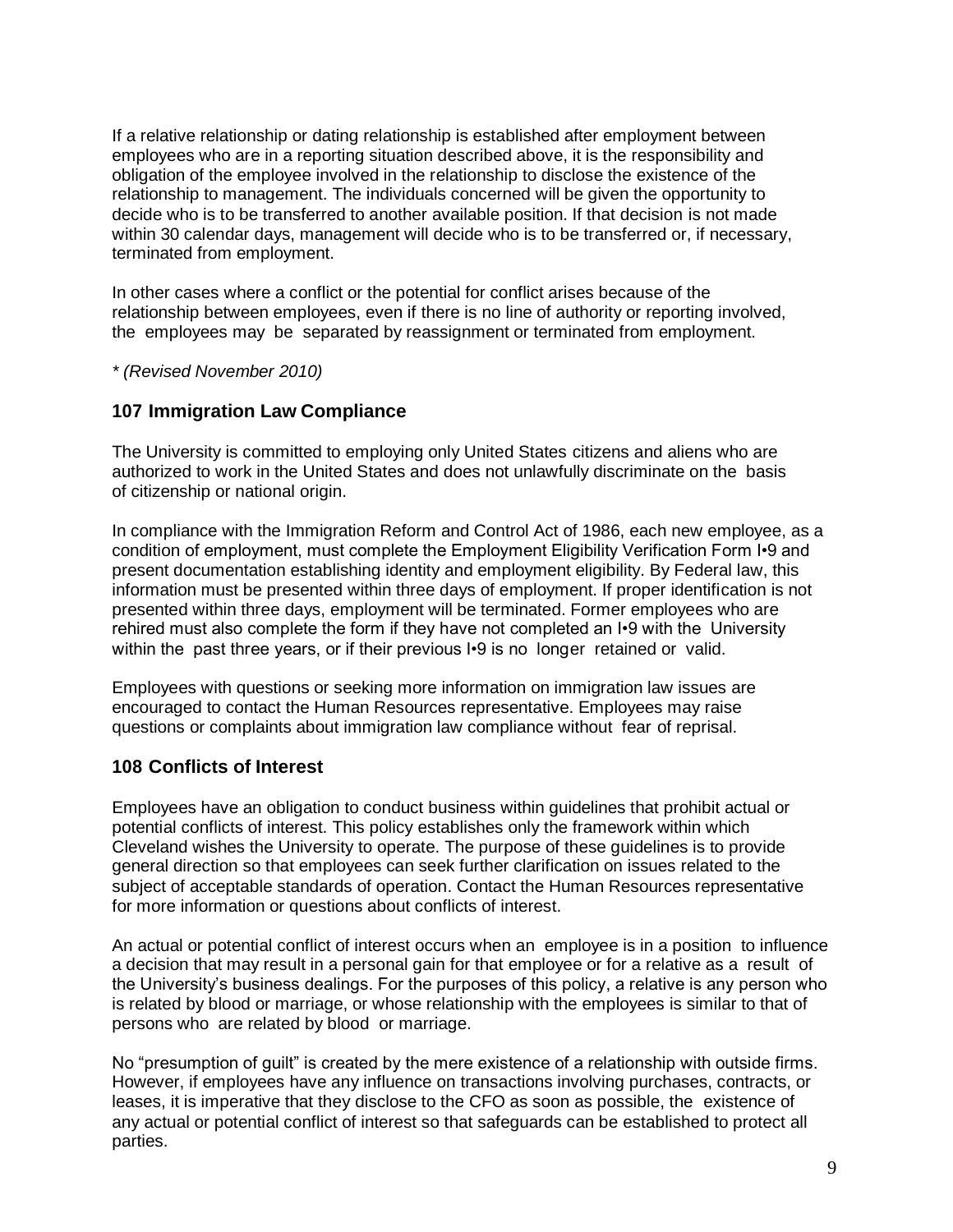Personal gain may result not only in cases where an employee or relative has a significant ownership in a firm with the University does business, but also when an employee or relative receives any kickback, bribe, substantial gift, or special consideration as a result of any transaction or business dealings involving the University.

# **109 Whistleblower Policy for Reporting Violations, Complaints or Concerns**

*(Board approved August 7, 2009)*

## **I. Policy Statement**

Cleveland University-Kansas City is committed to fostering a workplace conducive to open communication regarding its business practices and to protecting employees from unlawful retaliation and discrimination for their having properly disclosed or reported suspected or unethical conduct. The purpose of this Whistleblower Policy for Reporting Violations, Complaints or Concerns (this "Policy") is to provide a process for employees to report any suspected or actual violations or concerns as to compliance with Cleveland University-Kansas City's policies; federal, state or local statutes, laws, ordinances, regulations or Executive Orders, including, but not limited to, the Internal Revenue Code and the United States Department of Treasury Regulations; or any complaints or concerns regarding Cleveland University-Kansas City's accounting, internal accounting controls, or auditing matters, or any concerns regarding any questionable accounting or auditing matters.

#### **II. Obligation to Report Suspected or Actual Violations**

#### **A. Reporting Generally**

It is every employee's obligation to report suspected or actual violations of Cleveland University-Kansas City's policies or any federal, state or local statutes, laws, ordinances, regulations or Executive Orders, including, but not limited to, the Internal Revenue Code and the United States Department of Treasury Regulations. Employees must report any suspected or actual violations of the laws and rules that govern the reporting of Cleveland University-Kansas City's financial performance, and any complaint or concern regarding Cleveland University-Kansas City's accounting, internal accounting controls, or auditing matters, or any concerns regarding any questionable accounting or auditing matters.

Employees can make reports by the following procedures:

- If the report is regarding a suspected or actual violation of the Internal Revenue Code and the United States Department of Treasury Regulations, then the Employee can report such matters directly to his or her supervisor or manager or to the Human Resources representative.
- If the report is regarding any suspected or actual wrong-doing by any employee, officer or director, any complaint or concern about Cleveland University-Kansas City's accounting, internal accounting controls, or auditing matters, or any concerns regarding any questionable accounting or auditing matters, then the Employee can report such matters directly to his or her supervisor or manager or to the Human Resourcesrepresentative.
- If the report is regarding suspected or actual violations or concerns as to compliance with Cleveland University-Kansas City's policies or federal, state or local statutes, laws, ordinances, regulations or Executive Orders, then the Employee can report such matters directly to his or her supervisor or manager or to the Human Resources representative.

## **B. Anonymous Reporting**

Alternatively, if you wish to report any such matters *anonymously*, you may do so by providing a written description of the suspected violation or other complaint or concern to an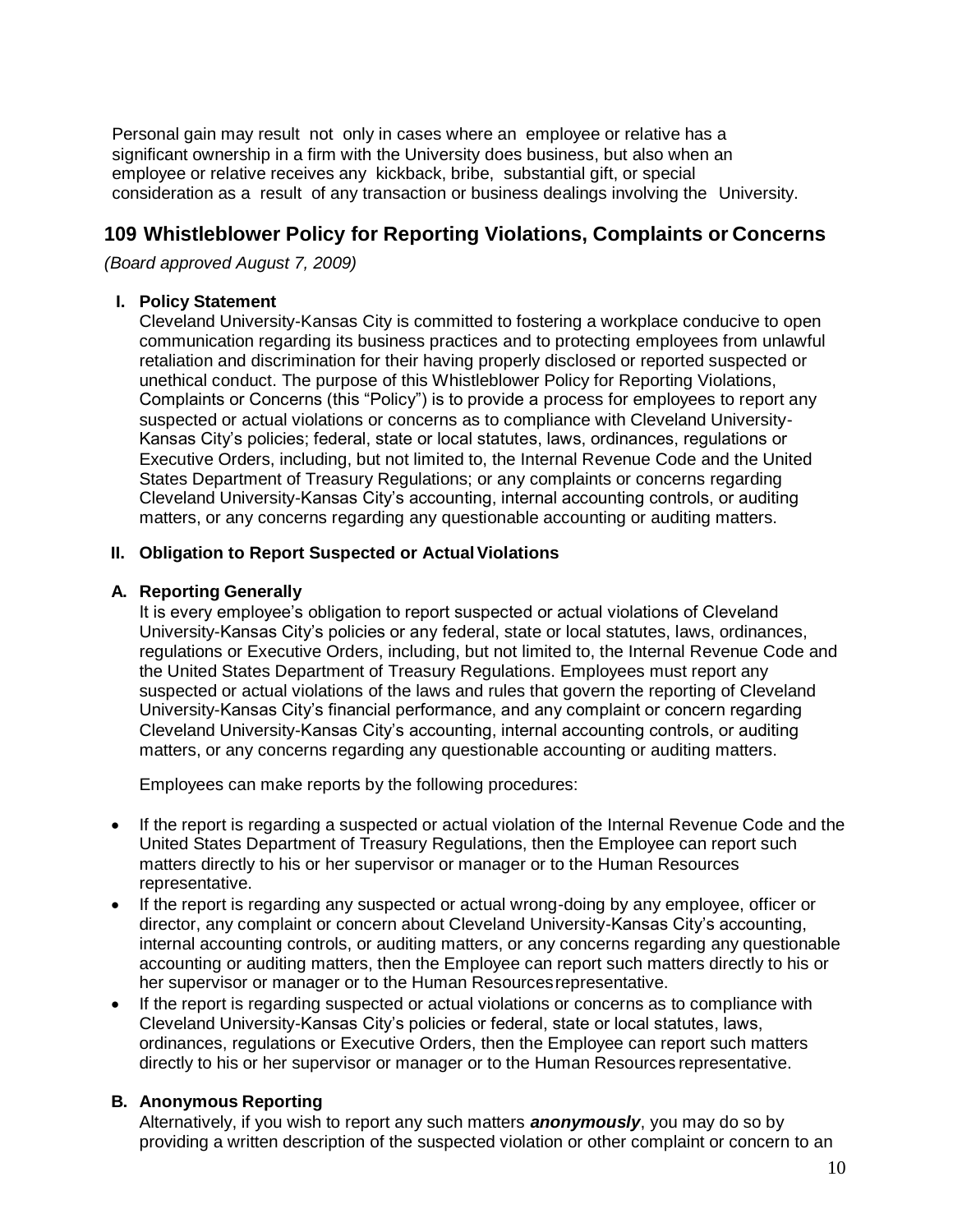appropriate person as designated above in Section II(A).

## **III. Treatment and Retention of Complaints and Reports**

Each supervisor and manager shall report any suspected violation, concern or complaint reported by employees or other sources to the Human Resources representative to assure proper treatment, retention and investigation of complaints, concerns or notices of potential violations. In addition, employees should take note that persons outside Cleveland University-Kansas City may report complaints or concerns about suspected or actual violations or concerns regarding internal accounting controls, accounting or auditing matters. These concerns and complaints should be reported immediately upon receipt to the Human Resources representative. Cleveland University-Kansas City will promptly consider the information, reports or notices and will take appropriate action, including investigation as appropriate, in accordance with the law, governmental rules and regulations and as otherwise consistent with good business practice.

The Human Resources representative will keep a log of all notices or reports of suspected or actual violations, complaints or concerns received pursuant to this Policy. The logs will include a description of the matter reported, the date of the report and the disposition thereof, and the log shall be retained in accordance with Cleveland University-Kansas City's document retention policies.

## **IV. Statement of Non-Retaliation**

Cleveland University-Kansas City *will not permit* any form of intimidation or retaliation by any officer, employee, contractor, subcontractor or agent of Cleveland University-Kansas City against any employee because:

- The employee filed a report or voices a concern under this Policy; or
- The employee provided information or assisted in a governmental investigation or internal Cleveland University-Kansas City investigation regarding any conduct that the employee reasonably believes constitutes a violation of Cleveland University-Kansas City's policies; federal, state or local statutes, laws, ordinances, regulations or Executive Orders, including, but not limited to, the Internal Revenue Code and the United States Department of Treasury Regulations; or
- The employee files, testifies, participates in, or otherwise assists in a proceeding relating to a violation of federal, state or local statute, law, ordinance, regulation or Executive Order, including, but not limited to, the Internal Revenue Code and the United States Department of Treasury Regulations.

Employees determined to have engaged in retaliatory behavior may be subject to discipline, which could include termination of employment. Any employee who feels that he or she has been subjected to any behavior that violates this Policy should immediately report such behavior to his or her supervisor or the Human Resources representative. Please note, however, that employees who knowingly file misleading or false reports, or without a reasonable belief as to truth or accuracy, will not be protected by this policy and may be subject to discipline, including termination of employment.

## **V. Statement of Confidentiality**

Cleveland University-Kansas City will make good faith efforts to protect the confidentiality of employees making reports; provided, however, Cleveland University-Kansas City or its employees and agents shall be permitted to reveal the reporting employee's identity and confidential information to the extent necessary to permit a thorough and effective investigation or as required by law or court proceedings.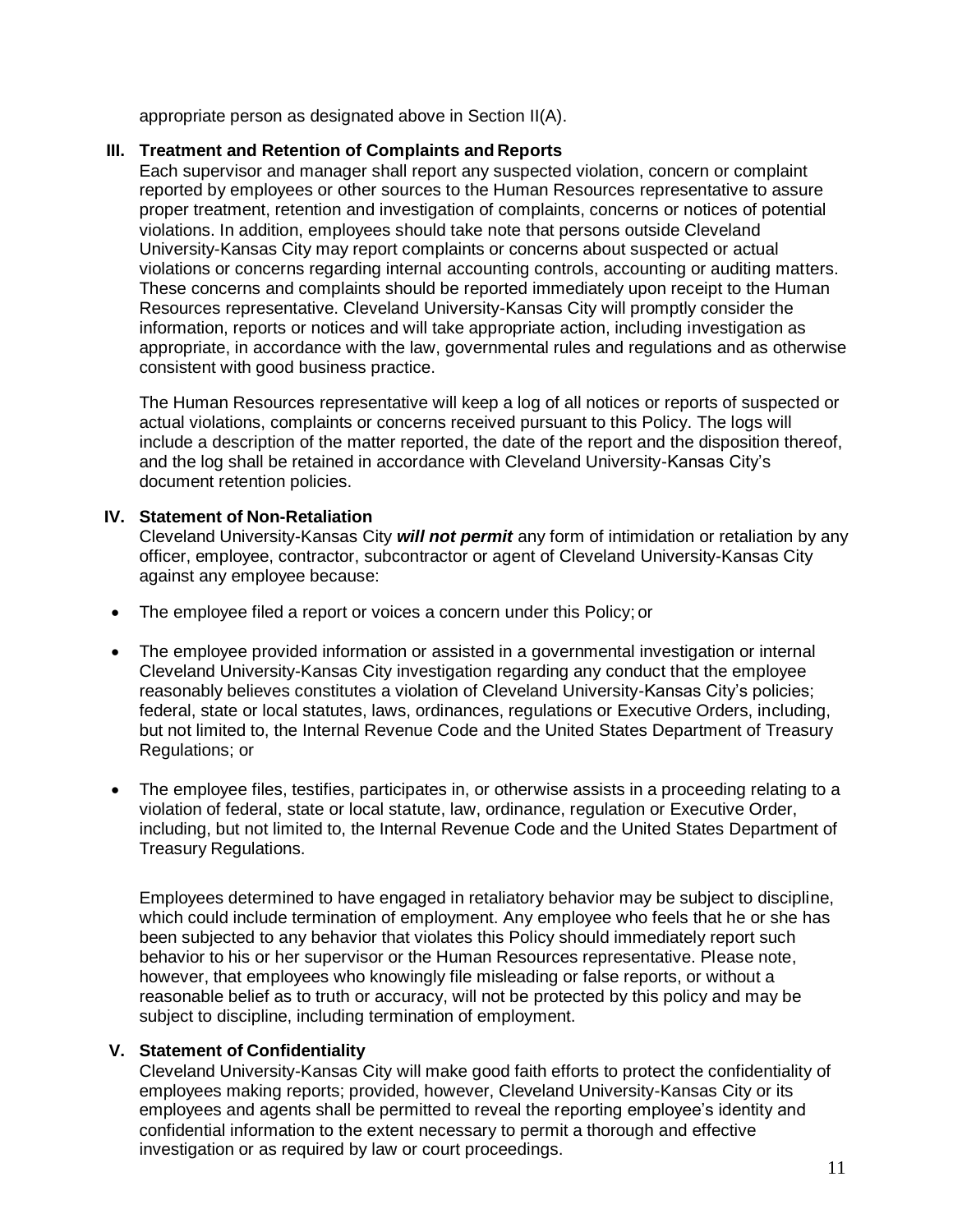# **110 Outside Employment**

Employees may hold outside jobs as long as employees meet the performance standards of their job with the University. All employees will be judged by the same performance standards and will be subject to the University's scheduling requirements, regardless of any existing outside work requirements.

If the University determines that an employee's outside work interferes with performance or the ability to meet the requirements of the University as they are periodically modified the employee may be asked to terminate the outside employment if he or she wishes to remain with the University.

Outside employment that constitutes a conflict of interest is prohibited. Employees may not receive any income or material gain from individuals or corporations outside the University for materials produced or services rendered while performing duties associated with their employment.

## **111 Re-Employment**

Former employees who voluntarily resigned or were laid off are, generally, eligible for re•hire.

If an individual is re•hired after a break in service of one year or less, previous service with the University will be included when determining benefit eligibility and the original hire date will be adjusted to reflect the length of absence. This new anniversary date will be used to calculate benefit eligibility.

An individual re•hired after a break in service of more than one year will be considered a new employee of the University and past service will not apply in calculating benefit eligibility.

Re•hired employees whose break in service exceeded ninety (90) days will be reviewed after 120 days of re•employment.

## **114 Disability Accommodation**

The University is committed to complying fully with the Americans with Disabilities Act (ADA) and ensuring equal opportunity in employment for qualified persons with disabilities. All employment practices and activities are conducted on a non•discriminatory basis.

Hiring procedures have been reviewed and provide persons with disabilities meaningful employment opportunities. Pre•employment inquires are made only regarding an applicant's ability to perform the duties of the position.

Post•offer medical examinations are required only for those positions in which there is a bona fide job•related physical requirement. They are given to all persons entering the position only after conditional job offers. Medical records will be kept separate and confidential.

Reasonable accommodation is available to all disabled employees, where their disability affects the performance of job functions. All employment decisions are based on the merits of the situation in accordance with defined criteria, not the disability of the individual.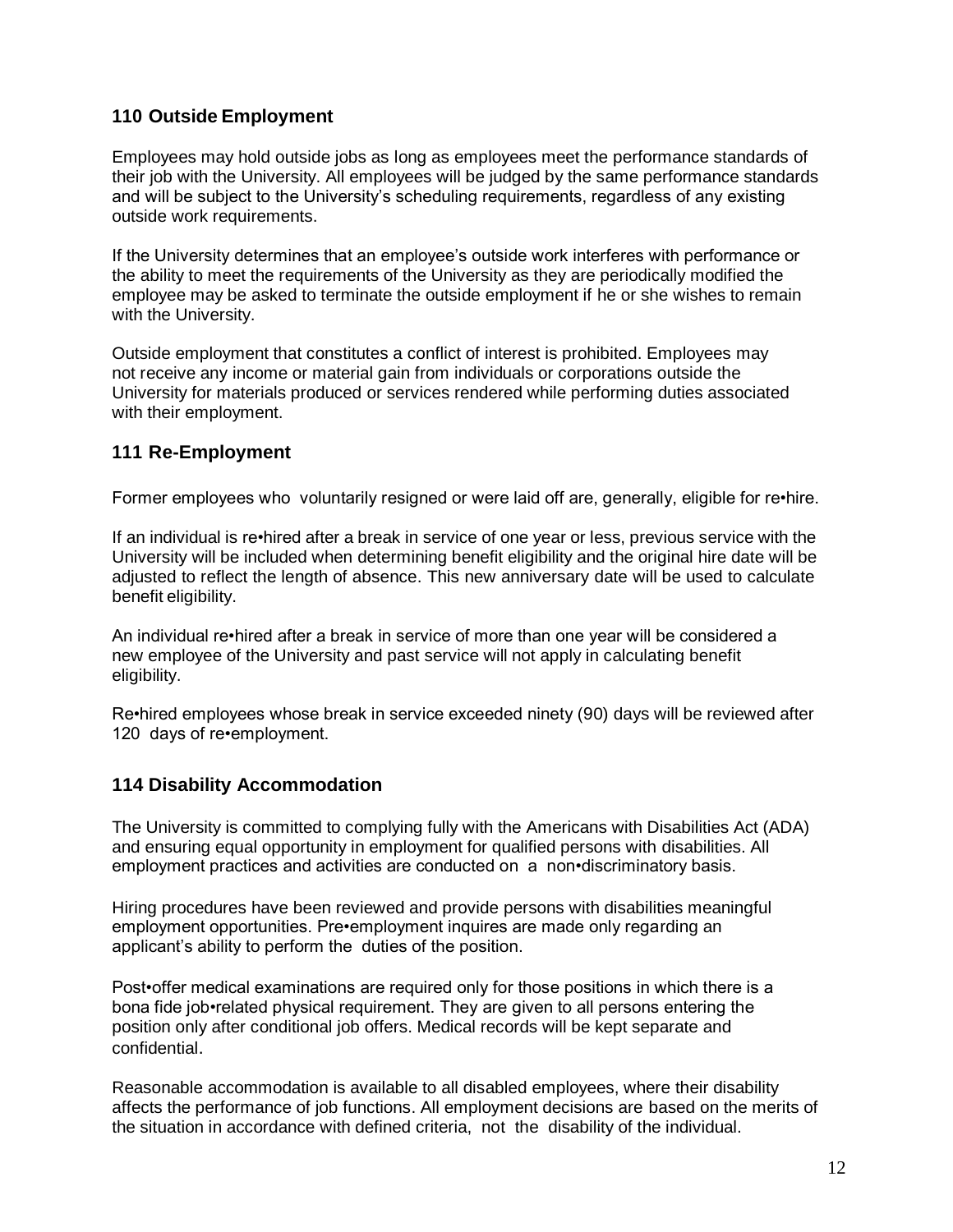Qualified individuals with disabilities are entitled to equal pay and other forms of compensation (or changes in compensation) as well as in job assignments, classifications, organizational structures, position descriptions, lines or progression, and seniority lists. Leave of all types will be available to all employees on a equal basis.

The University is also committed to not discriminating against any qualified employees or applicants because they are related to or associated with a person with a disability. The University will follow any state or local law that provides individuals with disabilities greater protection than the ADA.

This policy is neither exhaustive nor exclusive. The University is committed to taking all other actions necessary to ensure equal employment opportunity for persons with disabilities in accordance with the ADA and all other applicable federal, state, and local laws.

## **116 Job Posting and Employee Referrals**

The University provides employees an opportunity to indicate their interest in open positions and advance within the organization according to their skills and experience. In general, notices of all regular, full•time job openings are posted, although the University reserves its discretionary right to not post a particular opening.

Job openings will be posted on Cleveland Today and normally remain open for 10 days. Each job posting notice will include the dates of the posting period, job title, department, location, job summary, essential duties, and qualifications (required skills and abilities).

To be eligible to apply for a posted job, employees must have performed competently for at least six months in their current position. Employees who have a written warning on file, or are on probation or suspension are not eligible to apply for posted jobs. Eligible employees can only apply for those posted jobs for which they possess the required skills, competencies and qualifications.

To apply for an open position, employees should submit a job posting application to the Human Resources representative listing job•related skills and accomplishments (forms may be found in Appendix A). It should also describe how their current experience with the University and prior work experience and/or education qualifies them for the position.

The University recognizes the benefit of developmental experiences and encourages employees to talk with their supervisors about their career plans.

An applicant's supervisor may be contacted to verify performance, skills, and attendance. Any staffing limitations or other circumstances that might affect a prospective transfer may also be discussed.

Job posting is a way to inform employees of openings and to identify qualified and interested applicants who might not otherwise be known to the hiring manager. Other recruiting sources may also be used to fill open positions in the best interest of the organization.

The University also encourages employees to identify friends or acquaintances that are interested in employment opportunities and refer qualified outside applicant for posted jobs. Employees should obtain permission from the individual before making a referral, sharing their knowledge of the organization, or making commitments or oral promises of employment.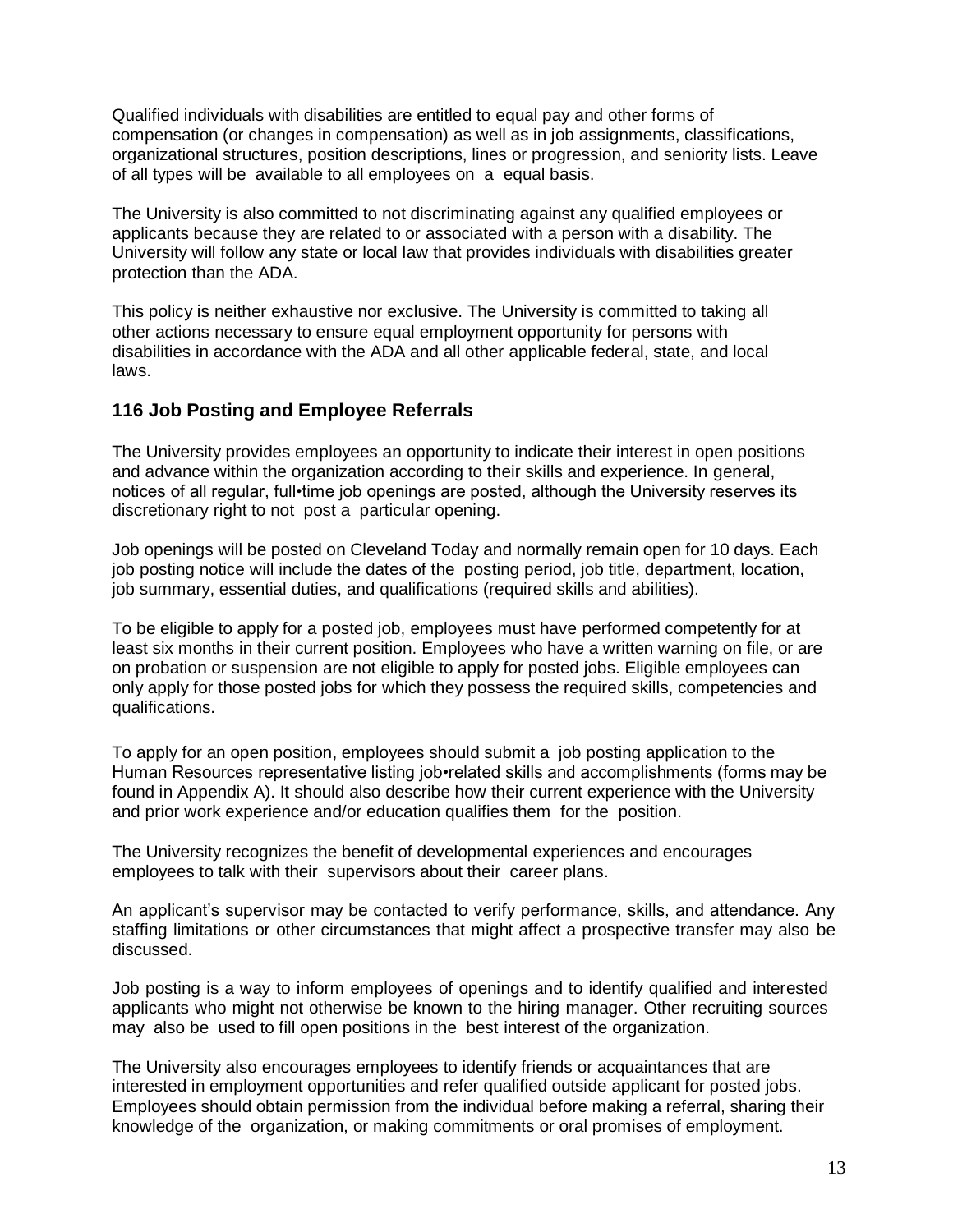An employee should submit the referral's resume and/or complete application form to the Human Resources representative for a posted job. If the referral is interviewed, the referring employee will be notified of the initial interview and the final selection decision.

## **201 Employment Categories**

It is the intent of the University to clarify the definitions of employment classifications so that employees understand their employment status and benefit eligibility. These classifications donot guarantee employmentfor any specified period of time. Accordingly, the right to terminate the employment relationship at will at any time is retained by both the employee and the University.

Each employee is designated as either NONEXEMPT or EXEMPT from federal and state wage and hour laws. NONEXEMPT employees are entitled to overtimepay under the specific provisions of federal andstatelaws. EXEMPT employees areexcludedfrom specific provisions of federal and state wage and hour laws. An employee's EXEMPT or NONEXEMPT classification may be changed only upon written notification by the CFO.

In addition to the above categories, each employee belongs to one other employment category:

REGULAR FULL•TIME employees are those who are not in a temporary or introductory status and who are regularly scheduled to work the University's full•time schedule. Generally, they are eligible for benefits, subject to the terms, conditions,andlimitations of eachbenefit program.

PART•TIME employees are those who are not assigned to a temporary or introductory status and who are regularly scheduled to work less than 30 hours per week. While they do receive all legally mandated benefits (such as Social Security and workers' compensation insurance), they are ineligible for all of the University's other benefit programs.

INTRODUCTORY employees are those whose performance is being evaluated to determine whether further employment in a specific position or with University is appropriate. Employees who satisfactorily complete the introductory period will be notified of their new employment classification.

TEMPORARY employees are those who are hired as interim replacements, to temporarily supplement the work force, or to assist in the completion of a specific project. Employment assignments in this category are of a limited duration. Employment beyond any initially stated period does not in any way imply a change in employment status. Temporary employees retain mandated benefits (such as workers' compensation insurance and Social Security), they are ineligible for all other benefit programs offered by the University.

## **202 Access to Personnel Files**

The University maintains a personnel file on each employee. The personnel file includes such information as the employee's job application, resume, records of training, documentation of performance appraisals and salary increases, and other employment records.

Personnel files are the property of the University, and access to the information they contain is restricted. Generally, only supervisors and management personnel of the University who have a legitimate reason to review information in a file are allowed to do so.

Employees who wish to review their own file should contact the Human Resources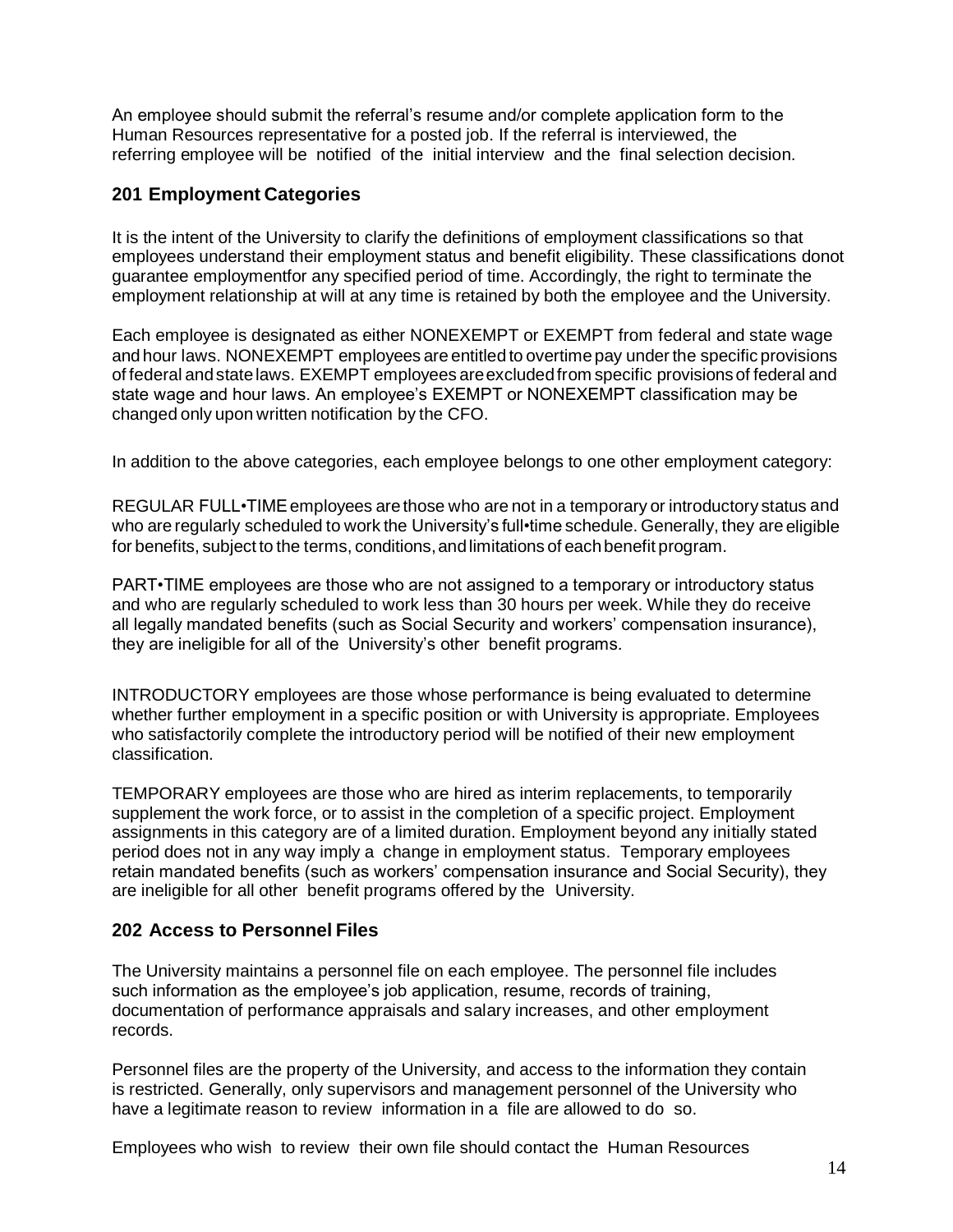representative. With reasonable advance notice, employees may review their own personnel files in the University's offices and in the presence of an individual appointed to maintain the files.

## **203 Employment Reference Checks**

To ensure that individuals who join the University are well qualified and have strong potential to be productive and successful, it is the policy of the University to check the employment reference of all applicants.

The Human Resources representative will respond in writing to only those reference check inquires that are submitted in writing/fax. Response to such inquires will confirm only dates of employment, wage rates, and position(s) held.

## **204 Personnel Data Changes**

It is the responsibility of each employee to promptly notify the University of any changes in personnel data. Personal mailing addresses, telephone numbers, number of names of dependents, individuals to be contacted in the event of an emergency, educational accomplishments, and similar data should be accurate and current at all times. If any personnel data has changed, employees should complete the Employee Fact Change form (See Appendix A) and forward it to the Human Resources Department.

## **205 Probation and Qualifying Periods**

All new non•faculty employees must serve a probation period of 120 calendar days. It is designed to give the University opportunity to determine whether an employee is suitable and qualified for the work for which the employee was hired. The decision as to the employee's suitability and qualifications is the sole responsibility of the University.

The probationary period is intended to give new employees the opportunity to demonstrate their ability to achieve a satisfactory level of performance and to determine whether the new position meets their expectations. The University uses this period to evaluate employee capabilities, work habits, and overall performance. Either the employee or the University may end the employment relationship at will at any time during or after the introductory period, with or without cause or advance notice.

All new and rehired employees work on an introductory basis for the first 120 calendar days after their date of hire. Any significant absence will automatically extend an introductory period by the length of the absence. If the University determines that the designated introductory period does not allow sufficient time to thoroughly evaluate the employee's performance, the introductory period may be extended for a specified period. The employee may not remain in a probationary status for more than seven (7) months. An employee may complete the probationary period or be terminated at any time after the initial 120 days upon the recommendation of the supervisor and department or administrative head. The supervisor may determine successful completion of the probationary period at any time during the extension.

Upon satisfactory completion of the introductory period, employees enter the "regular" employment classification.

During the introductory period, new employees are eligible for those benefits that are required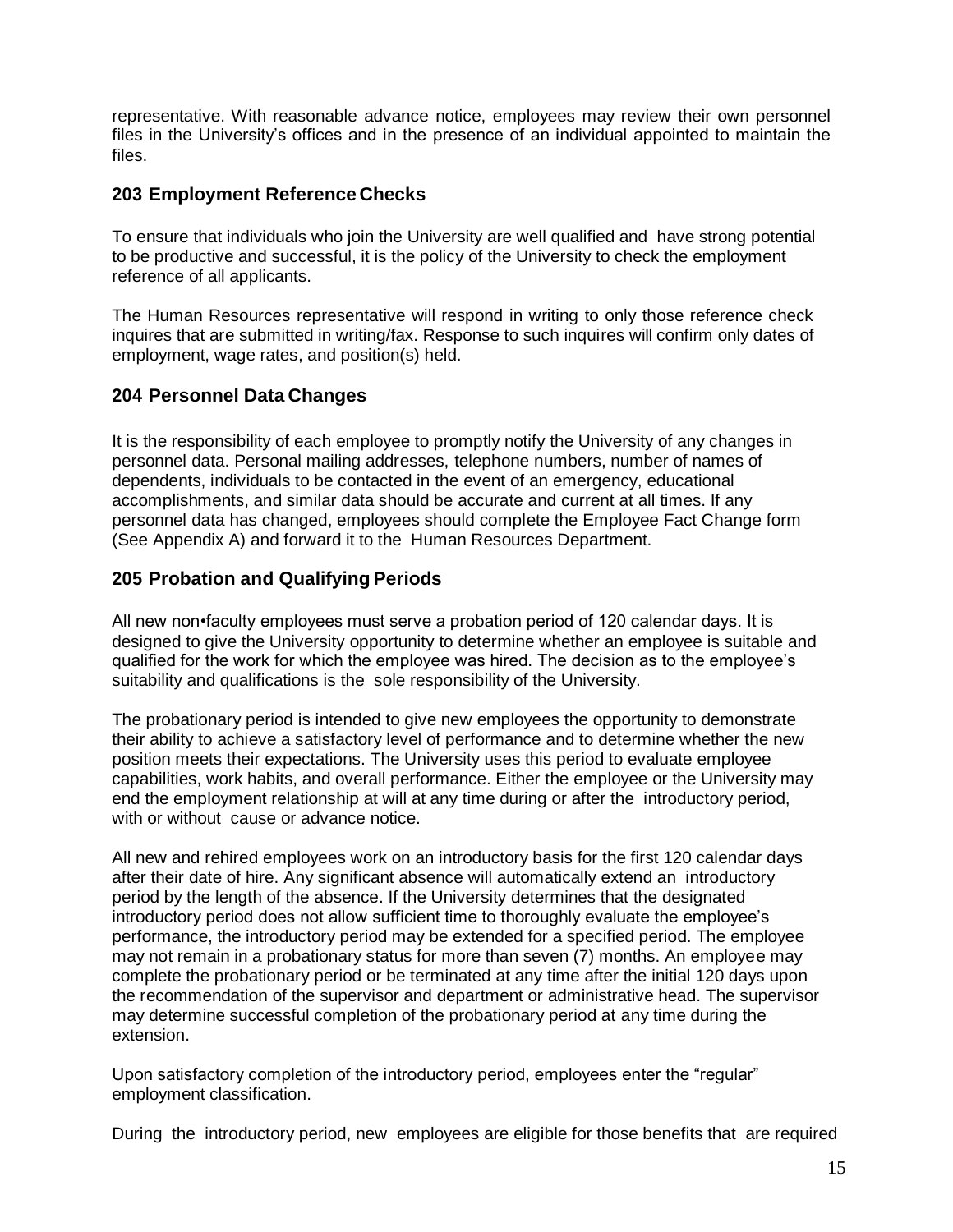by law, such as workers' compensation insurance and Social Security. After becoming regular employees, they may also be eligible for other Cleveland•provided benefits, subject to the terms and conditions of each benefits program. Employees should read the information for each specific benefits program for the details on eligibility requirements.

Transfers and promotions during a probationary period will be subject to administrative determination by the Multicampus Director of Human Resources or designee. In the event of such transfers, employees who are promoted or transferred to another position prior to the completion of the 120•day probationary period will continue to be on probation until a total of 120 days of service to the University has been completed.

## **208 Employment Applications**

The University relies upon the accuracy of information contained in the employment application, as well as the accuracy of other data presented throughout the hiring process and employment. Any misrepresentations, falsifications, or material omissions in any of this information or data may result in the exclusion of the individual from further consideration for employment or, if the person has been hired, termination of employment.

## **209 Performance Evaluation andAdvancement**

**Performance Evaluation:** Employees are strongly encouraged to discuss job performance and goals on an informal, day•to•day basis with their supervisor. A formal written performance evaluation will be conducted at the end of an employee's initial period of hire, known as the introductory period. Additional formal performance evaluations are conducted yearly to provide both supervisors and employees the opportunity to discuss job tasks, identify and correct weakness, encourage and recognize strengths, and discuss positive, purposeful approaches for meeting goals. Specific conditions may warrant more frequent appraisals. The employee and the supervisor must sign the performance appraisal. It will then be forwarded to the Multicampus Director of Human Resources and Campus Human Resources representative for final disposition.

In an effort to recognize truly superior employee performance, merit•based pay adjustments are awarded by the University. The decision to award such an adjustment is dependent upon numerous factors, including the information documented by this formal performance evaluation process and budgetary constraints.

## **Advancement:**

The University recognizes the importance and benefit of providing advancement. All vacant positions will be posted on Cleveland Today. Employees with applicable job skills may apply.

## **280 Orientation**

All new employees are to attend a formal orientation session as soon as possible after beginning their employment with the University.

Orientation sessions provide necessary information concerning the history, facilities and major policies of the University. Staff responsibilities and benefits are also covered during orientation. The sessions are to be arranged by the employee's supervisor and the Campus Human Resources representative.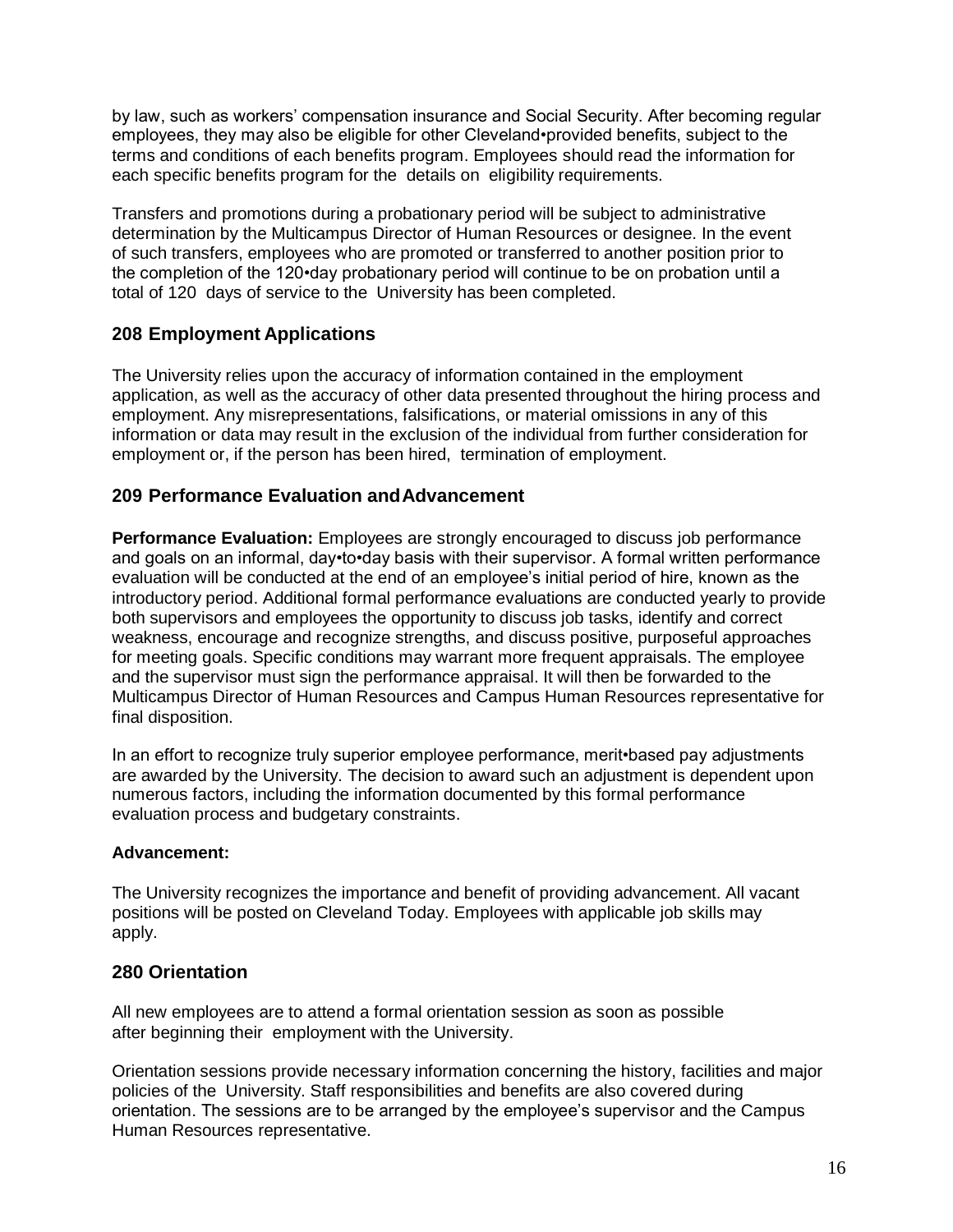# **301 Employee Benefits**

Eligible employees at the University are provided a wide range of benefits. A number of the programs (such as Social Security, workers' compensation, state disability, and unemployment insurance) cover all employees in the manner prescribed by law.

Benefits eligibility is dependent upon a variety of factors, including employee classification. Your Human Resources representative can identify the programs for which you are eligible. Details of many of these programs can be found elsewhere in the Employee Handbook.

The following benefit programs are available to eligible employees:

- 401(k) Savings Plan
- Auto Mileage
- Bereavement Leave
- Credit Cards
- Dental Insurance
- **Family Leave**
- Health Insurance
- **Holidavs**
- Jury Duty Leave
- Long•Term Disability
- Medical Insurance
- Medical Leave
- **Military Leave**
- Paid Days Off (PDO)
- Pension Plan
- Short•Term Disability
- Sick Leave Benefits
- Travel Allowances
- Vacation Benefits

Some benefit programs require contributions from employees, but most are fully paid by the University. The benefit package for regular full•time employees represents an additional cost to the University of approximately 25 percent of wages.

## **303 Vacation Benefits**

Vacation time off with pay is available to eligible employees to provide opportunities for rest, relaxation, and personal pursuits. Employees in the following employment classification(s) are eligible to earn and use vacation time as described in this policy:

- Regular full•time employees
- Introductory employees

The amount of paid vacation time employees receive each year increases with the length of their employment as shown in the following schedule:

- Upon initial eligibility the employee is entitled to 12 vacation day each year, accrued monthly at the rate of one (1) day.
- After 5 years of eligible service the employee is entitled to 14 vacation days each year,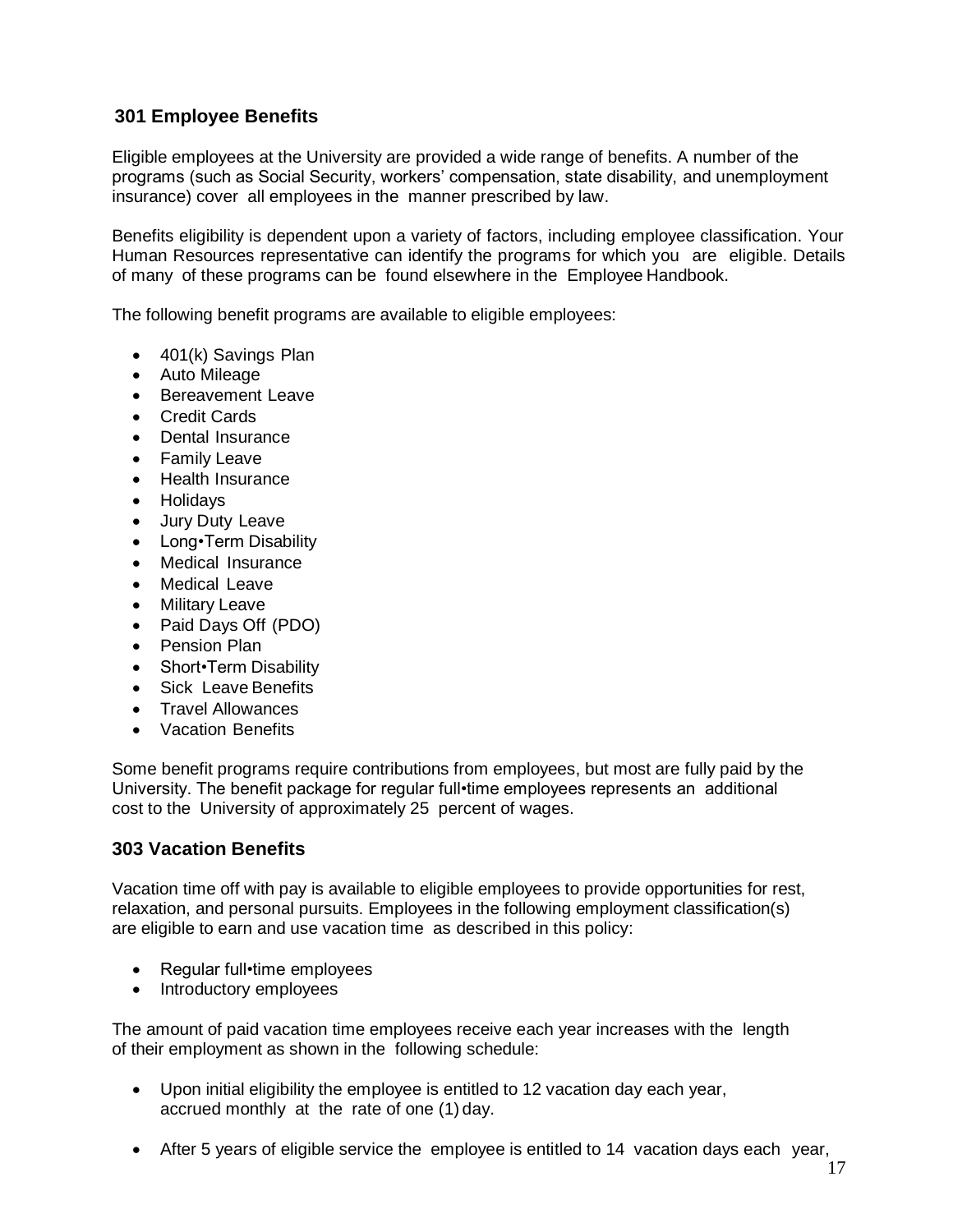accrued monthly at the rate of 1.167 days.

- After 10 years of eligible service the employee is entitled to 16 vacation days each year, accrued monthly at the rate of 1.333 days.
- After 15 years of eligible service the employee is entitled to 18 vacation days each year, accrued monthly at the rate of 1.500 days.
- After 20 years of eligible service the employee is entitled to 20 vacation days each year, accrued monthly at the rate of 1.667 days.
- After 25 years of eligible service the employee is entitled to 22 yacation days each year, accrued monthly at the rate of 1.833 days.
- After 30 years of eligible service the employee is entitled to 24 vacation days each year, accrued monthly at the rate of 2.000 days.
- After 35 years of eligible service the employee is entitled to 26 vacation days eachyear, accrued monthly at the rate of 2.166 days.
- After 40 years of eligible service the employee is entitled to 28 vacation days each year, accrued monthly at the rate of 2.333 days.
- After 45 years of eligible service the employee is entitled to 30 vacation days each year, accrued monthly at the rate of 2.500 days.
- After 50 years of eligible service the employee is entitled to 32 vacation days each year, accrued monthly at the rate of 2.666 days.

The length of eligible service is calculated on the basis of a "benefit year." The vacation year begins September 1 and ends August 31<sup>st</sup>. An employee's benefit year may be extended for any significant leave of absence except military leave of absence. Military leave has no effect on this calculation. (See individual leave of absence policies for more information).

Once employees enter an eligible employment classification, they begin to earn paid vacation time according to the schedule. However, before vacation time can be used, a waiting period of 120 calendar days must be completed. After that time, employees can request use of earned vacation time including that accrued during the waiting period.

Paid vacation time can be used in minimum increments of one day. To take vacation, employees should request advance approval from their supervisors. Requests will be reviewed based on a number of factors, including business needs and staffing requirements.

Vacation time off is paid at the employee's base pay rate at the time of vacation. It does not include overtime or any special forms of compensation such as incentives, commissions, bonuses, or shift differentials.

As stated above, employees are encouraged to use available paid vacation time for rest, relaxation, and personal pursuits. The maximum number of accrued vacation days that can be carried over to the subsequent vacation year is 10 (ten) days. Unused accrued vacation day in excess of 10 (ten) days will be lost as of each August 31. If employment terminates, the employee will be paid for all accrued vacation days.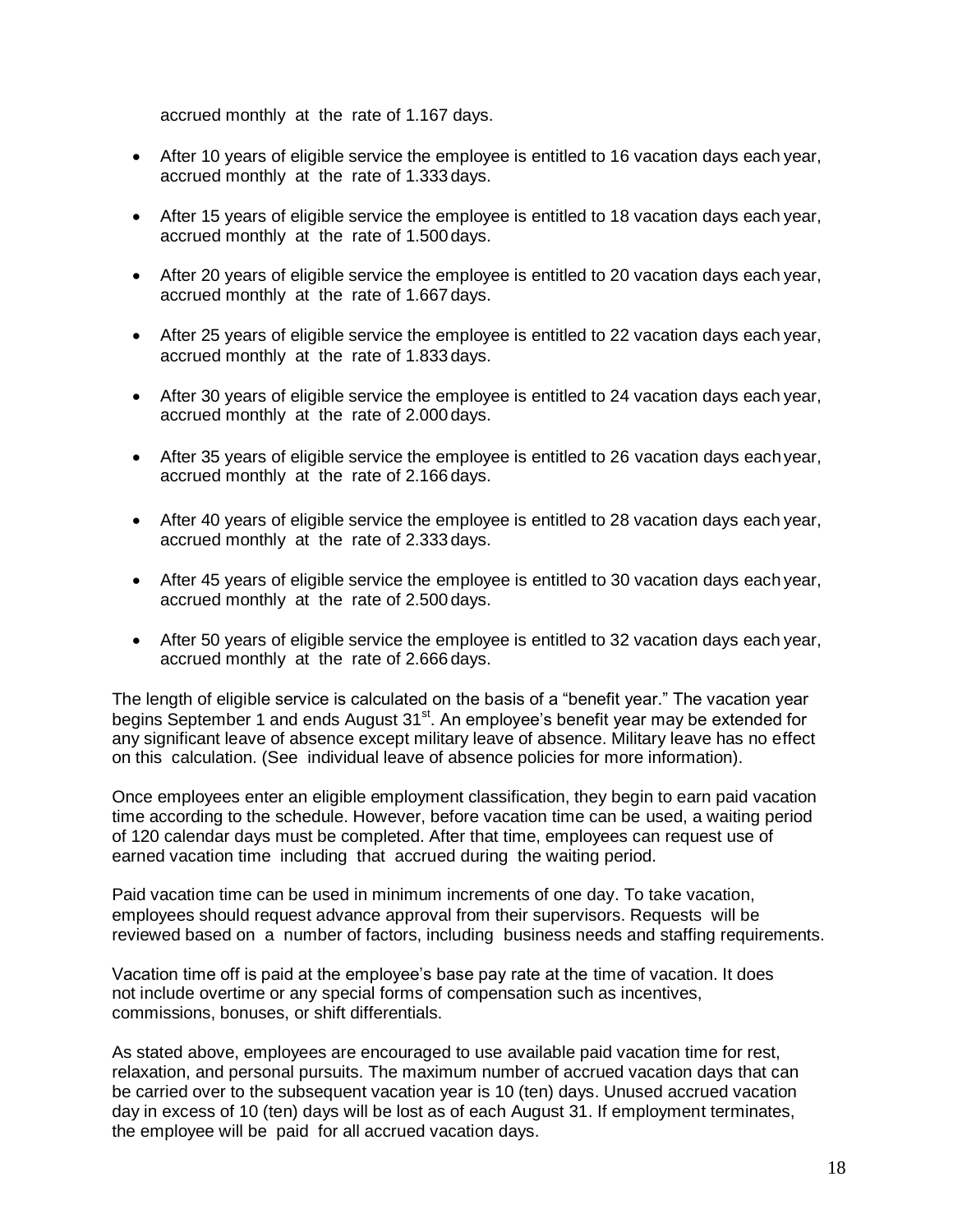Employees who leave the University, having taken vacation days that have not yet been accrued, will have the value of the unaccrued vacation days deducted from their final paycheck.

## **305 Holidays**

The University will grant holiday time off to all full•time employees on the holidays listed below:

- New Year's Day (January 1)
- Martin Luther King, Jr., Day (third Monday in January)
- Presidents' Day (third Monday in February)
- Memorial Day (last Monday in May)
- Independence Day (July 4)
- Labor Day (first Monday in September)
- Veterans' Day (November 11)
- Thanksgiving (fourth Thursday in November)
- Day after Thanksgiving
- Christmas (December 25)

The University will grant paid holiday time off to all eligible employees immediately upon assignment to an eligible employment classification.

A recognized holiday that falls on a Saturday will be observed on the preceding Friday. A recognized holiday that falls on a Sunday will be observed on the following Monday.

If a recognized holiday falls during an eligible employee's leave period the employee will be entitled to receive an additional day of leave.

## **306 Workers' Compensation Insurance**

The University provides a comprehensive workers' compensation insurance program at not cost to employees. This program covers any injury or illness sustained in the course of employment that requires medical, surgical, or hospital treatment. Subject to applicable legal requirements, workers' compensation insurance provides benefits after a short waiting period or if the employee is hospitalized, immediately.

Employees who sustain work-related injuries or illnesses should inform their supervisor immediately. No matter how minor and on-the-job injury may appear, it is important that it be reported immediately. This will enable an eligible employee to qualify for coverage as quickly as possible.

Neither the University nor the insurance carrier will be liable for the payment of workers' compensation benefits for injuries that occur during an employee's voluntary participation in any off-duty recreational, social, or athletic activity sponsored by the University.

## **307 Paid Days Off (PDO) Policy\***

The University provides to all full-time employees Paid Days Off, or PDOs, for sick and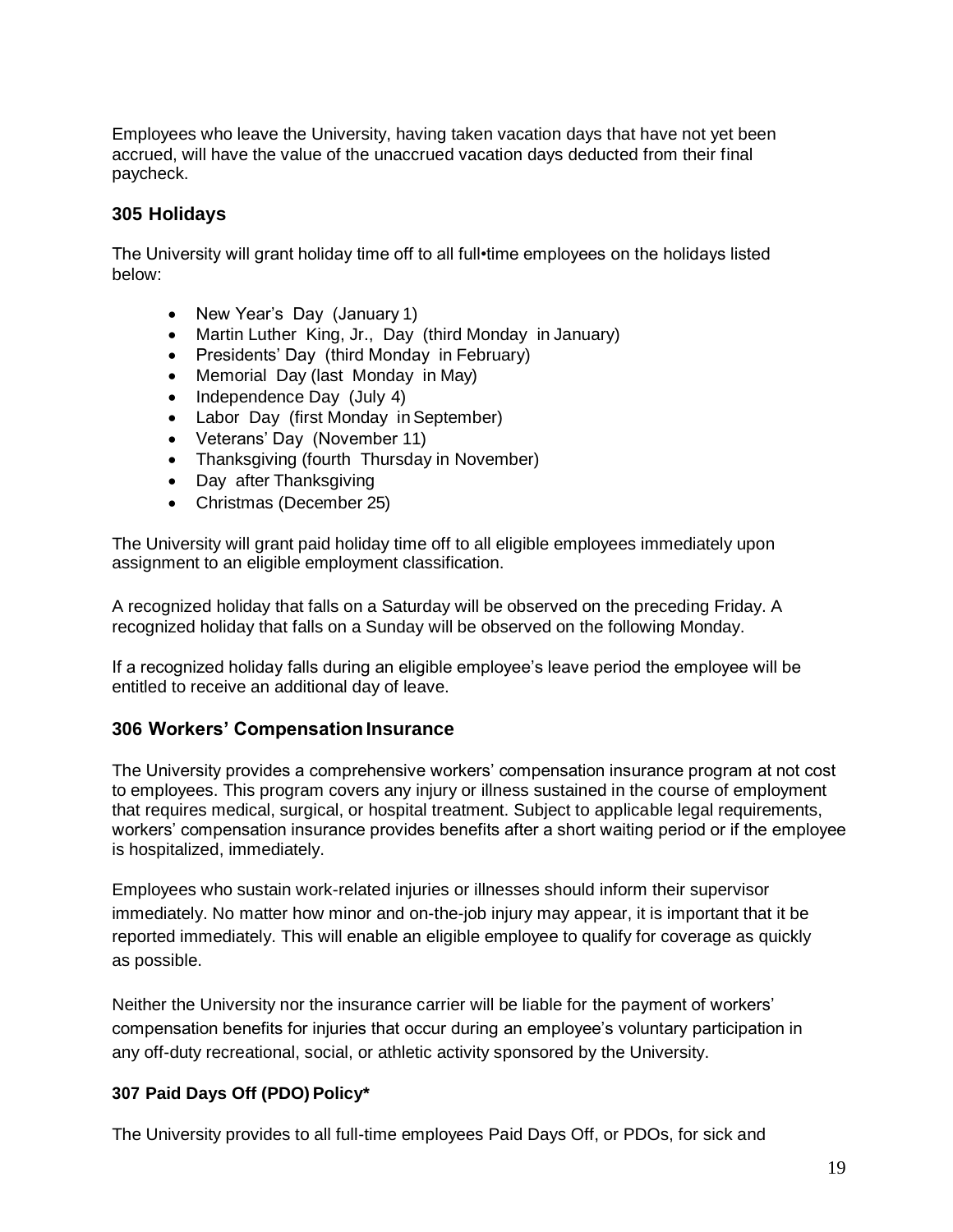necessary personal leave from work. Paid vacation is not a part of PDOs. Each September 1st , full-time non-faculty employees who have completed their 120-day introductory period are allotted 10 (ten) PDO days. Employees who are hired after September or complete their probationary period after September 1st will be allotted PDO days in accordance with the following schedule on the first of the month after completing their probationary period.

| <b>Month of Eligibility</b> | <b>Number of PDOs Awarded</b> |
|-----------------------------|-------------------------------|
| October                     | 9                             |
| November                    | 8                             |
| December                    |                               |
| January                     | 6                             |
| February                    | 5                             |
| March                       | 4                             |
| April                       | 3                             |
| May                         | 2                             |
| June                        |                               |
| July or August              |                               |

A PDO is equivalent to eight (8) hours. Partial PDOs can be taken, but the minimum partial allotment is for thirty minutes (30 min.).

PDOs may be used for sick leave and/or necessary personal leave and should be scheduled in advance whenever possible. Because staffing levels to meet the operation requirements of your department must be maintained, your supervisor must approve PDOs that can be scheduled in advance. Upon request of the employee's immediate supervisor, an employee may be required to provide proof that the PDO was used for sick leave or necessary personal leave.

Employees who are unable to report to work due to illness or injury should notify their direct supervisor before the scheduled start of their workday if possible. The direct supervisor must also be contacted on each additional day of absence.

In order to be paid for a PDO day, the employee must complete an Attendance Exception Report for each PDO day taken and submit it to the supervisor prior to or immediately following the time taken. This form must be approved by the supervisor and submitted to payroll prior to the end of the payroll period.

PDOs are not vested days off, but are contingent upon the employee utilizing the days off only for sickness and/or necessary personal leave matters. Therefore, unused PDOs may not be carried over from one year to the next and will be lost upon an employee leaving the employment of the University either voluntarily or involuntarily. At no time may PDO days be used in lieu of an employee's notice of termination. Each September 1st , a new allotment of PDOs is provided to eligible employees.

*\* (Revised March 2009)*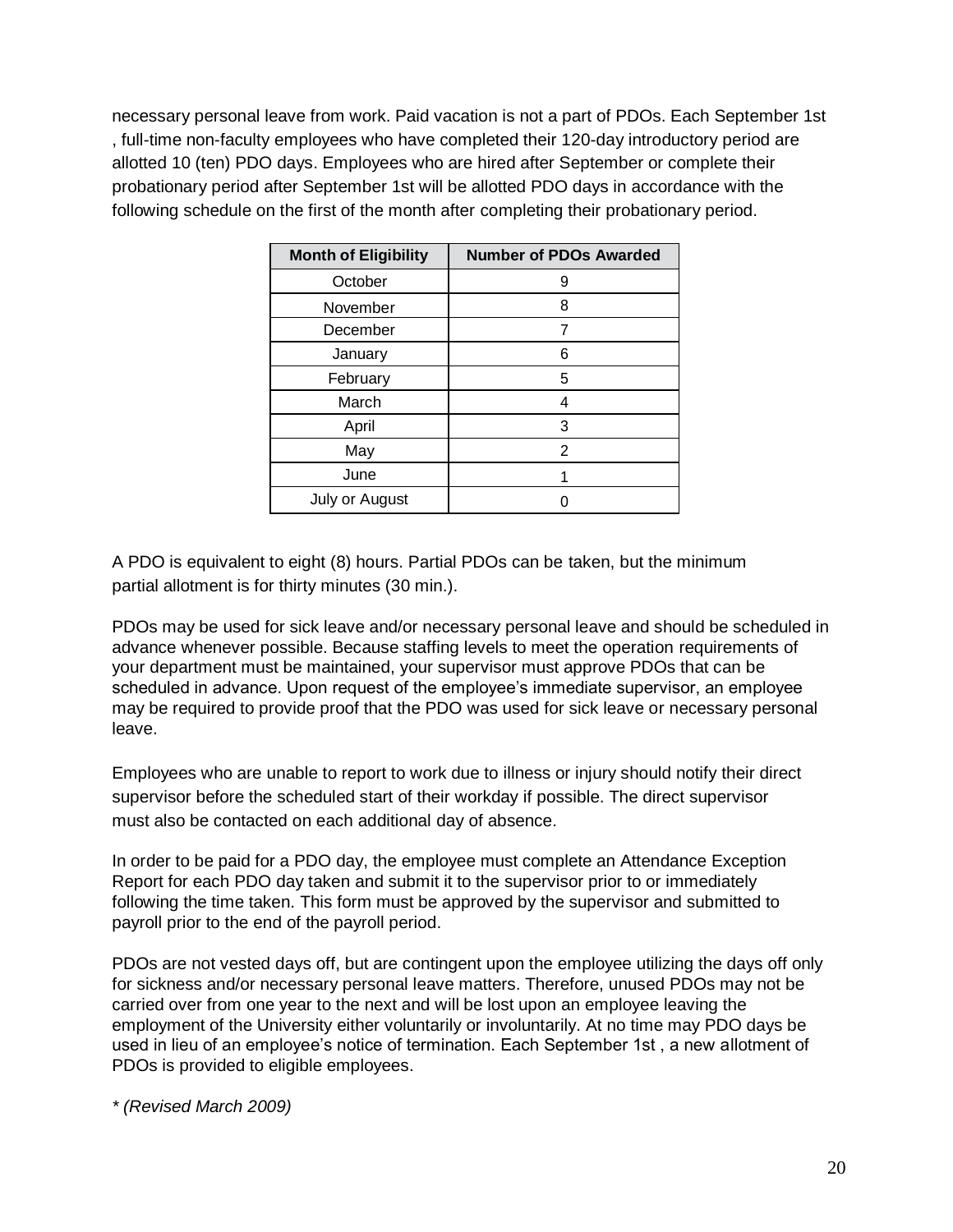## **308 Time Off to Vote**

The University encourages employees to fulfill their civic responsibilities by participating in elections. Generally, employees are able to find time to vote either before or after their regular work schedule. If employees are unable to vote in an election during their nonworking hours, Cleveland will grant up to two hours of paid time off tovote.

Employees should request time off to vote from their supervisor at least two working days prior to the Election Day. Advance notice is required so that the necessary time off can be scheduled at the beginning or end of the work shift, (whichever provides the least disruption to the normal work schedule).

## **309 Bereavement Leave**

After 120 days of employment, employees are eligible for bereavement leave. Employees who wish to take time off due to the death of an immediate family member should notify their supervisor immediately.

Up to three days of paid bereavement leave will be provided to eligible employees in the following classification (s):

• Regular full•time employees

The University defines "immediate family" as the employee's spouse, mother, father, mother•in•law, father•in•law, grandparent, grandchild, brother, sister, child or guardian. Bereavement leave may also be granted to step relations of the above family members.

# **311 Jury Duty**

The University encourages employees to fulfill their civic responsibilities by serving jury duty when required. Employees in an eligible classification may receive up to three (3) days regular pay from the University. An Attendance Exception Report must be completed by the employee and approved by their supervisor.

Jury duty pay will be calculated on the employee's base pay rate times the number of hours the employee would otherwise have worked on the day of absence. Employee classifications that qualify for paid jury duty leave are:

• Regular full•time employees

If employees are required to serve jury duty beyond the period of paid jury duty leave, they may use any available paid time off (for example, vacation benefits) or may request an unpaid jury duty leave of absence.

Employees must show the jury duty summons to their supervisor as soon as possible so that the supervisor may make arrangements to accommodate their absence. Of course, employees are expected to report for work whenever the court schedule permits.

Either the University or the employee may request an excuse from jury duty if, in the University's judgment, the employee's absence would create serious operational difficulties.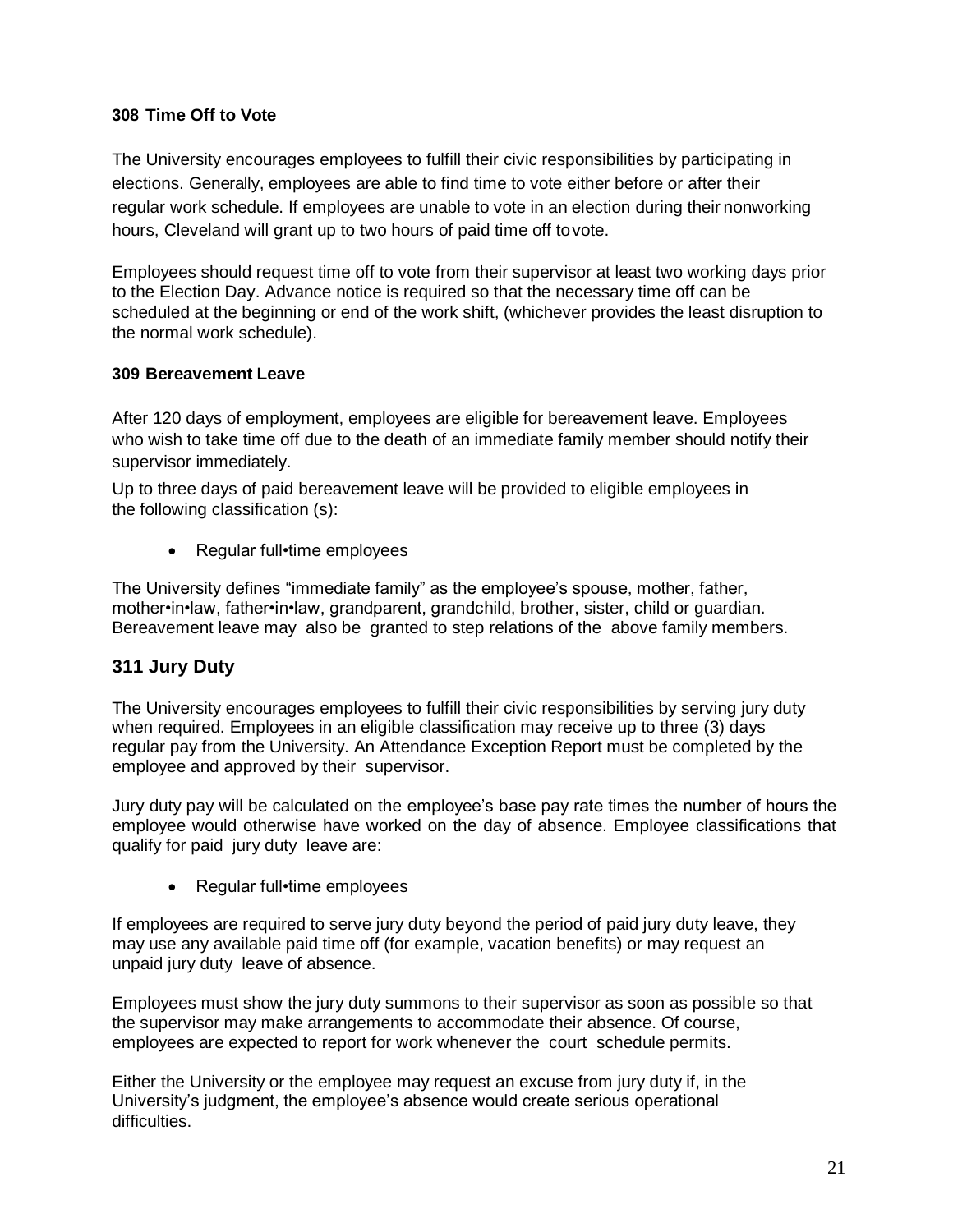The University will continue to provide health insurance benefits for the full term of the jury duty absence. Vacation benefits will continue to accrue during unpaid jury duty leave.

# **313 Benefits Continuation (COBRA)**

The federal Consolidated Omnibus Budget Reconciliation Act (COBRA) gives employees and their qualified beneficiaries the opportunity to continue health insurance coverage under Cleveland's health plan when a "qualifying event" would normally result in the loss of eligibility. Some common qualifying events are resignation, termination of employment, or death of an employee; a reduction in an employee's hours or a leave of absence; and employee's divorce or legal separation; and a dependent child no longer meeting eligibility requirements.

Under COBRA, the employee or beneficiary pays the full cost of coverage at Cleveland's group rates plus an administration fee. Cleveland provides each eligible employee with a written notice describing rights granted under COBRA when the employee becomes eligible for coverage under Cleveland's health insurance plan. The notice contains important information about the employee's rights and obligations.

## **316 Health Insurance**

The University's health insurance plan provides employees and their dependents access to medical and dental insurance benefits. Employees in the following employment classifications are eligible to participate in the health insurance plan:

• Regular full•time employees

Eligible employees may participate in the health insurance plan subject to all terms and conditions of the agreement between Cleveland and the insurance carrier.

A change in employment classification that would result in loss of eligibility to participate in the health insurance plan may qualify an employee for benefits continuation under the Consolidated Omnibus Budget Reconciliation Act (COBRA). Refer to the Benefits Continuation (COBRA) policy for more information.

Details of the health insurance plan are described in the Summary Plan Description (SPD). An SPD and information on cost of coverage will be provided in advance of enrollment to eligible employees. Contract the Human Resources Department for more information about health insurance benefits.

## **317 Life Insurance**

Life insurance offers you and your family important financial protection. The University provides a basic life insurance plan for eligible employees.

Accidental Death and Dismemberment (AD&D) insurance provides protection in cases of serious injury or death resulting from an accident. AD&D insurance coverage I provided as part of the basic life insurance plan.

Employees in the following employment classifications are eligible to participate in the life insurance plan:

• Regular full•time employees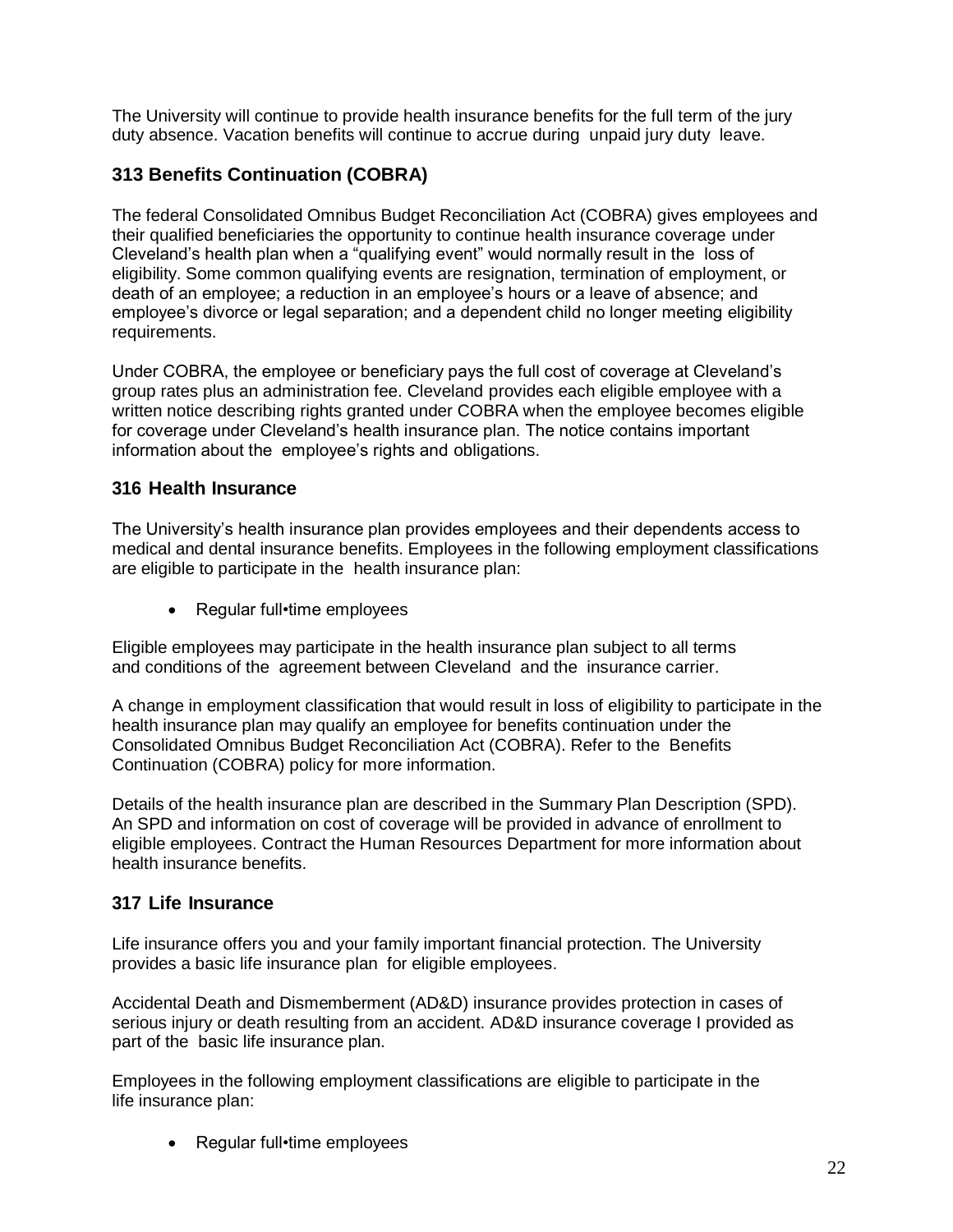Eligible employees may participate in the life insurance plan subject to all terms and conditions of the agreement between the University and the insurance carrier.

Details of the basic life insurance plan including benefit amounts are described in the Summary Plan Description provided to eligible employees. Contact the Human Resources Department for more information about life insurance benefits.

# **318 Short-Term Disability**

The University provides a short•term disability (STD) benefits plans to eligible employees who are unable to work because of a qualifying disability due to an injury or illness. Employees in the following employment classifications are eligible to participate in the STD plan:

• Regular full•time employees

Eligible employees may participate in the STD plan subject to all terms and conditions of the agreement between the University and the insurance carrier.

Disabilities arising from pregnancy or pregnancy related illness are treated the same as any other illness that prevents any employee from working.

Details of the STD benefits plan including benefit amounts, when they are payable, and limitations, restrictions, and other exclusions are described in the Summary Plan Description provided to eligible employees. Contact the Human Resources Department for more information about STD benefits.

## **319 Long-Term Disability**

Cleveland provides a long•term disability (LTD) benefits plan to help eligible employees cope with an illness or injury that results in a long•term absence from employment. LTD is designed to ensure a continuing income for employees who are disabled and unable to work.

Employees in the following employment classifications are eligible to participate in the LTD plan:

• Regular full • time employees

Eligible employees may participate in the LTD plan subject to all terms and conditions of the agreement between Cleveland and the insurance carrier. Eligible employees may begin LTD coverage only after completing one year calendar days of service.

Details of the LTD benefits plan including benefits amounts, and limitations and restrictions are described in the Summary Plan Description provided to eligible employees. Contract the Human Resources Department for more information about LTD benefits.

## **320 401(k) Saving Plan/Pension Plan**

Cleveland has established a 401(k) savings plan to provide employees the potential for future financial security for retirement.

To be eligible to join the 401(k) savings plan, you must complete six months of service and be 21 years of age or older. New hires may join the plan during their open enrollment eligibility period.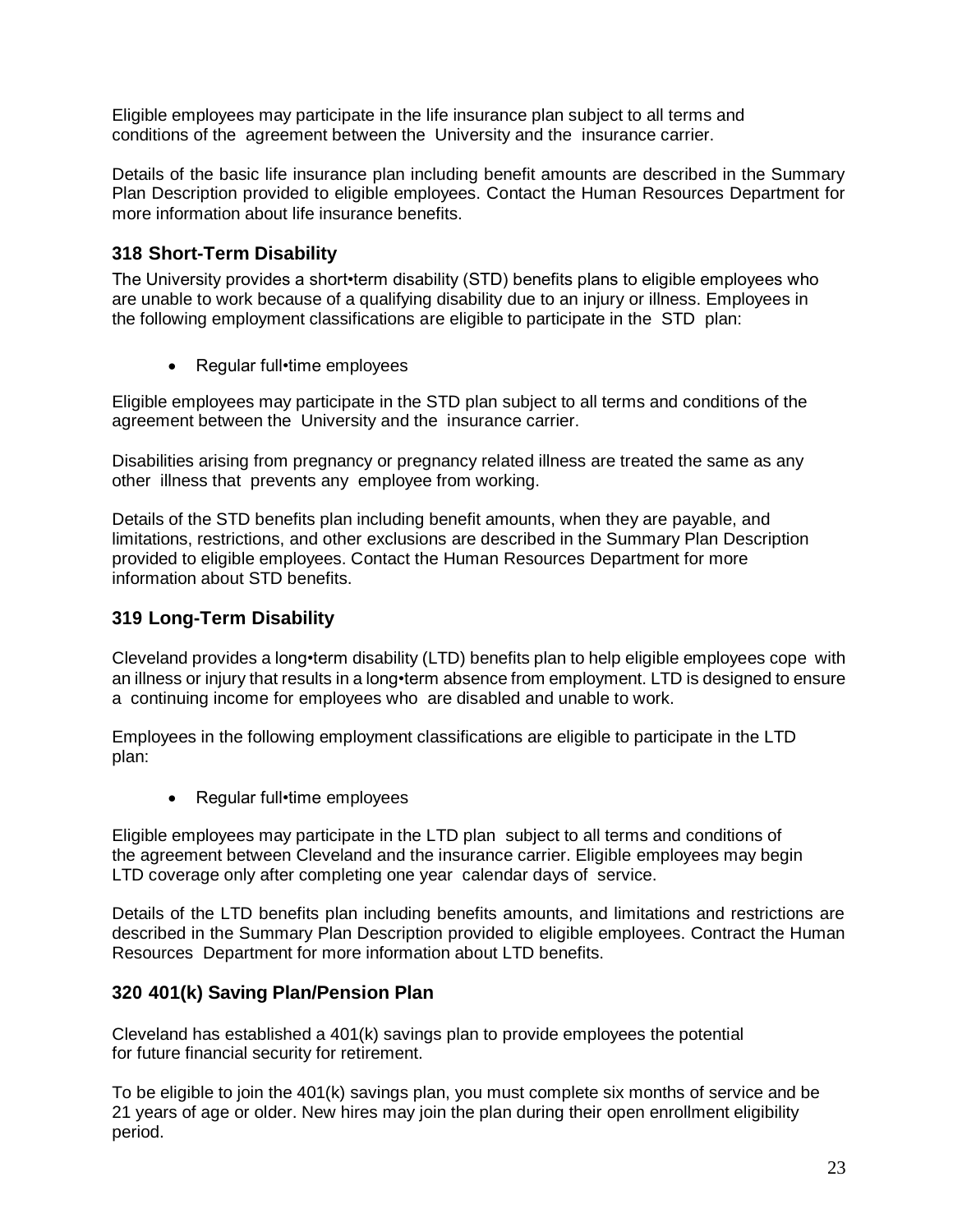| <b>Date of Hire</b>   | <b>Enrollment</b><br><b>Eligibility</b> |
|-----------------------|-----------------------------------------|
| January 3 - April 2   | 1-Oct                                   |
| April 3 - July 2      | 1-Jan                                   |
| July 3 - October 2    | 1-Apr                                   |
| October 3 - January 2 | 1-Jul                                   |

Eligible employees may participate in the 401(k) plan subject to all terms and conditions of the plan.

The 401(k) savings plan allows you to elect how much salary you want to contribute and direct the investment of your plan account, so you can tailor your own retirement package to meet your individual needs.

Because your contribution to a 401(k) plan is automatically deducted from your pay before federal and state tax withholdings are calculated, you save tax dollars now by having your current taxable amount reduced. While the amount deducted generally will be taxed when they are finally distributed, favorable tax rules typically apply to 401(k) distributions.

Complete details of the 401(k) savings plan are described in the Summary Plan Description provided to eligible employees. Contact the Human Resources Representative for more information about the 401(k) plan.

Eligible employees, whether or not they participate in the 401(k) plan, may receive a pension contribution each year. The contribution is made at the discretion of the University and is given as a percentage of wages earned during a calendar year.

## **326 Flexible Spending Account (FSA)**

The University provides a Flexible Spending Account (FSA) program that allows employees to have pre•tax dollars deducted from their salaries to pay for eligible out•of•pocket expenses. The pre•tax contributions made to the FSA can be used to pay for predictable non•reimbursed health care expenses and dependent care expenses during the plan year. Through the FSA program, you can reduce your taxable income without reducing your real income, so that you can keep more of the money you earn.

Employees in the following employment classifications are eligible to participate in the Flexible Spending Account program:

• Regular full•time employees

Participation in the Health Care and/or Dependent Care FSA is optional and determined on an annual basis for the plan year. You must enroll for each plan year. You determine how much to contribute to the account, up to a specified maximum, based on anticipated expenses during the plan year. Contributions are directed to the account through salary reduction on a pre•tax basis. This tax•free money is then available to you for reimbursement of out•of•pocket expenses. Since the amounts that remain in the account at the end of the plan year are forfeited, you should take care not to over•fund your account.

Details of the Flexible Spending Account program are described in the Summary Plan Description (SPD). Contact the Human Resources Department for more information on the Flexible Spending Account program and to obtain enrollment and reimbursement forms and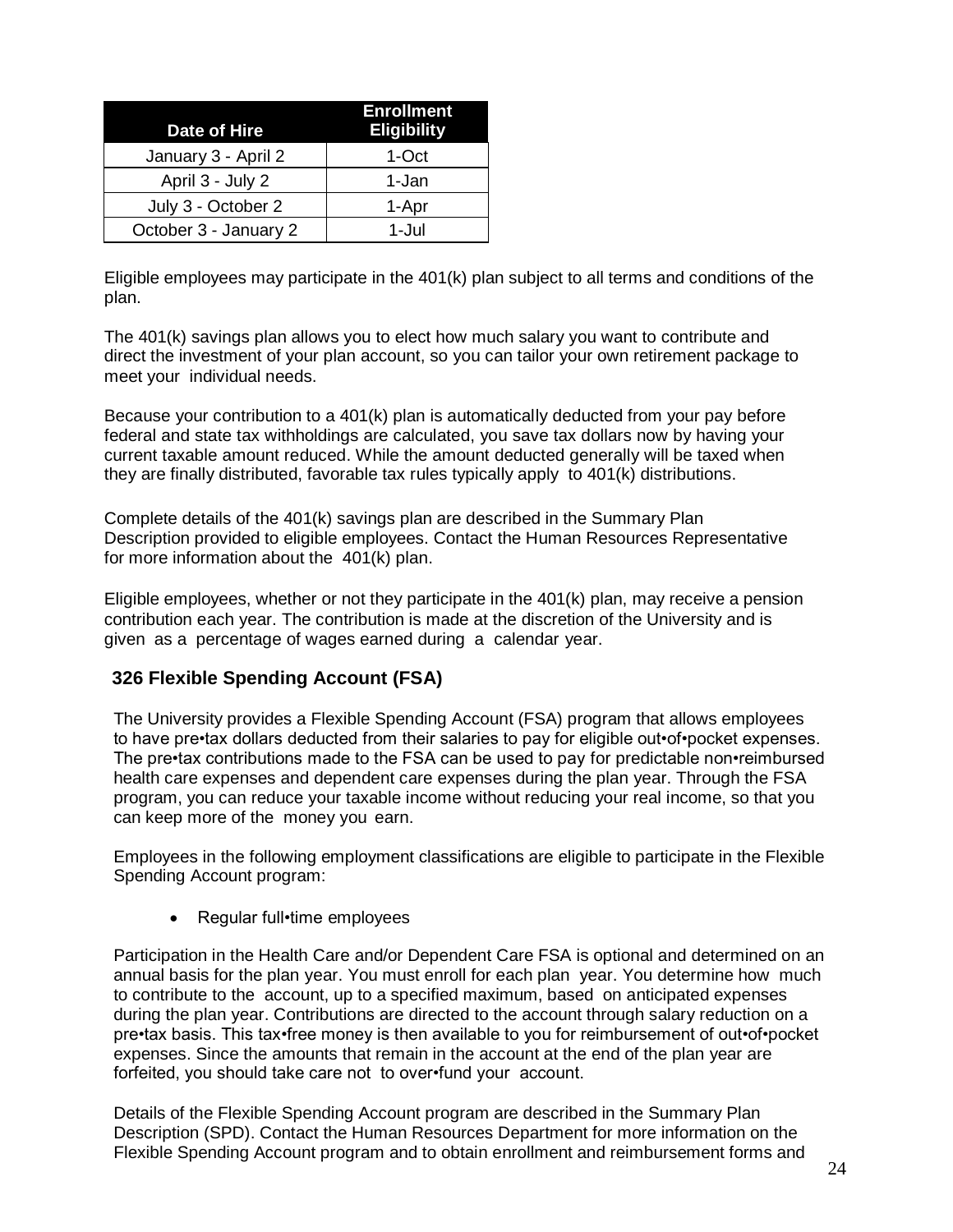worksheets with examples of reimbursable and non•reimbursable expenses.

# **330 President's Scholarship for Employees and Dependents\***

The President's Scholarship will be offered by the University to eligible employees and dependents for discounted tuition on Cleveland University-Kansas City degree programs.

A discount of 50% of the standard tuition rate will be offered to eligible employees and employee

dependents on any University degree program for courses starting after the eligible employee has completed 30 months of continuous full-time service provided the employee currently holds a full time position. A discount of 100% of the standard tuition rate will be offered to eligible employees and employee dependents on any University degree program for courses starting after the eligible employee has completed 5 years of continuous full-time service provided the employee currently holds a full time position.

The student is responsible for the tuition for elective courses separate from those required for degree completion, fees and all other non-tuition charges, to include books and personal items such as dissection tools, diagnostic equipment, laboratory coats and supplies.

This benefit will be subject to all applicable tax laws and reporting requirements.

\* (Added May 2016)

## **401 Timekeeping**

Accurately recording time worked is the responsibility of every nonexempt employee and their supervisor. In compliance with the Fair Labor Standards Act (FLSA) the University is required to keep an accurate record of time worked in order to calculate employee pay and benefits. Time worked is all the time actually spent on the job performing assigned duties.

Nonexempt employees must maintain a bi•monthly time sheet. The time sheet should accurately record the time they begin and end their work, as well as the beginning and ending time of each meal period. They should also record the beginning and ending time of any split shift or departure from work for personal reasons. Overtime work must always be approved before it is performed.

It is the employees' responsibility to sign their time records to certify the accuracy of all time recorded. At the end of the applicable pay period, the supervisor must review and then sign the time record before submitting it to the Business Office for payroll processing. In addition, if corrections or modifications are made to the time record, both the employee and the supervisor must verify the accuracy of the changes by initialing the time record.

Altering, falsifying, tampering with time records, or recording time on another employee's time record may result in disciplinary action, up to and including termination of employment.

## **403 Paydays**

All employees are paid semi•monthly on the 15 and last day of the month. Each paycheck will include earnings for all work performed through the end of the previous payroll period.

In the event that a regularly scheduled payday falls on a day of such as a weekend or holiday, employees will receive pay on the last day of work before the regularly scheduled payday.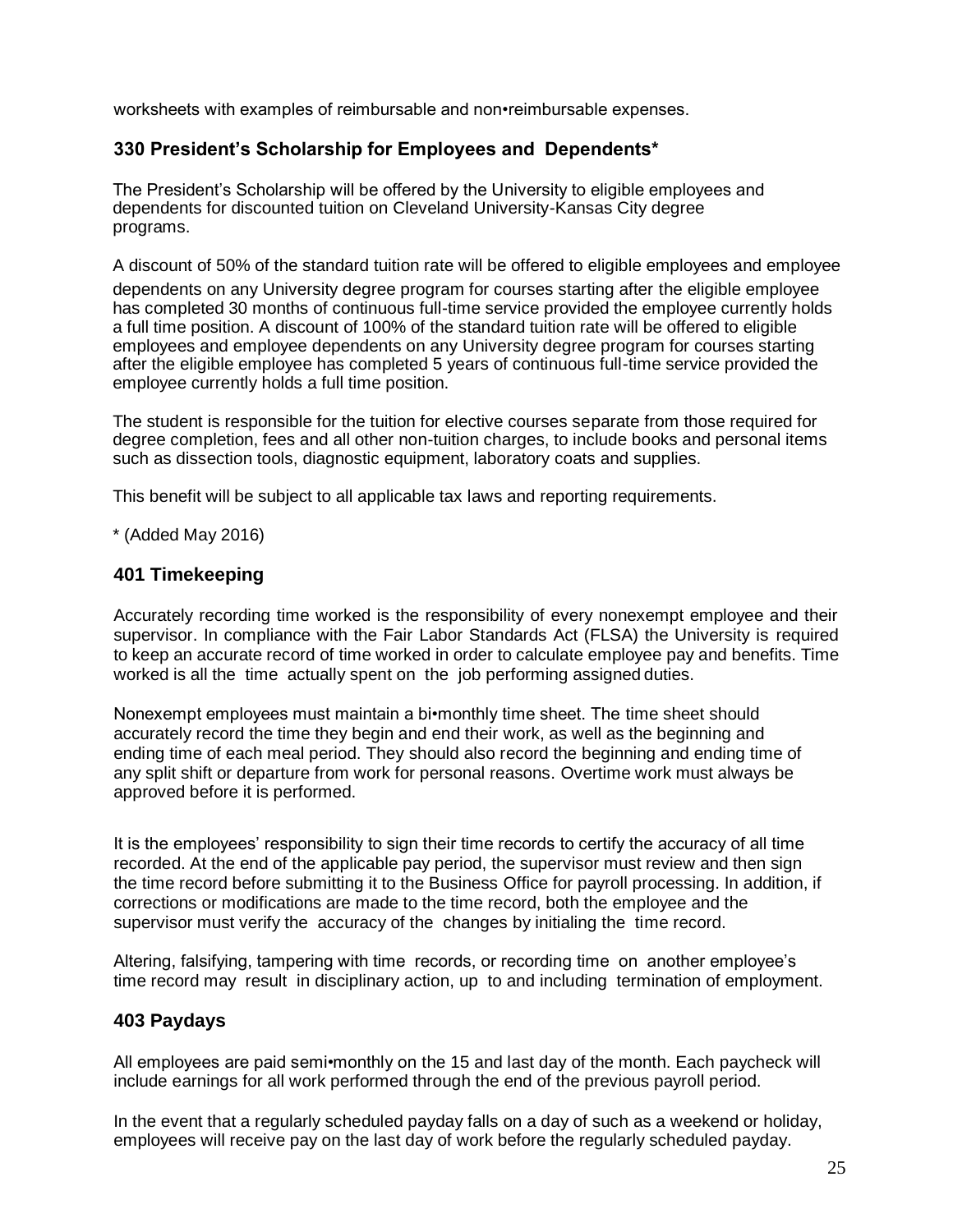If a regular payday falls during an employee's vacation, the employee's paycheck will be available upon his or her return from vacation.

Employees may have pay directly deposited into their bank accounts. Questions involving pay or direct deposits can be directed to the Human Resources Department.

#### **405 Employment Termination**

Termination of employment is an inevitable part of personnel activity within any organization, and many of the reasons for termination are routine. Below are examples of some of the most common circumstances under which employment is terminated:

- Resignation: voluntary employment termination initiated by an employee.
- Discharge: involuntary employment termination initiated by the organization.
- Layoff: involuntary employment termination initiated by the organization for nondisciplinary reasons.
- Retirement: voluntary employment termination initiated by the employee meeting age, length of service, and any other criteria for retirement from organization.

The University will generally schedule exit interviews at the time of employment termination. The exit interview will afford an opportunity to discuss such issues as employee benefits, conversion privileges, repayment of outstanding debts to the University, or return of University•owned property. Suggestions, complaints, and questions can also be voiced.

Since employment with the University is based on mutual consent, both the employee and the University have the right to terminate employment at will, with or without cause, at any time. Employees will receive their final pay in accordance with applicable state law.

Employee benefits will be affected by employment termination in the following manner. All accrued, vested benefits that are due and payable at termination will be paid. Some benefits may be continued at the employee's expense if the employee so chooses. The employee will be notified in writing of the benefits that may be continued and of the terms, conditions, and limitations of such continuance.

## **409 Administrative Pay Corrections**

Cleveland takes all reasonable steps to ensure that employees receive the correct amount of pay in each paycheck and that employees are paid promptly on the scheduled payday.

In the unlikely event that there is an error in the amount of pay, the employee should promptly bring the discrepancy to the attention of the Human Resource Department so that corrections can be made as quickly as possible.

## **410 Pay Deductions**

The law requires that Cleveland make certain deductions from every employee's compensation. Among these are applicable federal, state, and local income taxes. Cleveland also must deduct Social Security taxes on each employee's earnings up to a specified limit that is called the Social Security "wage base." Cleveland matches the amount of Social Security taxes paid by each employee.

Cleveland offers programs and benefits beyond those required by law. Eligible employees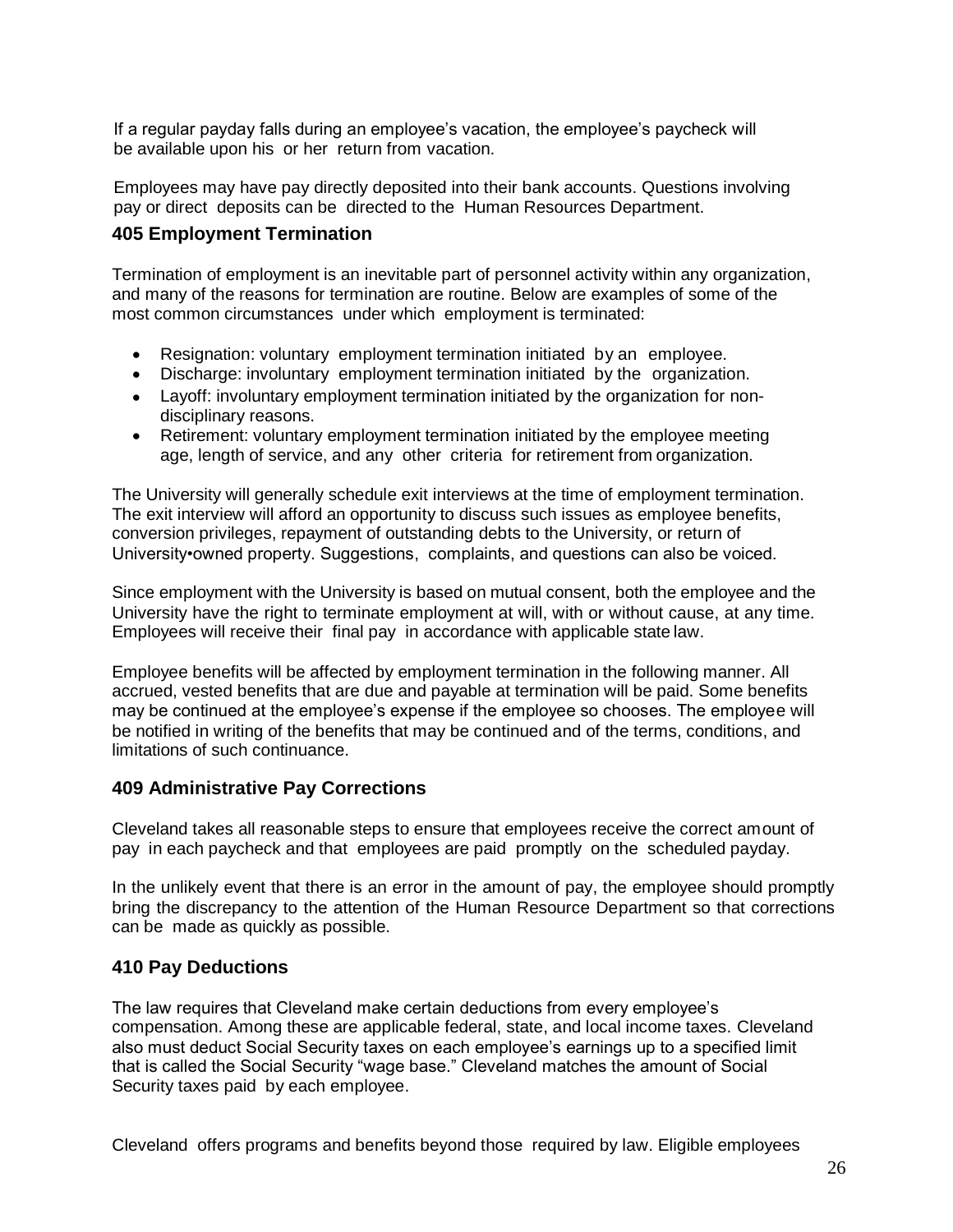may voluntarily authorize deductions from their paycheck to cover the costs of participation in these programs.

Garnishments are pay deductions taken by Cleveland as required by a court ruling, usually to help pay off a debt or obligation to Cleveland or others.

If you have questions concerning why deductions were made from your paycheck or how they were calculated, your supervisor can assist in having your questions answered.

# **501 Injuries on the Job**

In the case of accidents that result in injury, regardless of how insignificant the injury may appear, employees should immediately notify the employee's supervisor and an incident report must be filed within 24 hours. Such reports are necessary to comply with laws and initiate insurance and workers' compensation benefits procedures.

The supervisor and/or co•worker is to notify the Health Center and the CFO. If a clinician determines that immediate medical attention is required, the employee sent or taken to a doctor for treatment. After treatment, the employee must give the doctor's report to their supervisor so that the University will learn the extent of injury and the employee's ability to perform their job. In the event of an obvious life•threatening injury, the supervisor and/or co•worker, is to call 911. A call should also be placed to the Health Center.

If an employee is temporarily disabled and cannot work, they will be provided with all benefits to which they are entitled under workers compensation laws. The incident and doctor's reports must be forward to the Human Resources Department for processing (See #306, pg. 18)

## **502 Attendance**

Dependable and prompt attendance is essential for each position at the University. Planned absences such as vacations should be schedule in advance. Unscheduled absences and tardiness must be kept to a minimum. This policy contains minimum criteria. Departments may establish specific departmental rules with the approval of Administration.

**Scheduled Absences:** Planned absences and other excused absences with or without pay must be requested and approved in advance. Medical appointments, scheduled surgery and Health Center visits during working hours, must also be approved by the supervisor.

**Unscheduled Absences:** Unplanned absences can be detrimental to department efficiency. In the case of a sudden illness or other unexpected circumstances, an employee should notify his/her supervisor immediately. If this is not possible, a family member should alert the supervisor as soon as possible to explain the situation and indicate the expected date and time of return.

**Tardiness:** An employee should notify his/her supervisor as soon as possible of any anticipated tardiness. If unforeseen circumstances cause tardiness of 30 minutes or more, an employee should call the supervisor immediately. Non•exempt employees who are late will have a pay reduction unless arrangements are made with the supervisor to make up lost time, within the same week, as a result of the tardiness.

**Discipline:** Employees who are frequently absent or tardy or who fail to follow approved guidelines for notification are subject to disciplinary procedures up to and including termination.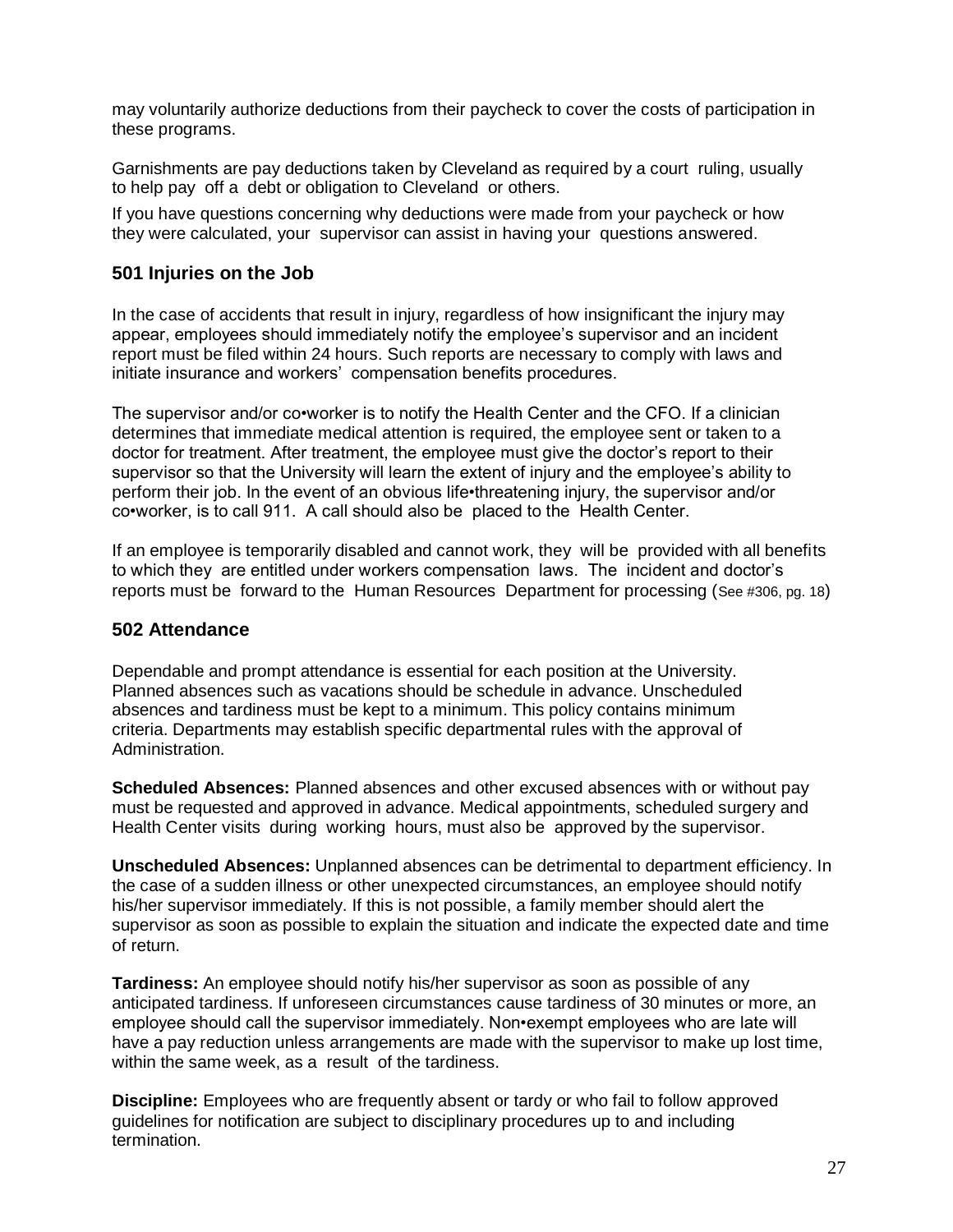**Reporting Absences:** All absences from work must be reported on the Attendance Exception Report. This includes all vacation, sick leave, personal days, whether excused or unexcused, paid or unpaid. Absence due to military leave, jury duty, funeral leave and extended leave of absence must also be reported on the Attendance Exception Report form.

## **505 Smoking**

In keeping with Cleveland's intent to provide a safe and healthful work environment, smoking is prohibited throughout the workplace.

This policy applies equally to all employees, customers and visitors.

## **506 Rest and Meal Periods**

The normal working hours for Cleveland University-Kansas City are 8:00 a.m. to 5:00 p.m., Monday through Friday, with a one•hour lunch period. Because work schedules may vary according to the operational needs of each particular department, the start and finish of the employee's shift and length of the lunch period may vary.

All employees scheduled to work an eight•hour day will be given two 15•minute breaks in accordance with a schedule to be determined by the departmental supervisor. Supervisors will schedule meal periods to accommodate operating requirements. Employees will be relieved of all active responsibilities and restrictions during meal period and will not be compensated for that time.

All employees working at least five (5) hours are required to take a lunch period; no overtime will be paid for not taking a lunch period.

## **507 Overtime**

When operating requirement or other needs cannot be met during regular working hour, employees will be given the opportunity to volunteer for overtime work assignments. All overtime work must receive the supervisor's prior authorization. Overtime assignments will be distributed as equitably as practical to all employees qualified to perform the required work.

Overtime compensation is paid to all nonexempt employees in accordance with federal and state wage and hour restrictions. Overtime pay is based on actual hours worked. Time off on sick leave, vacation leave, or any leave or absence will not be considered hours worked for purposes of performing overtime calculations.

Non•exempt employees are paid at 1.5 times their regular rate of pay for all hours over forty (40) in a designated work week. "Hours paid" includes all authorized hours worked, plus all time off with pay. Employees in exempt job classifications are not entitled to overtime pay.

Employees who work overtime without receiving prior authorization from the supervisor may be subject to disciplinary action.

## **508 Use of Equipment and Vehicles**

Equipment and vehicles essential in accomplishing job duties are expensive and may be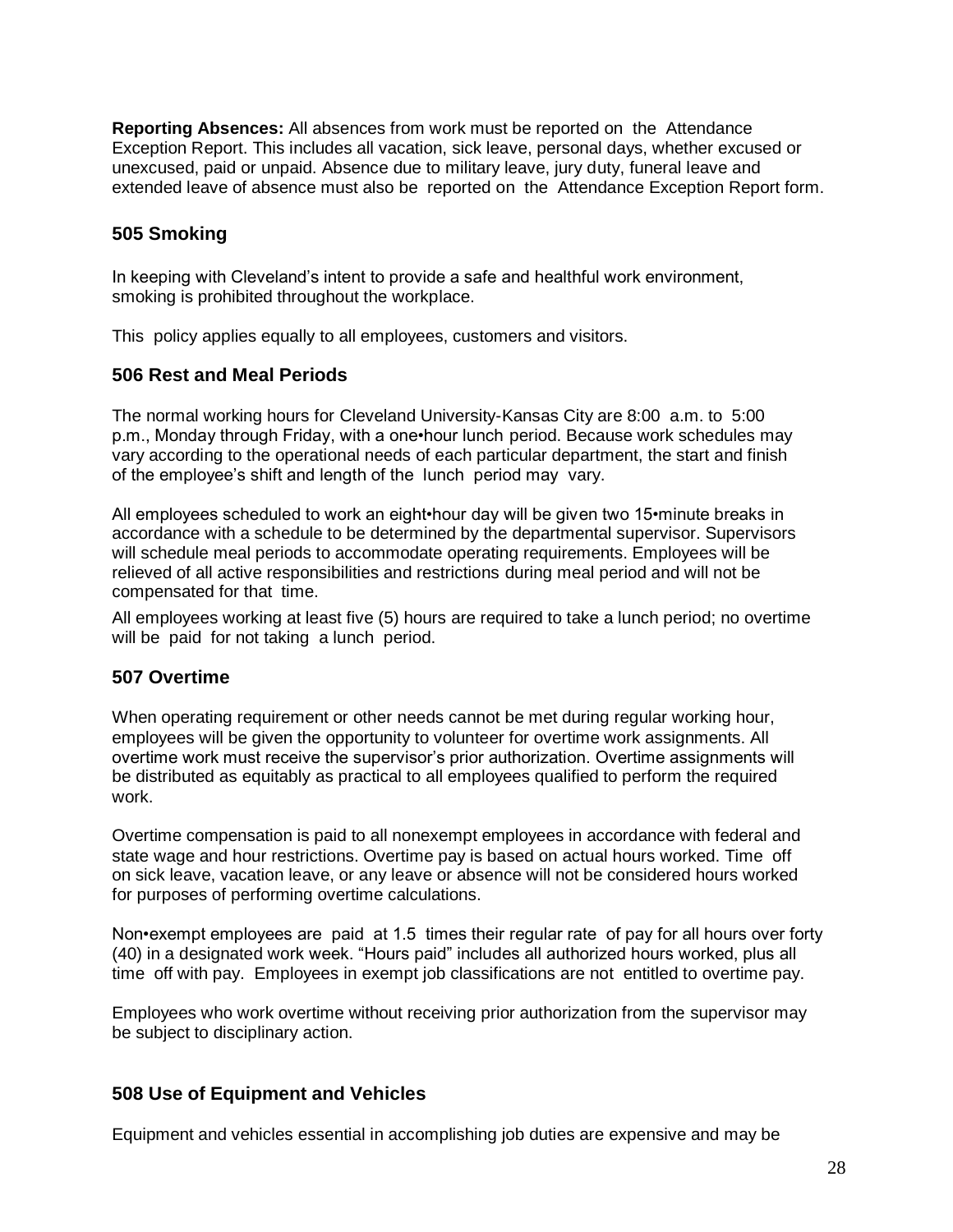difficult to replace. When using property, employees are expected to exercise care, perform required maintenance, and follow all operating instructions, safety standards, and guidelines.

Supervisors should be notified if any equipment, machines, tools, or vehicles appear to be damaged, defective, or in need of repair. Prompt reporting of damages, defects and the need for repairs could prevent deterioration of equipment and possible injury to employees of others. The supervisor can answer any questions about an employee's responsibility formaintenance and care of equipment or vehicles used on the job.

The improper, careless, negligent, destructive, or unsafe use or operation of equipment or vehicles, as well as excessive or avoidable traffic and parking violations, can result in disciplinary action, up to and including termination of employment.

# **510 Emergency Closing**

At times, severe weather can disrupt normal operations. In extreme cases, these circumstances may require the cancellation of classes. The decision to cancel classes will be determined by the leadership of the Office of Academic Affairs in collaboration with the Director of Facilities. Should it be deemed necessary to close the University, employees will be notified using campus communication channels. If an employee is unable to report to work due to weather conditions when the campus is not closed, employees are required to call their supervisor no later than 10 minutes of the scheduled starting time. Employees who are unable to report to work when the campus is not closed will be required to use any available PDO or vacation time.

# **512 Business Travel Expenses**

The University will reimburse employees for reasonable business travel expenses incurred while on assignments away from the normal work location. All business travel must be approved in advance.

Employees whose travel plans have been approved are responsible for making their own travel arrangements.

When approved, the actual costs of travel, meals, lodging, and other expenses directly related to accomplishing business travel objectives will be reimbursed by the University. Employees are expected to limit expenses to reasonable amounts.

Expenses that generally will be reimbursed include the following:

- Airfare or train fare for travel in coach or economy class or the lowest available fare.
- Car rental fees, only for compact or mid•sized cars.
- Fares for shuttle or airport bus service, where available; costs of public transportation for other ground travel.
- Taxi fares.
- Mileage costs for use of personal cars.
- Cost of standard accommodations.
- Cost of meals, no more lavish than would be eaten at the employee's own expense.
- Tips not exceeding 15% of the total cost of a meal or 10% of taxi fare.
- Charges for telephone calls, fax, and similar services required for business purposes.

Employees who are involved in an accident while traveling on business must promptly report the incident to their immediate supervisor. Vehicles owned, leased, or rented by the University may not be used for personal use without prior approval.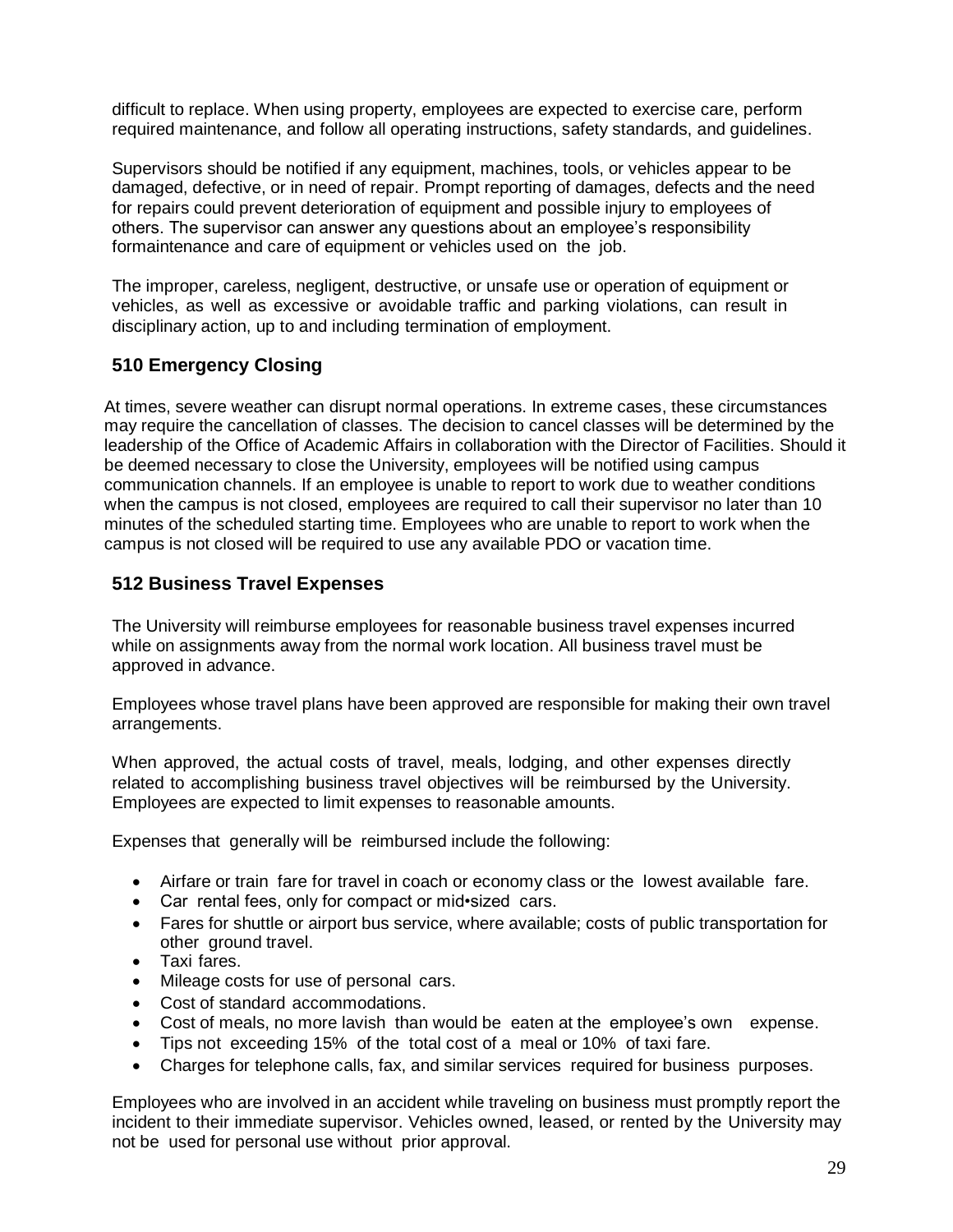Cash advances to cover reasonable anticipated expenses may be made to employees, after travel has been approved. Employees should submit a written request to their supervisor when travel advances are needed.

With prior approval, a family member or friend may accompany employees on business travel, when the presence of a companion will not interfere with successful completion of business objective. Generally, employees are also permitted to combine personal travel with business travel, as long as time away from work is approved. Additional expenses arising from such non• business travel are the responsibility of the employee.

When travel is completed, employees should submit completed travel expense reports within five days. Receipts for all individual expenses should accompany reports.

Employees should contact their supervisor for guidance and assistance on procedures related to travel arrangements, travel advances, expense reports, reimbursement for specific expenses, or any other business travel issues.

Abuse of this business travel expenses policy, including falsifying expense reports to reflect costs not incurred by the employee, can be grounds for disciplinary action, up to and including termination of employment.

## **516 Acceptable Use Policy**

#### **1.0 Overview**

The intention for publishing and *Acceptable UsePolicy* is to provide guidelines which do not imposerestrictionsthat arecontrarytoClevelandUniversity-KansasCity'sestablishedcultureof openness, trust and integrity. The administration is committed to protecting the University communityfrom illegalor damaging actionsby individuals, either knowingly or unknowingly.

**Access systems** (such as computeraccess via the Internet, Intranet, Extranet, modems, RAS servers, peer•to•peer networks, LAN, WAN, wireless or other related systems), including but not limited to computer equipment, software, operating systems, storage media, network accounts providing electronic mail, telephone equipment, cellphones, magneticstripe readers, IRscanning equipment, PDA (Personal Data Assistants), copy machines, fax machines, printing equipment, security access control mechanisms, WWW browsing and FTP, are the property of Cleveland University-Kansas City. These systems are to be used for business purposes in serving the interests of the University and our constituents in the course of normal operations.

Effective security is a team effort involving the participation and support of every University staff, faculty, student, alumni and affiliate who deals with information and/or information systems.It is the responsibility of every user to know these guidelines and to conduct their activities accordingly.

#### **2.0 Purpose**

The purpose of this policy is to outline the *acceptable use* of access systems at Cleveland University-Kansas City. These rules are in place to protect all users and affiliates of the University. Inappropriate use exposes the University to risks including virus attacks, compromise of network systems and services, and legal issues.

#### **3.0 Scope**

This policy applies to all *Users* (staff, faculty, students, alumni, contractors, consultants, temporaries and other workers) at Cleveland University-Kansas City, including all personnel affiliated with third parties. This policy applies to all equipment that is owned or leased by the University. This policy may also apply to other equipment not owned by the University if that equipment accesses any of the University•owned access systems as defined by this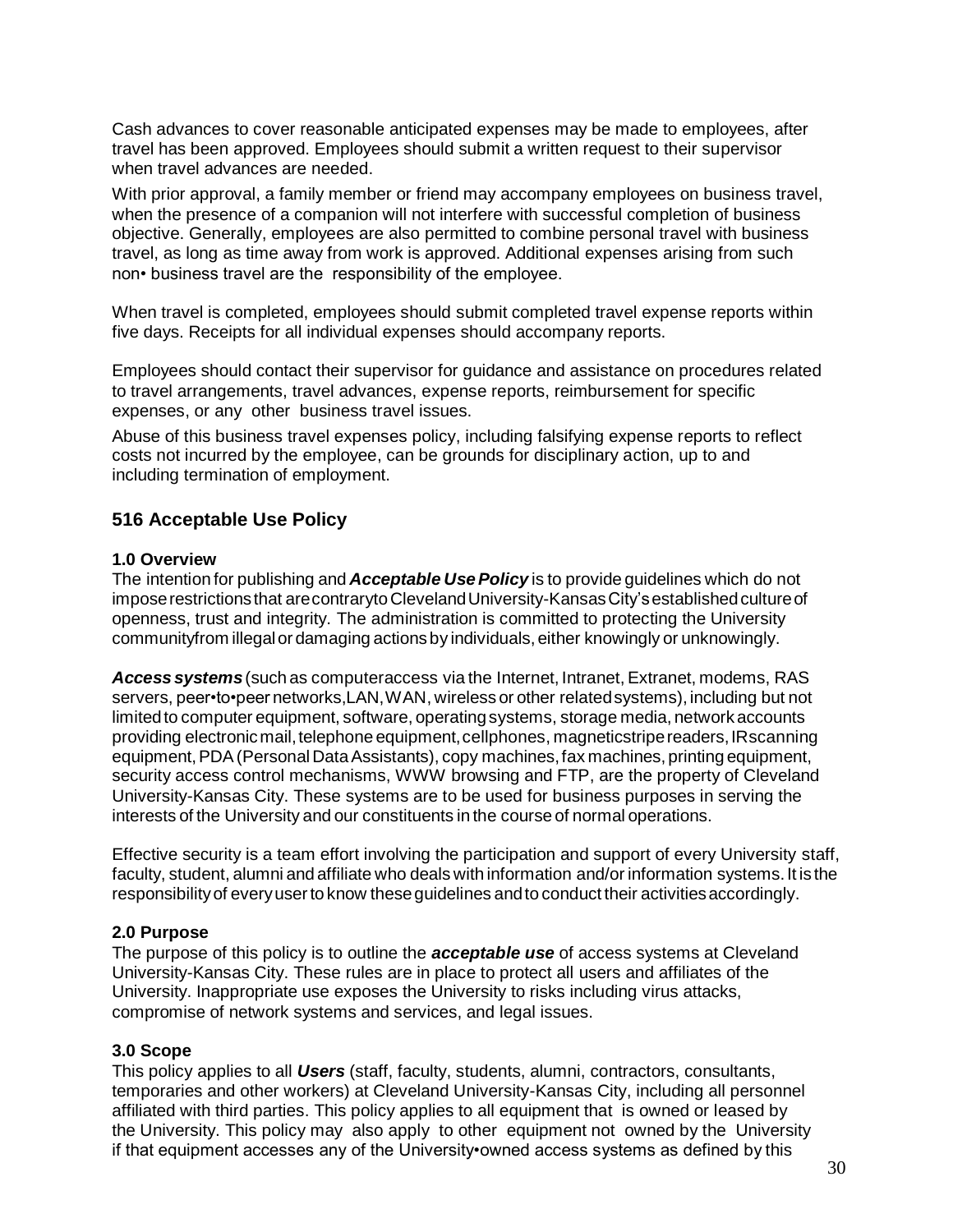policy.

# **4.0 Acknowledgement**

Implementation and electronic acknowledgment of this policy is accepted by the user upon

logging into any system connected to the network. This acknowledgement is similar to a common EULA (End User License Agreement) or a TOS (Terms of Service) agreement. The University reserves the right to revoke or prevent access to its systems based upon the user's failure to acknowledge acceptance of this policy.

# **5.0 Dissemination**

As policies will be modified from time to time to address the needs of the University community, the most current policies of this Acceptable Use Policy will be maintained on the University's web site at: **[www.cleveland.edu/IT/Security/CCC-AUP.htm.](http://www.cleveland.edu/IT/Security/CCC%C3%82%C2%ADAUP.htm)**

# **6.0 Policy**

# **6.1 General Use and Ownership**

- 1. While the University's network administration desires to provide a reasonable level of privacy, users should be aware that the data they create on the University systems remains the property of the University. Because of the need to protect the University's network, management cannot guarantee the confidentiality of information stored on any network device belonging to the University.
- 2. Users are responsible for exercising good judgment regarding the reasonableness of personal use. Individual departments are responsible for maintaining guidelines concerning personal use of access systems. If there is any uncertainty, employees should consult their supervisor.
- 3. The administration recommends that any information that users consider sensitive or vulnerable be encrypted. For guidelines on information classification, see Information Technology's Information **Sensitivity Policy**. For guidelines on encrypting email and documents, go to Information Technology's **Awareness Initiative**.
- 4. For security and network maintenance purposes, authorized individuals within the University may monitor equipment, systems and network traffic at any time, per Information Technology's **Audit Policy**.
- 5. The University reserves the right to audit networks and systems on a periodic basis to ensure compliance with this policy.

# **6.2 Security and ProprietaryInformation**

- 1. The user interface for information contained within the University's various systems should be considered classified and confidential in nature, unless posted within public access areas as the [www.cleveland.edu web](http://www.cleveland.eduweb/) site or other common areas of public exposure. Examples of confidential information include but are not limited to: private company information, corporate strategies, competitor sensitive, trade secrets, specifications, customer lists, and research data. Users should take all necessary steps to prevent unauthorized access to this information.
- 2. **Restrict passwords for authorized use only.** Authorized users are responsible for the security of their passwords and accounts. System•level passwords should be changed quarterly; user•level password should be changed every six months. Should a user suspect their password may be compromised, they should immediately contact the IT Department to reset and issue another password that will be known to that end user only.
- 3. Use encryption of information in compliance with Information Technology's **Acceptable Encryption Use Policy**
- 4. Because information contained on portable computers is especially vulnerable,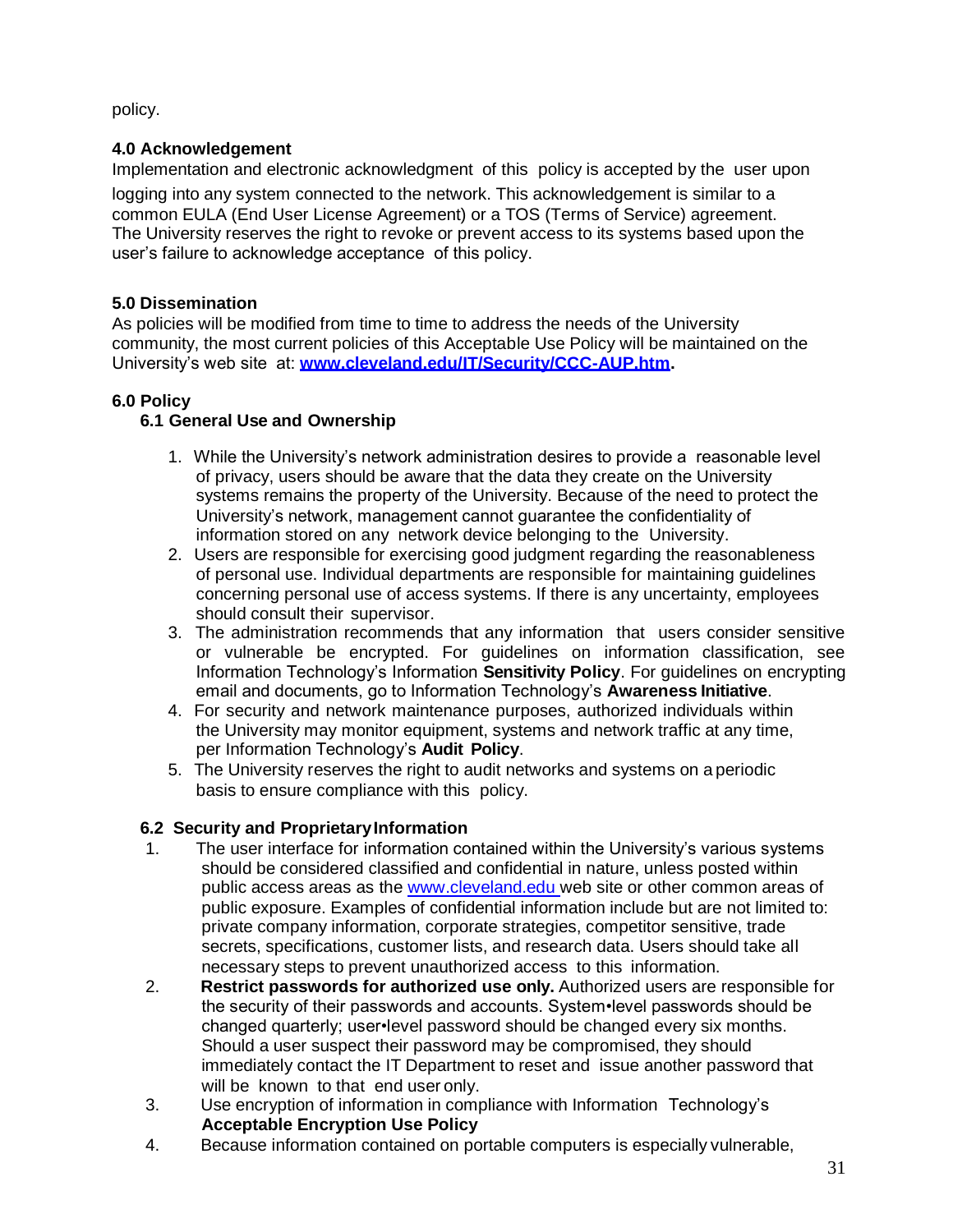special care should be exercised. Protect laptops in accordance with the "**Laptop Security Tips."**

- 5. Postings by users from a University e•mail address to newsgroups should contain a disclaimer stating that the opinions expressed are strictly their own and not necessarily those of the University, unless posting is the course of business duties.
- 6. All *hosts* (computers, PDAs, laptops, etc.) that are connected to any of the University access systems, whether owned by an individual, third•party or the University, shall be continually executing approved virus•scanning software with a current virus database.
- 7. Users must use extreme caution when opening e•mail *attachments* (files appended to an e•mail) received from unknown senders, which may contain viruses, worms. email bombs, Trojan horse code or other types of destructive or malicious payloads.

## **6.3 Unacceptable Use**

The following activities are some general guidelines of what is considered unacceptable use. Users may be exempted, by their supervisor, from these restrictions during the course of their legitimate job responsibilities (e.g., systems administration staff may have a need to disable the network access of a host if that host is disrupting production services). Under no circumstances is a user authorized to engage in any activity that is illegal under local, state, federal or international law while utilizing University•owned resources.

**Unauthorized or Excessive Personal Use of System Resources:** Use may be excessive if it overburdens a network, results in substantial use of system capacity or causes increased costs to the University. Increased cost to the University include uses requiring substantial expenditures of computing time, employee time, uses for profit or uses that would otherwise violate company policy with regard to employee time commitments or company equipment. It is permissible to use the company e•mail system for incidental personal purposes.

The lists below are by no means exhaustive, but attempt to provide a framework for activities that fall into the category of unacceptable use.

## **System and Network Activities**

The following activities are strictly prohibited, with no exceptions:

- 1. Violations of the rights of any person or company protected by copyright, trade secret, patent or other intellectual property, or similar laws or regulations, including, but not limited to, the installation or distribution of "*pirated"* (illegal copies of software) or other software products that are not appropriately licensed for use by the University.
- 2. Unauthorized copying of copyrighted material including, but not limited to, digitization and distribution of photographs from magazines, books or other copyrighted sources, copyrighted music, and the installation of any copyrighted software for which the University or the end user does not have an active license.
- 3. Exporting software, technical information, encryption software or technology, in violation of international or regional export control laws, is illegal. The IT department should be consulted prior to export of any material that is in questions.
- 4. Introduction of malicious programs into the network or server (e.g., viruses, worms, Trojan horses, e•mail bombs, etc.).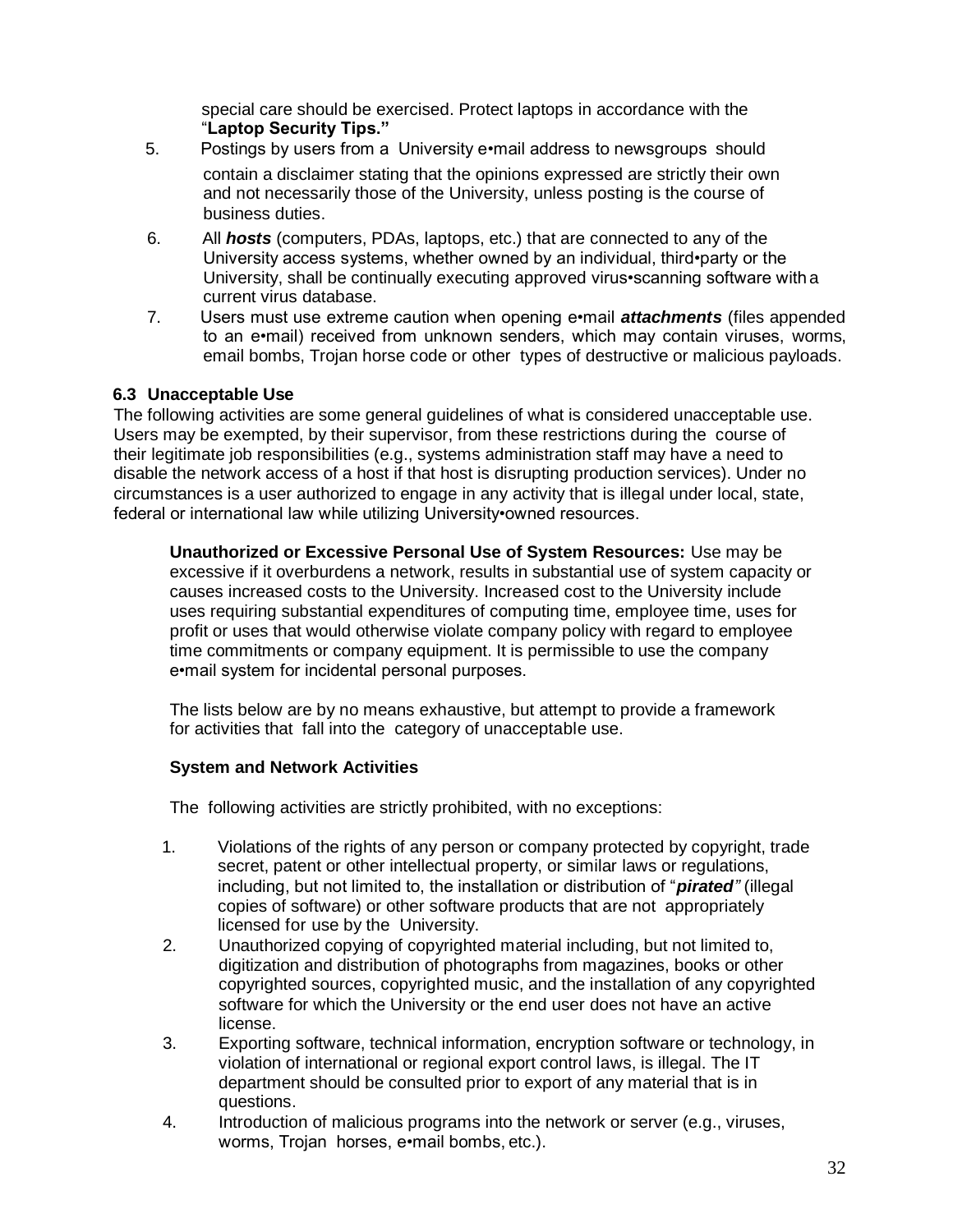- 5. Revealing your account password to others or allowing use of your account by others. This includes family and other household members when work is being done at home.
- 6. Using University computing assets to actively engage in procuring or transmitting material that is in violation of sexual harassment or hostile workplace laws in the user's local jurisdiction.
- 7. Making fraudulent offers of products, items or services originating from any University account.
- 8. Making statements about warranty, expressly or implied, unless it is a part of normal job duties.
- 9. Breaching security or disrupting network communication. Security breaches include, but are not limited to, accessing data of which the user is not an intended recipient or logging onto a server or account in which the user is not expressly authorized to access, unless these duties are within the scope of regular duties. For purposes of this section, "disruption" includes, but is not limited to, network sniffing, smurfing, spamming, spoofing, denial of service, and forged routing information for malicious purposes.
- 10. Port scanning or security scanning unless authorized by the Information Technology Department.
- 11. Executing any form of network monitoring which will intercept data not intended for the user's host, unless this activity is a part of the user's normal job duties or course study.
- 12. Circumventing user authentication or security of any host, network or account.
- 13. Interfering with or denying service to any user other than the University's host (for example, denial of service attack).
- 14. Using any program/script/command, or sending messages of any kind, with the intent to interfere with or disable a user's terminal session. This includes any means, locally or via the Internet/Intranet/Extranet.
- 15. Providing information about, or lists of, the University staff, faculty, students or alumni to parties outside the University, beyond that of the user's normal job duties.
- 16. Downloading or exchanging audio and video files, including MP3 files and other similar files not related to University interests.
- 17. Streaming (listening or watching) video and audio in real time, including Internet, radio/television' stations or music sites not related to University interests.
- 18. Downloading entire WWW/FTP external sites or significant parts of such sites, particularly those including images and games programs, unless the material is specifically relevant to your course of study or job duties.
- 19. Playing any form of game over the Internet.
- 20. Accessing any site containing pornographic material.

## **E-mail and Communications Activities**

- 1. Sending unsolicited e•mail messages, including the sending of "junk mail" or other advertising material to individuals who did not specifically request such material (email spam).
- 2. Any form of harassment via e•mail header information.
- 3. Unauthorized use, or forging, of e•mail header information
- 4. Solicitation of email for any other e•mail address, other than that of the poster's account, with the intent to harass or to collect replies.
- 5. Creating or forwarding "chain letter" or other "pyramid" schemes of any type.
- 6. Use of unsolicited e•mail originating from within the University's networks of other Internet/Intranet/Extranet service providers on behalf of, or to advertise, any service hosted by the University or connected via the University's network.
- 7. Posting the same or similar non•business related messages to large numbers of Usenet newsgroups (newsgroup spam.)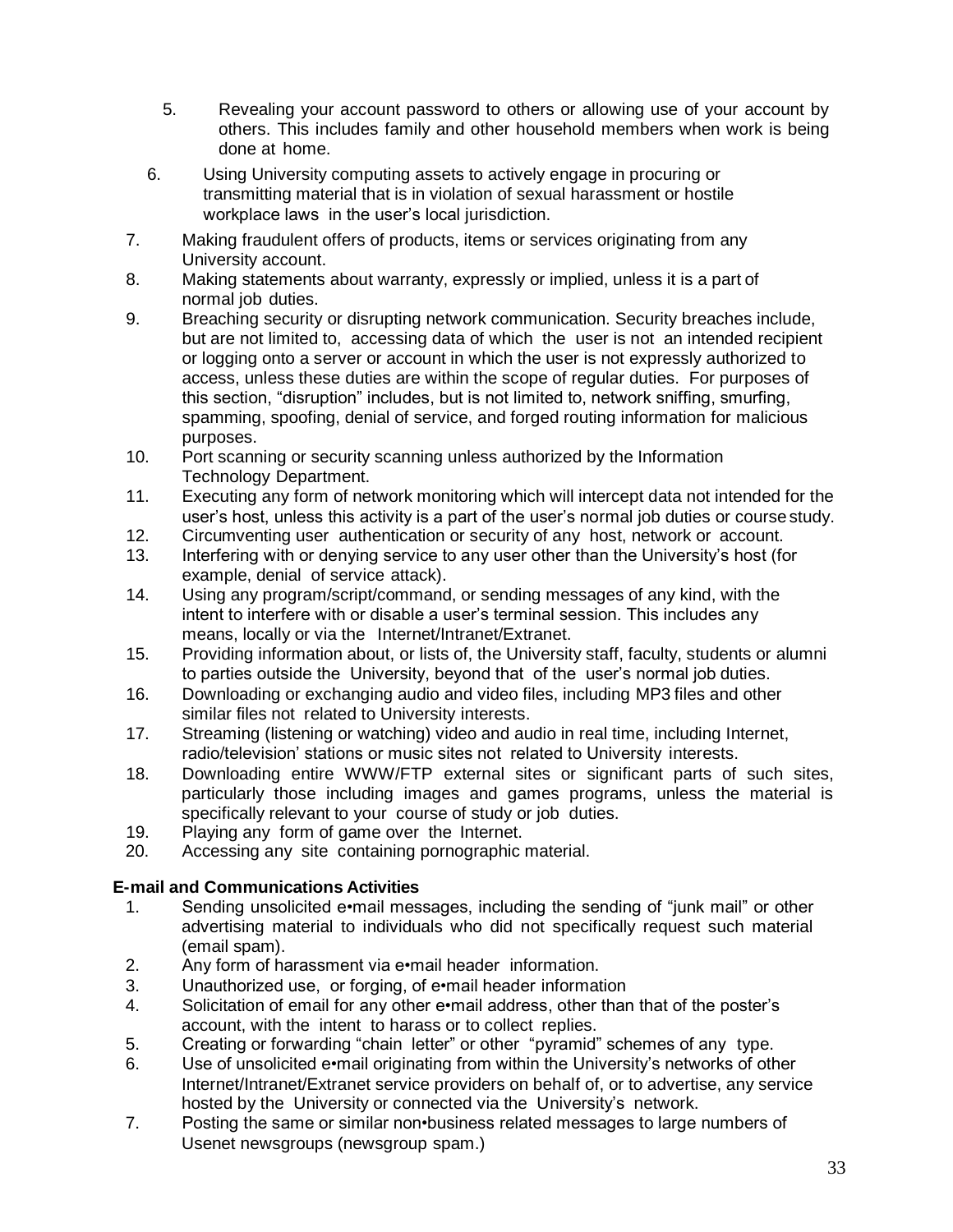## **7.0 Enforcement**

Any user found to have violated this policy may be subject to disciplinary action, up to and including dismissal or termination of employment.

## **522 Workplace Violence Prevention**

Cleveland is committed to preventing workplace violence and to maintaining a safe work environment. Given the increasing violence in society in general, Cleveland has adopted the following guidelines to deal with intimidation, harassment, or other threats of (or actual) violence that may occur during business hours or on its premises.

All employees, including supervisors and temporary employees, should be treated with courtesy and respect at all times. Employees are expected to refrain from fighting, "horseplay", or other conduct that may be dangerous to others. Firearms, weapons, and other dangerous or hazardous devices or substances are prohibited from the premises of Cleveland without proper authorization.

Conduct that threatens, intimidates, or coerces another employee, student, or a member of the public at any time, including off•duty periods, will not be tolerated. This prohibition includes all acts of harassment, including harassment that is based on an individual's sex, race, age, or any characteristic protected by federal, state, or local law.

All threats of (or actual) violence, both direct and indirect, should be reported as soon as possible to your immediate supervisor or any other member of administration. This includes threats by employees, as well as threats by customers, vendors, solicitors, or other members of the public. When reporting a threat of violence, you should be as specific and detailed as possible.

All suspicious individuals or activities should also be reported as soon as possible to a supervisor. Do not place yourself in peril. If you see or hear a commotion or disturbance near your work station, do not try to intercede or see what is happening.

Cleveland will promptly and thoroughly investigate all report of threats of (or actual) violence and of suspicious individuals or activities. The identify of individual making a report will be protected as much as is practical. In order to maintain workplace safety and the integrity of its investigation, Cleveland may suspend employees, either with or without pay, pending investigation.

Anyone determined to be responsible for threats of (or actual) violence or other conduct that is in violation of these guidelines will be subject to prompt disciplinary action up to and including termination of employment.

Cleveland encourages employees to bring their disputes or differences with other employees to the attention of their supervisors or the Human Resource Department before the situation escalates into potential violence. Cleveland is eager to assist in the resolution of employee disputes, and will not discipline employees for raising such concerns.

## **524 Crime Reporting**

All of the following incidents occurring on campus, or under the jurisdiction of the University, must be reported according to the procedures listed below: violence against persons (murder, assault, rape); theft (robbery, burglary, vehicular); and vandalism or propertydamage.

1. All crimes andemergencies shouldbe immediatelyreported to the main reception desk,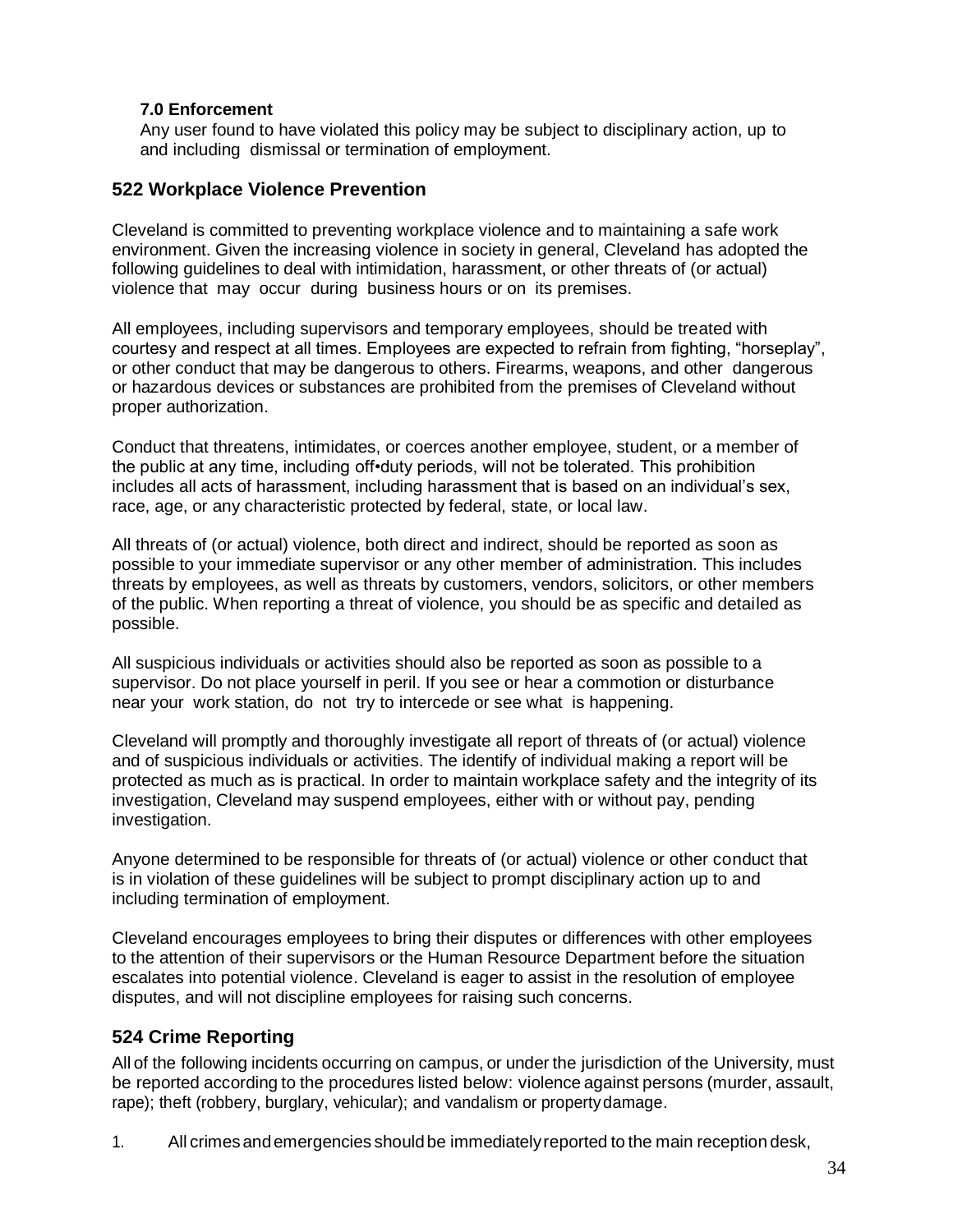which will function as the primary referral source for all types of incidents. Campus Incident Report Forms will be distributed, as needed, from the Office of Student Services and, upon completion, will be returned to the appropriator administrator for action.

- 2. Emergency situationthat require immediateaction will be referredto the AcademicDeanor the Campus Safety Office for a response. These individuals may consult with other administrative offices as necessaryand determine whether off•campus assistance will be necessary(i.e. local law enforcement, firedepartment, ambulance). Incidents firstrequiring outside agency responses must also be reported through the campus report procedure outlined here by completing an Incident Report Form. Emergencies of a health•threatening nature should be referred to the Health Center immediately.
- 3. Incidents not requiring an emergency response will be recorded on an Incident Report Form and filed with the Campus Safety Office, who will do the following two things: 1) determine what, if any, further action is warranted, and 2) record the incident as part of the required annual datacollection procedures Action taken on suchincidents willnormally include: 1) investigation of incident, 2) report of findings of that investigation,which is filed with the Academic Dean and a copy sent to the Multicampus Director of Human Resource and 3) internal disciplinary action taken and/or referral made to the outside agency for action.

# **526 Parking**

Employee parking is provided. The University is not responsible for theft, vandalism or damage to employee's vehicle(s) while on University property. Vehicles must display the appropriate University parking sticker.

# **601 Family Medical Leave**

The University provides medical leaves of absence to eligible employees who are temporarily unable to work due to a serious health condition or disability. For purposes of this policy, serious health conditions or disabilities include inpatient care in a hospital, hospice, or residential medical care facility; continuing treatment by a health care provider; and temporary disabilities associated with pregnancy, childbirth, and related medical conditions.

Employees in the following employment classifications are eligible to request medical leave as described in this police:

• Regular full•time employees

Eligible employees may request medical leave only after having completed 1,250 hours in the last 12 months of service. Exceptions to the service requirement will be considered to accommodate disabilities.

Eligible employees should make requests for medical leave to their supervisors at least 30 days in advance of foreseeable events and as soon as possible for unforeseeable events.

A health care provider's statement must be submitted verifying the need for medical leave and its beginning and expected ending dates. Any changes in this information should be promptly reported to the University. Employees returning from medical leave must submit a health care provider's verification of their fitness to return to work.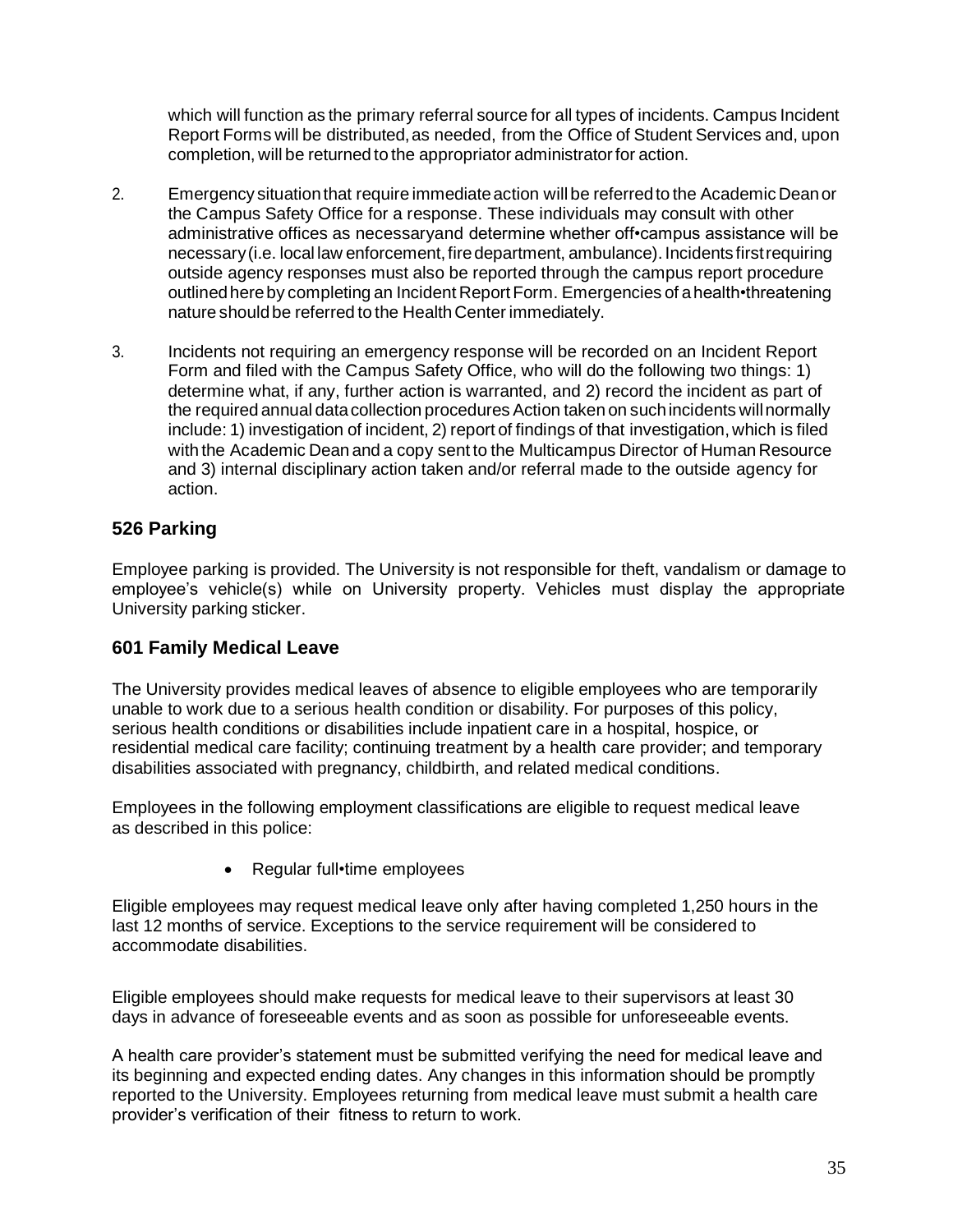Eligible employees are normally granted leave for the period of the disability, up to a maximum of 12 weeks within any 12•month period. The University uses its fiscal year, September 1 to August 31, as the basis for FLMA benefits.

Employees who sustain work•related injuries are eligible for a medical leave of absence for the period of disability in accordance with all applicable laws covering occupational disabilities.

Subject to the terms, conditions, and limitations of the applicable plan, the University will continue to provide health insurance benefits for the full period of the approved medical leave; however, the employee must make arrangements with the University to pay his or her portion of the insurance premium that normally are deducted from his or her paycheck. If the leave is extended, the employee is responsible for 100% of the entire insurance premium. If the employee does not return from leave, he or she may be required to reimburse the University for any premiums paid by the University during the leave.

Benefit accruals, such as vacation, sick leave, and holiday benefits, will continue during the approved medical leave period.

So than an employee's return to work can be properly scheduled, an employee on medical leave is requested to provide the University with a least two weeks advance notice of the date the employee intends to return to work. When a medical leave ends, the employee will be reinstated to the same position, if it is available, or to an equivalent position for which the employee is qualified.

If an employee fails to return to work on the agreed up return date, the University will assume that the employee has resigned and will result in immediate termination.

## **605 Military Leave**

A military leave of absence will be granted to employees who are absent from work because of service in the U.S. uniformed services in accordance with the Uniformed Services Employment and Reemployment Rights Act (USERRA). Advance notice of military service is required, unless military necessity prevents such notice or it is otherwise impossible or unreasonable.

The leave will be unpaid. However, employees may use any available paid time off for the absence.

Continuation of health insurance benefits is available as required by USERRA based on the length of the leave and subject to the terms, conditions and limitations of the applicable plans for which the employee is otherwise eligible.

Vacation, sick leave, and holiday benefits will continue to accrue during a military leave of absence.

Employees on military leave for up to 30 days are required to return to work for the first regularly scheduled shift after the end of service, allowing reasonable travel time. Employees on longer military leave must apply for reinstatement in accordance with USERRA and all applicable state laws.

Employees returning from military leave will be placed in the position they would have attained had they remained continuously employed or a comparable one depending on the length of military service in accordance with USERRA. They will be treated as though they were continuously employed for purposes of determining benefits based on length of service.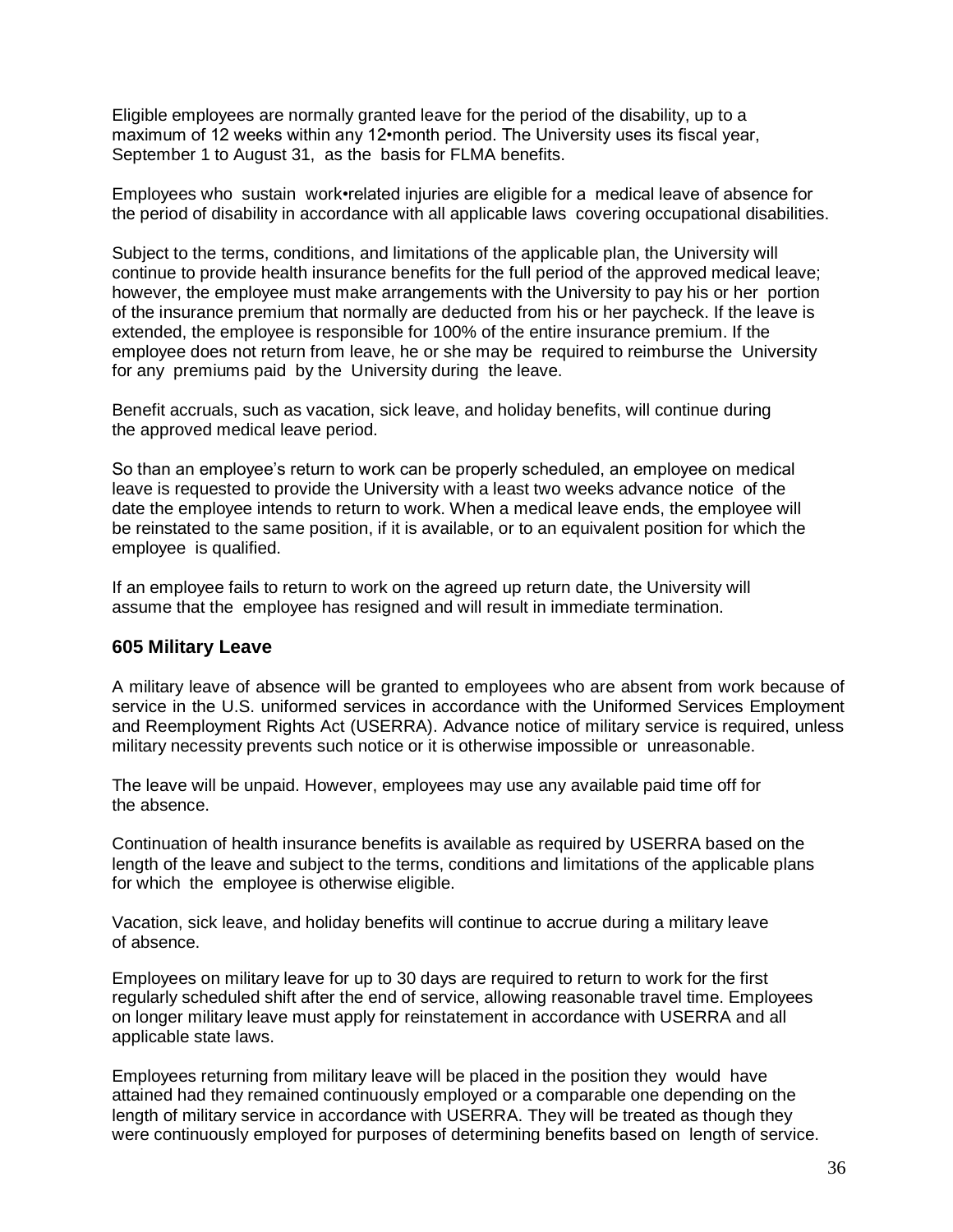Contact the Human Resources Department for more information or questions about military leave.

## **701 Employee Conduct and Work Rules**

To ensure orderly operations and provide the best possible work environment for employees, the University promotes conduct that will protect the interests and safety of all employees and the organization. It is acknowledged that for the majority of employees the following examples of inappropriate behavior are outside the bounds of their work ethics.

The following are provided as examples of the types of infractions of rules of conduct that are detrimental to a positive working environment and may result in disciplinary action, up to and including termination of employment:

- Theft or inappropriate removal or possession of property
- Falsification of timekeeping records
- Working under the influence of alcohol or illegal drugs
- Possession, distribution, sale, transfer, or use of alcohol or illegal drugs in the workplace, while on duty, or while operating employer•owned vehicles or equipment
- Fighting or threatening violence in the workplace
- Negligence or improper conduct leading to damage of employer•owned or customer•owned property
- Insubordination or other disrespectful conduct
- Violation of safety or health rules
- Sexual or other unlawful or unwelcome harassment
- Possession of dangerous or unauthorized materials, such as explosives or firearms, in the workplace
- Excessive absenteeism or any absence without notice
- Unauthorized disclosure of business "secrets" or confidential information
- Violation of personnel policies
- Unsatisfactory performance or conduct

Employment with the University is at the mutual consent of the University and the employee, and either party may terminate that relationship at any time, with or without cause, and with or without advance notice.

## **702 Drug and Alcohol Use**

It is the University's desire to provide a drug•free, healthful, and safe workplace. To promote this goal, employees are required to report to work in appropriate mental and physical condition to perform their jobs in a satisfactory manner.

While on the University premises and while performing job•related duties off the University premises, no employee may use, possess, distribute, sell, or be under the influence of alcohol or illegal drugs. The legal use of prescribed drugs is permitted on the job only if it does not impair an employee's ability to perform the essential functions of the job effectively and in a safe manner that does not endanger other individuals in the workplace.

Violations of this policy may lead to disciplinary action, up to and including immediate termination of employment, and/or required participation in a substance abuse rehabilitation or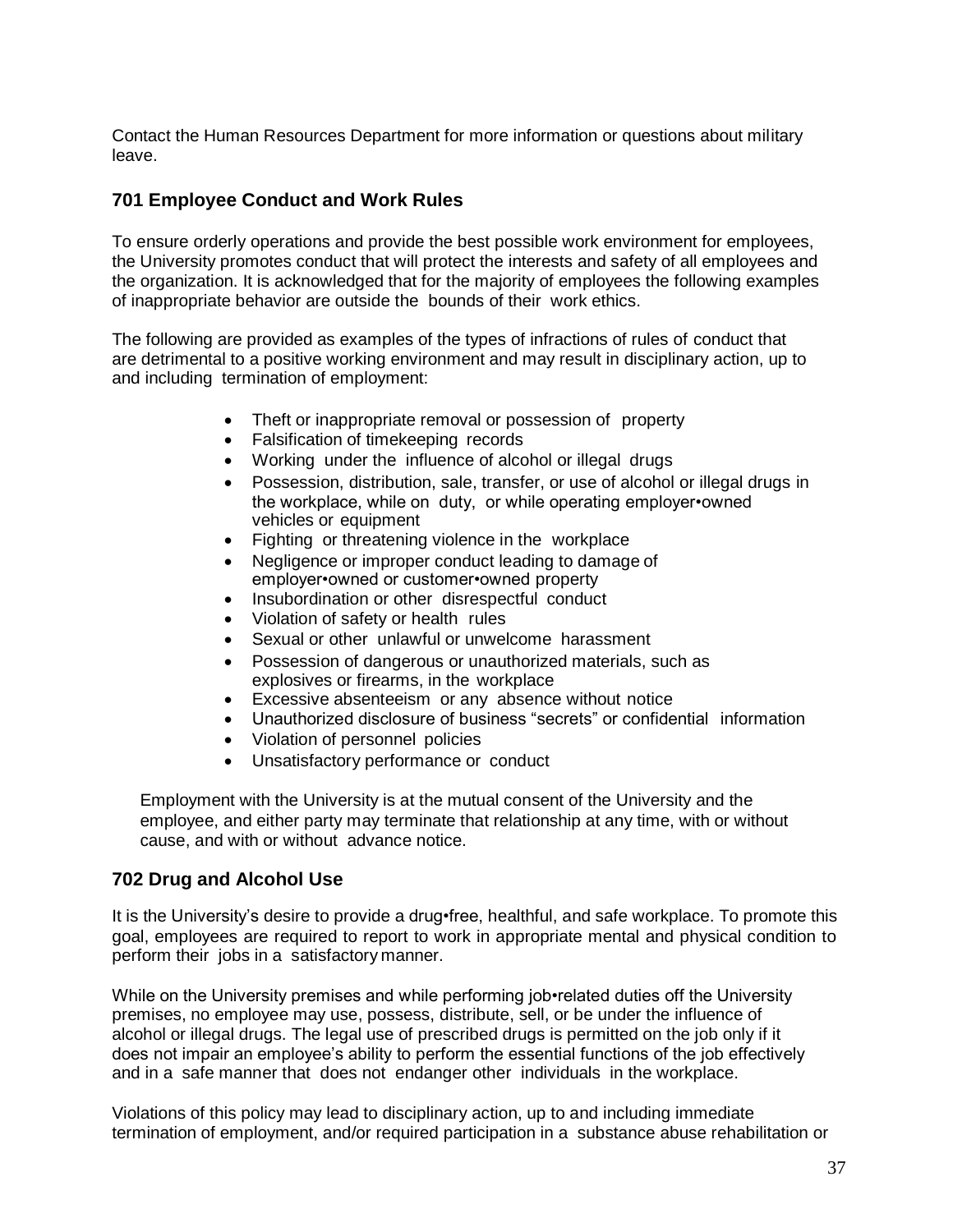treatment program. Such violations may also have legal consequences.

Employees with questions on this policy or issues related to drug or alcohol use in the workplace should raise their concerns with their supervisor or the Human Resources representative without fear of reprisal.

## **703 Sexual and Other Unlawful Harassment**

Cleveland University-Kansas City believes in the principle and practice of equal employment opportunity and equal educational opportunity. The University does not discriminate on the basis of race, color, religion, age, national origin, ancestry, sex, sexual orientation or preference, gender, disability, pregnancy, Vietnam•era or other military status, or any other legally protected status in its admission, treatment, and evaluation of students or in its hiring, supervision, evaluation, placement, training, and promotion of employees. Other personnel actions such as compensation, benefits, transfers, social and recreation programs, demotion, discipline, and termination are also administered in a non•discriminatory manner.

The University ensures that personnel and student•related actions are administered in compliance with federal, state, and local laws prohibiting discrimination on the basis of race, color, religion, age, national origin, ancestry, sex, sexual orientation or preference, gender, disability, pregnancy, Vietnam•era or other military status, or any other legally protected status. Preventing discrimination is the responsibility of e ve ry employee and student.

With regard to employees and individuals applying for employment with the University, the University provides reasonable accommodations to qualified individuals with known disabilities to enable them to: (1) apply for employment; (2) perform the essential functions of their jobs; and (3) enjoy the other terms, conditions, and privileges of employment with the University.

## **I. Policy of Non Discrimination**

It is the policy of the University not to discriminate against any employee, student or third party on the basis of race, color, religion, age, national origin, ancestry, sex, sexual orientation or preference, gender, disability, pregnancy, Vietnam•era or other military status, or any other legally protected status protected by the law.

## **II. Definition of UnwelcomeHarassment**

As part of its policy of non•discrimination, the University prohibits unwelcome harassment and discrimination in all of its employment and academic programs, all

University extracurricular activities, and all University•sponsored events, including events held off campus. "Unwelcome harassment" is verbal or physical conduct by any individual (including employees, students, or third parties) that denigrates or shows hostility or aversion toward a person because of that person's of race, color, religion, age, national origin, ancestry, sex, sexual orientation or preference, gender, disability, pregnancy, Vietnam•era or other military status, or any other legally protected status, and that:

a) has the purpose of effect of creating an intimidating, hostile, abusive, or offensive environment:

b) with regard to employees, has the purpose or effect of unreasonably interfering with an individual's work;

c) with regard to students, has the purpose or effect of unreasonably interfering with an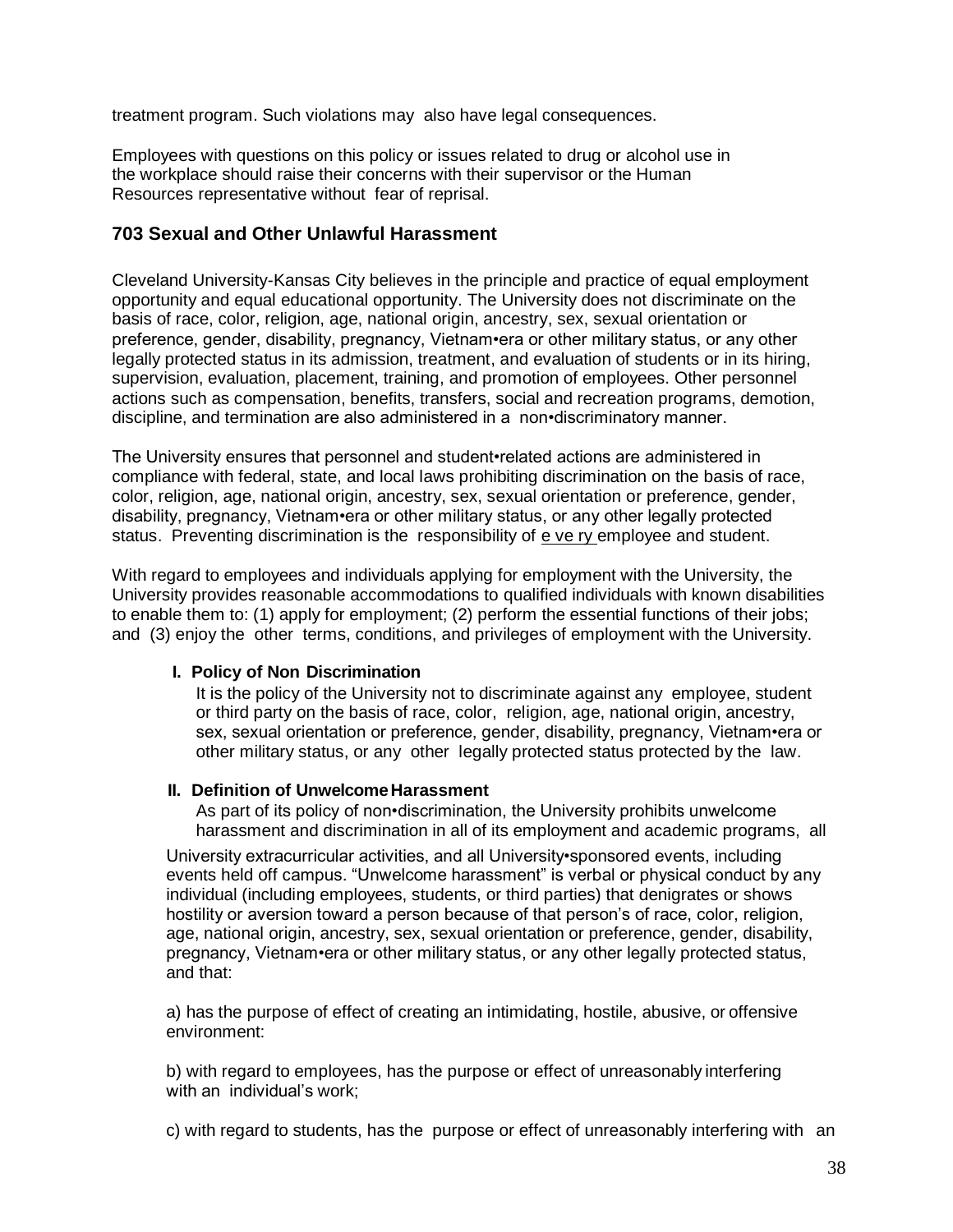individual's to participate in or benefit from an educational program or activity; or

d) otherwise adversely affects an individual's work or learning opportunities.

This includes acts that are intended to be "jokes" or "pranks" but that are hostile or demeaning with the to race, color, religion, age, national origin, ancestry, sex, sexual orientation or preference, gender, disability, pregnancy, Vietnam•era or other military status, or any other legally protected status.

## **III. Policy Prohibiting SexualHarassment**

As part of the above•stated non•discrimination/anti•harassment policy, no employee, student, or any other individual may sexually harass any other individual on University property, or in connection with any activity associated with or sponsored by the University. Employees and students of the University have the responsibility of ensuring that no employee, student, or third party is subjected to harassment or discrimination by employees, students, or third parties. When harassment occurs, the University will initiate appropriate corrective action, up to and including removal of the offending party from the University.

Sexual harassment includes unwelcome sexual advances, sexual jokes or comments; requests for sexual favors or other unwelcome verbal or physical conduct of a sexual nature. This policy is violated when:

## **With Regard to Students,**

1) submission to such conduct is made either explicitly or implicitly a condition of obtaining an education, a grade, or completion of any academic or clinical requirement;

2) submission to or rejection of such conduct is used as a basis for academic•related decisions such as grading and other performance evaluation, discipline, assignments, or any other condition of studies or academic or career development; or

3) such conduct otherwise unreasonably interferes with student performance or creates an intimidating, abusive, and offensive environment, even if it leads to no adverse consequences.

## **With Regard to Employees ,**

1) submission to such conduct is made either explicitly or implicitly a condition of employment;

2) submission to or rejection of such conduct is used as a basis for employment• related decisions such as promotion, discharge, performance evaluation, pay adjustment, discipline, work assignment, or any other condition of employment or career development, or;

3) such conduct otherwise unreasonably interferes with work performance or creates an intimidating, abusive, and offensive working environment, even if it leads to no adverse job consequences.

## **Reporting Discrimination and Harassment and Prohibition Against Retaliation**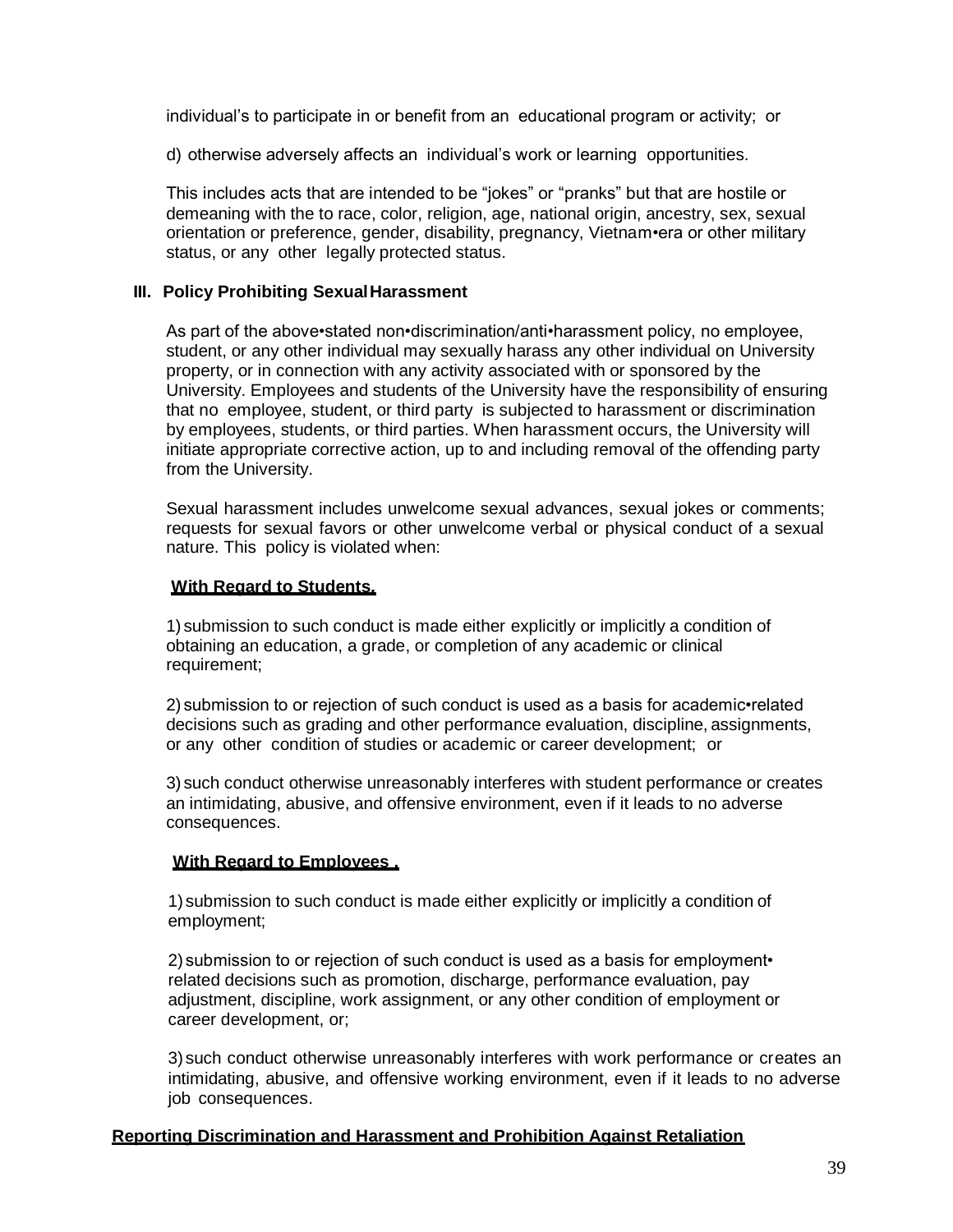Any student who has a question, concern or complaint of discrimination, including harassment based on of race, color, religion, age, national origin, ancestry, sex, sexual orientation or preference, gender, disability, pregnancy, Vietnam•era or other military status, or any other legally protected status is encouraged to bring the matter to the immediate attention of the dean or director of the degree program at the respective campus, or his/her designee.

Any employee who has a question, concern, or complaint of discrimination, including harassment based on of race, color, religion, age, national origin, ancestry, sex, sexual orientation or preference, gender, disability, pregnancy, Vietnam•era or other military status, or any other legally protected status is encouraged to bring the matter to the immediate attention of the Human Resources representative or his/her designee.

Any student or employee of Cleveland University-Kansas City that witnesses or receives a report of prohibited discrimination/harassment from another employee, student, or third party is encouraged to report the matter to the dean or director of the degree program (if the alleged incident involves a student), and/or the multicampus director of human resources (if the alleged incident involves an employee or third party).

#### **Policy Prohibiting Retaliation**

The University prohibits retaliation against anyone for reporting discrimination/harassment, assisting in making a discrimination/harassment complaint, or cooperating in a discrimination/harassment investigation. Retaliation can include any disparaging comments, uncivil behavior, or any other negative treatment of an employee or student by other employees, students, or members of the University that result from the individual's making a discrimination/harassment complaint or cooperating in an investigation. Any student or employee who believes he/she has experienced or witnessed retaliation should immediately notify the dean or director of the degree program, or the director of human resources.

#### **Investigation of Report of Discrimination/Harassment and Potential Consequences**

All reports of discrimination, harassment, or inappropriate conduct will be promptly and thoroughly investigated. The University will act to ensure that any improper conduct ceases immediately and corrective action is taken to prevent a reoccurrence. Any student, employee (whether supervisory, non•supervisory or a member of management), or third party who violates this policy will be subject to the full range of corrective action, up to and including suspension/dismissal, or termination of employment. The University will inform the complaining student or employee of the resolution of the complaint as appropriate.

All complaints will be treated confidentially to the extent practicable for an effective resolution. No individual will suffer adverse employment or education consequences as a result of making a good•faith complaint or taking part in the investigation of a complaint. An individual who knowingly alleges a false claim against another will be subject to the full range of corrective action, up to and include termination of employment or suspension/dismissal from the University.

#### **Report of Alleged Discrimination**

All students and employees are encouraged to report alleged discrimination based on race, color, religion, age, national origin, ancestry, sex, sexual orientation or preference, gender, disability, pregnancy, Vietnam•era or other military status, or any other legally protected status. Students and employees may make a report of alleged discrimination or harassment to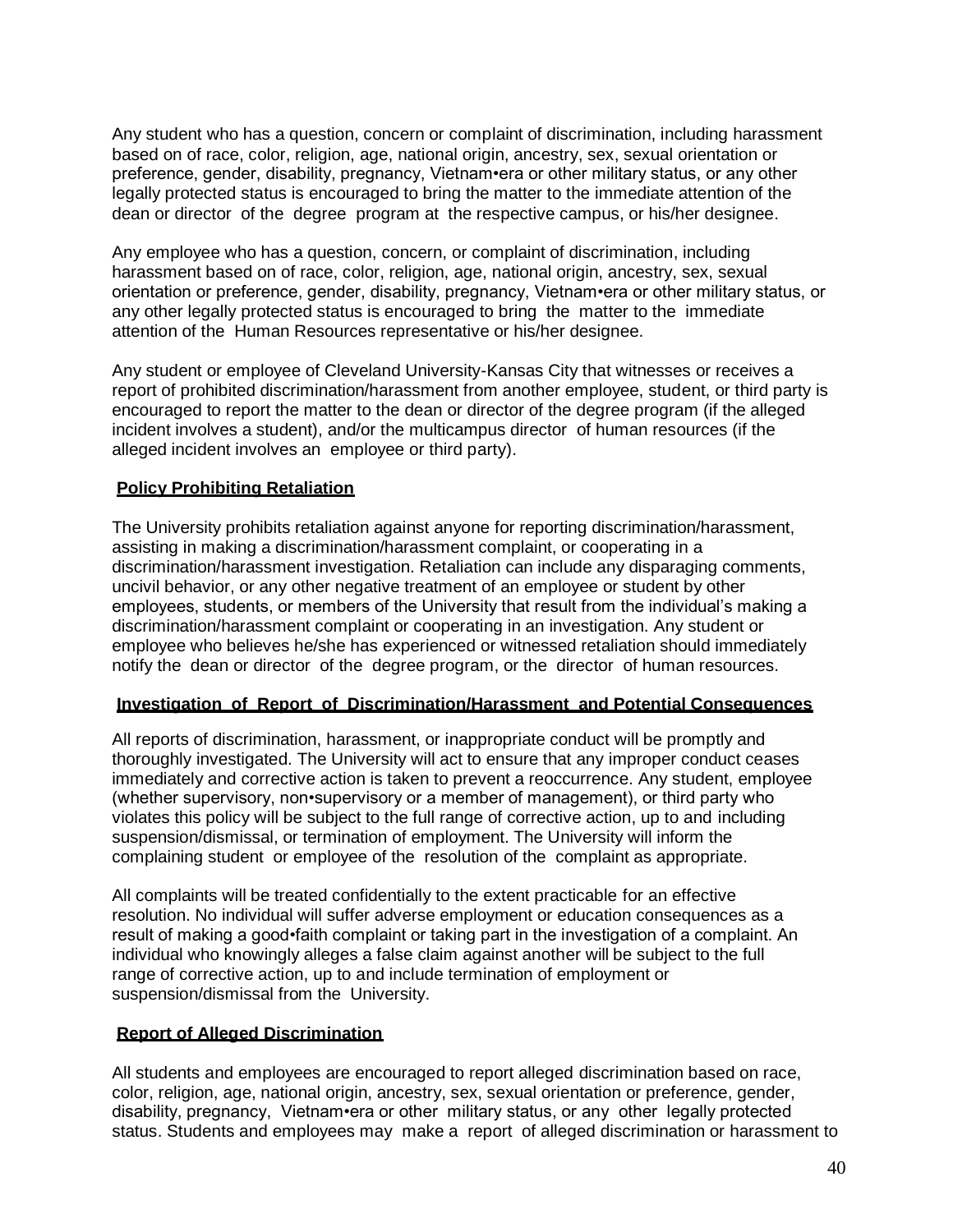the following:

## **Student Reports: The dean or director of the degree program, and/or his/her designee.**

## **Employee Reports: The Human Resources representative and/or his/her designee.**

Students and employees may submit reports of harassment or discrimination verbally or in writing. In order to initiate a formal grievance procedure, however, a student or employee must provide or complete a written report. Discrimination/Harassment Report Forms may be found in the Office of the Dean or Director of the degree program, the Office of Academic Services, the Health Center, the Office of Student Services, and at the desk of the receptionist in the central administrative offices.

#### **Informal Resolution**

Any student or employee who has a question, concern, or complaint of discrimination, including harassment based on race, color, religion, age, national origin, ancestry, sex, sexual orientation or preference, gender, disability, pregnancy, Vietnam•era or other military status, or any other legally protected status is encouraged to bring the matter to the immediate attention of the dean or director of the degree program (for complaints by students), and the Human Resources representative (for complaints by employees).

It may be possible to resolve a complaint against a student through a voluntary conversation between the complaining student or employee and the alleged harasser that is facilitated by one of the designated harassment complaint officials. However, any complaint against a University employee will be handled through the formal procedure.

In order to initiate an informal resolution, the complaining party must notify the appropriate University employee and submit a report of the incident either orally or by filling out a Discrimination/Harassment Report Form, available at the Office of Student Services, the Office of the Dean or Director of the degree program, the Office of Academic Affairs, the Health Center, and the receptionist's desk in the central administrative office.

If the complaining party and the alleged harasser feel that a resolution has been achieved through the informal process, then the conversation may remain confidential and no further action needs to be taken. The results of an informal resolution shall be reported by the facilitator, in writing, to the Academic Dean with a copy to the Multicampus Vice President of Academic Services and the Multicampus Director of Human Resources.

If the complaining party, the alleged harasser, or the University employee/harassment complaint official chooses not to utilize the informal procedure, or feels that the informal procedure is inadequate or has been unsuccessful, he/she may proceed to the formal procedure.

## **Formal Resolution**

## **Inquiries, Concerns and Reports of Discrimination and Harassment**

Any student or employee who has a question, concern, or complaint of discrimination, including harassment based on race, color, religion, age, national origin, ancestry, sex, sexual orientation or preference, gender, disability, pregnancy, Vietnam•era or other military status, or any other legally protected status is encouraged to bring the matter to the immediate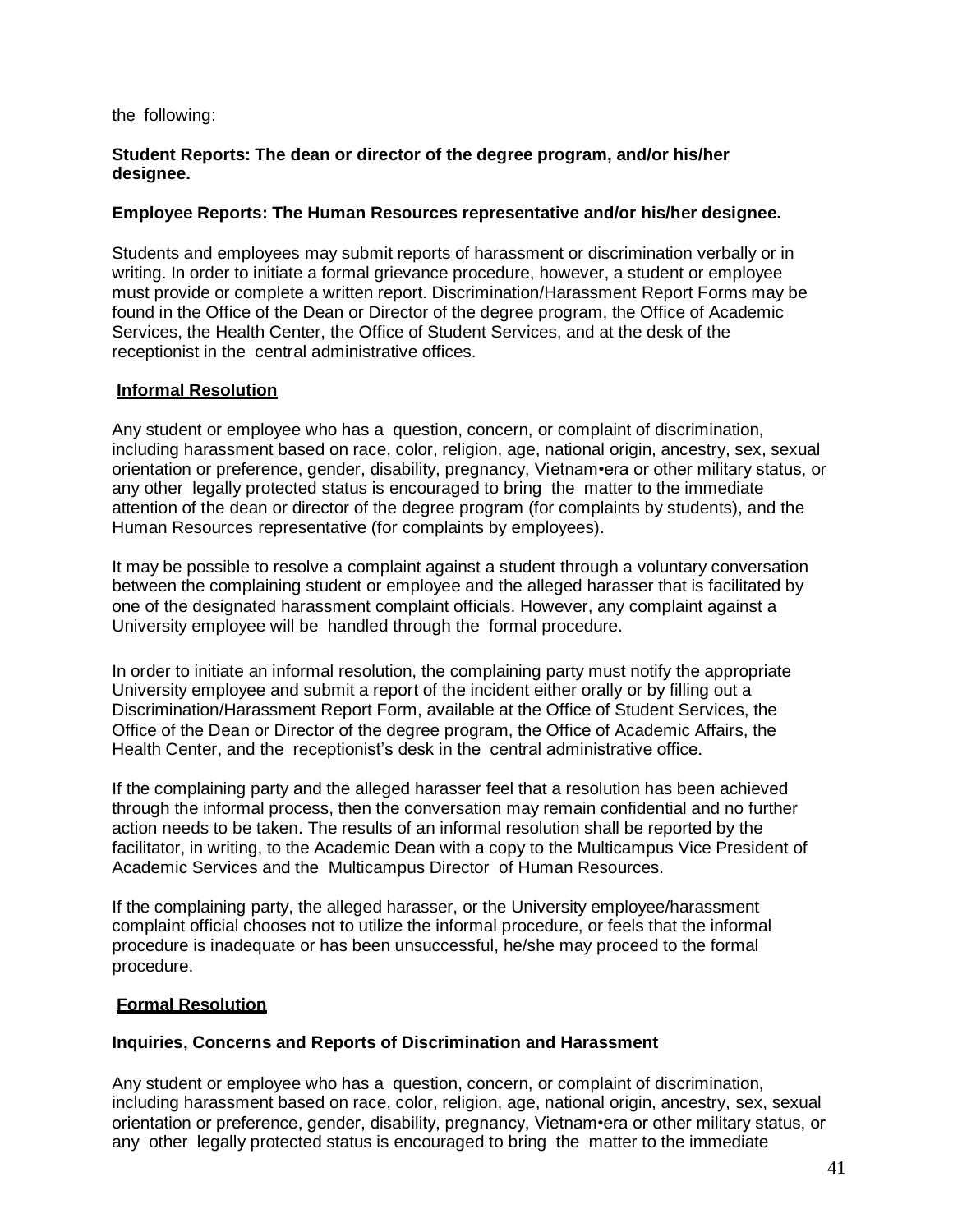attention of the Director or Assistant Director of Student Services (for complaints by students), and the Human Resources representative (for complaints by employees).

## **Initiating the Formal Grievance Procedure**

Although the University investigates all reports of discrimination, harassment, and inappropriate conduct, in order to initiate a formal grievance procedure, the complaining employee or student must submit a detailed, written account of the incident. The complaining party may fill out a Discrimination/Harassment Report Form or other similar report.

Discrimination/Harassment Report Forms are available at Office of the Dean or Director of the degree program, the Office of Academic Affairs, The Health Center, the Office of Student Services, and at the receptionist's desk in the central administrative office. Complaints by students should be submitted t the dean or director of the program, or his/her designee. Complaints by employees should be submitted to the director of human resources.

#### **Confidentiality and Non-Retaliation Policies**

All complaints will be treated confidentially to the extent feasible for an effective resolution. No individual will suffer adverse employment or educational consequences as a result of making a good•faith complaint or taking part in the investigation of a complaint. An individual who knowingly alleges a false claim against another will be subject to the full range of corrective action, up to and include termination or dismissal/suspension from the University.

The University prohibits retaliation against anyone for reporting discrimination/harassment, assisting in making a discrimination/harassment complaint, or cooperating in a discrimination/harassment investigation. Retaliation can include any disparaging comments, uncivil behavior, or any other negative treatment of an employee or student by other employees, students, or members of the University that result from the individual's making a harassment complaint or cooperating in a harassment investigation. Any student or employee who believes he/she has experienced or witnessed retaliation should immediately notify the dean or director of the program, or his/her designee or for employees the director of human resources.

#### **Investigations of Alleged Discrimination/Harassment and Procedures**

All reports of discrimination, harassment, and inappropriate conduct will be promptly and thoroughly investigated. The director of student services shall be responsible for initiating investigations of student complaints. The Human Resources representative shall be responsible for initiating investigations of employee and any third•party complaints. If an incident involves allegations about two or more persons, the University has the discretion to investigate and decide those matters jointly or separately.

During the investigation, the complaining party and the accused party shall have the right to be personally interviewed by the investigator and to refer the investigator to witnesses and evidence. The complaining party and the accused party shall also have the right to be accompanied by a person of their choice for support and guidance.

Following the investigation, a report regarding the alleged discrimination/harassment will be submitted t the academic dean with a copy to the vice president of academic services, who will make a decision regarding the disposition of the matter.

The complaining party and the alleged party will be notified in writing regarding the outcome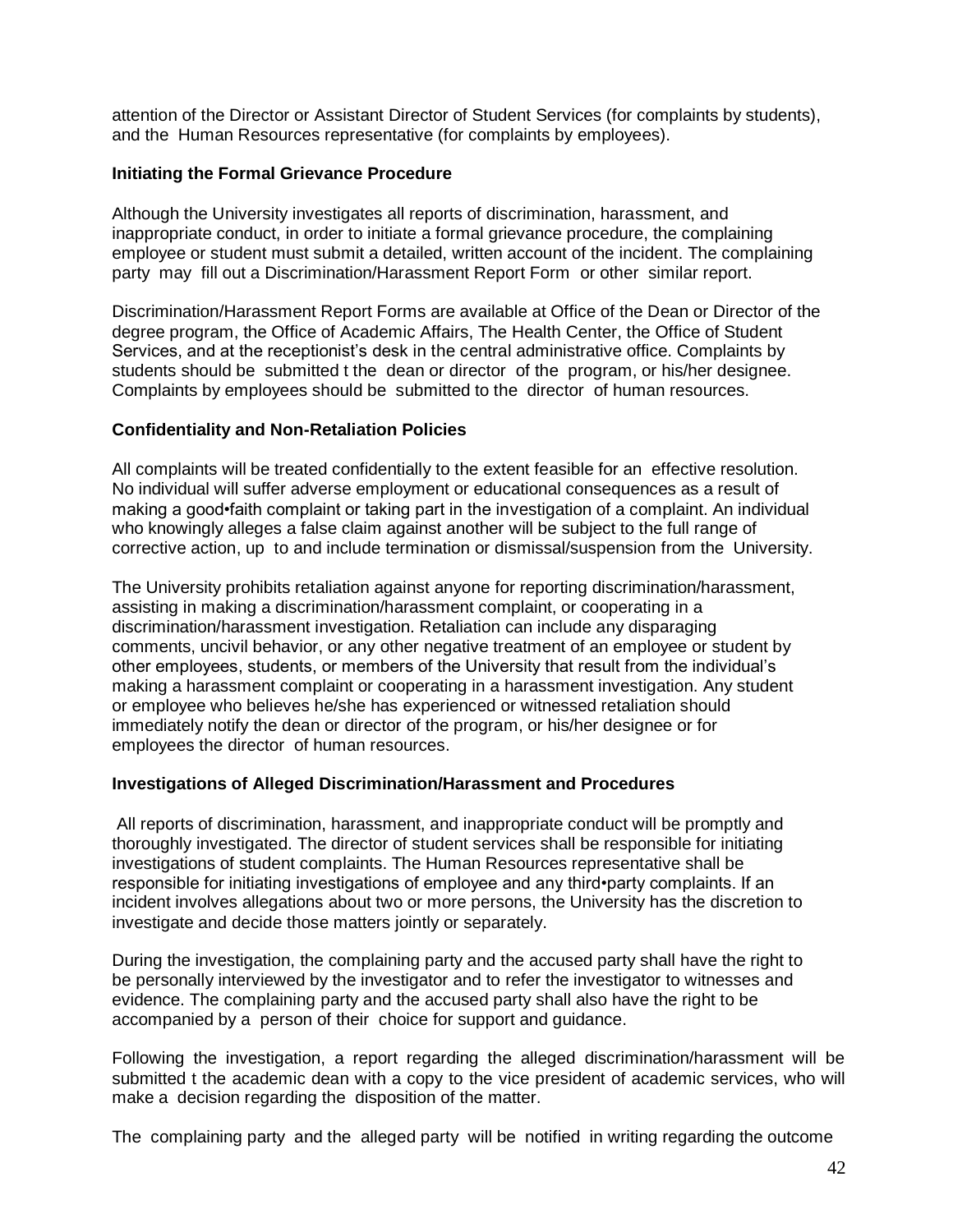of the investigation and the decision.

## **Consequences for Violation of Non-Discrimination/Harassment Policies**

The University will act to ensure that any improper conduct ceases immediately and corrective action is taken to prevent a reoccurrence. Any student, employee (whether supervisory, non•supervisory or a member of management), or third party who violates this policy will be subject to the full range of corrective action, up to and including termination of employment or dismissal/suspension for the University.

## **Right to Appeal**

If the investigation determines that no discrimination or harassment occurred, the complaining party has a right to appeal. If the decision includes disciplinary action against the accused party, that person has a right to appeal. The appealing party has five working days from the time that he or she receives notice of the decision to lodge an appeal with the Multicampus Director of Human Resources. If an appeal involves allegations against two or more person, the University has the discretion to hear the appeal regarding the accused parties separately or jointly.

The Multicampus Director of Human Resources has the discretion to stay any disciplinary action pending appeal.

The Professional Conduct Review Committee shall hear appeals regarding alleged incidents of discrimination/harassment. The Committee shall be comprised of University employees and students.

## **APPEAL PROCESS:**

- 1. The complainant has five (5) working days from the time that he/she receives notice of the decision in which to lodge an appeal of the decision, in writing, with the Multicampus Director of Human Resources. No appeals are considered after the deadline has passed.
- 2. If an appeal is made, the Professional Conduct Review Committee shall be assigned to hear the appeal. This Committee shall be comprised of faculty members/employees and students, who shall be neutral parties not involved in the alleged incident.
- 3. This Committee shall first meet without the complainant present to establish a date and time for a hearing of the appeal. The hearing will normally begin no later than ten (10) working days from the date that the complainant submitted his/her written appeal. The complainant shall be notified by the Committee, in writing, of the date and time of the hearing no later than three (3) working days prior to its occurrence. The complainant shall also be provided a copy of all written evidence and documentation the Committee has in its possession at approximately the same time. These time frames are for guidance only, and may not be adhered to in all circumstances.
- 4. Pending the hearing, the complainant may remain enrolled/employed at the discretion of the Vice President for Academic Services (student), or Multicampus Director of Human Resources (employee).
- 5. Hearing proceedings shall be closed to the University community.
- 6. In cases where more than one complainant is involved, the appeals shall be heard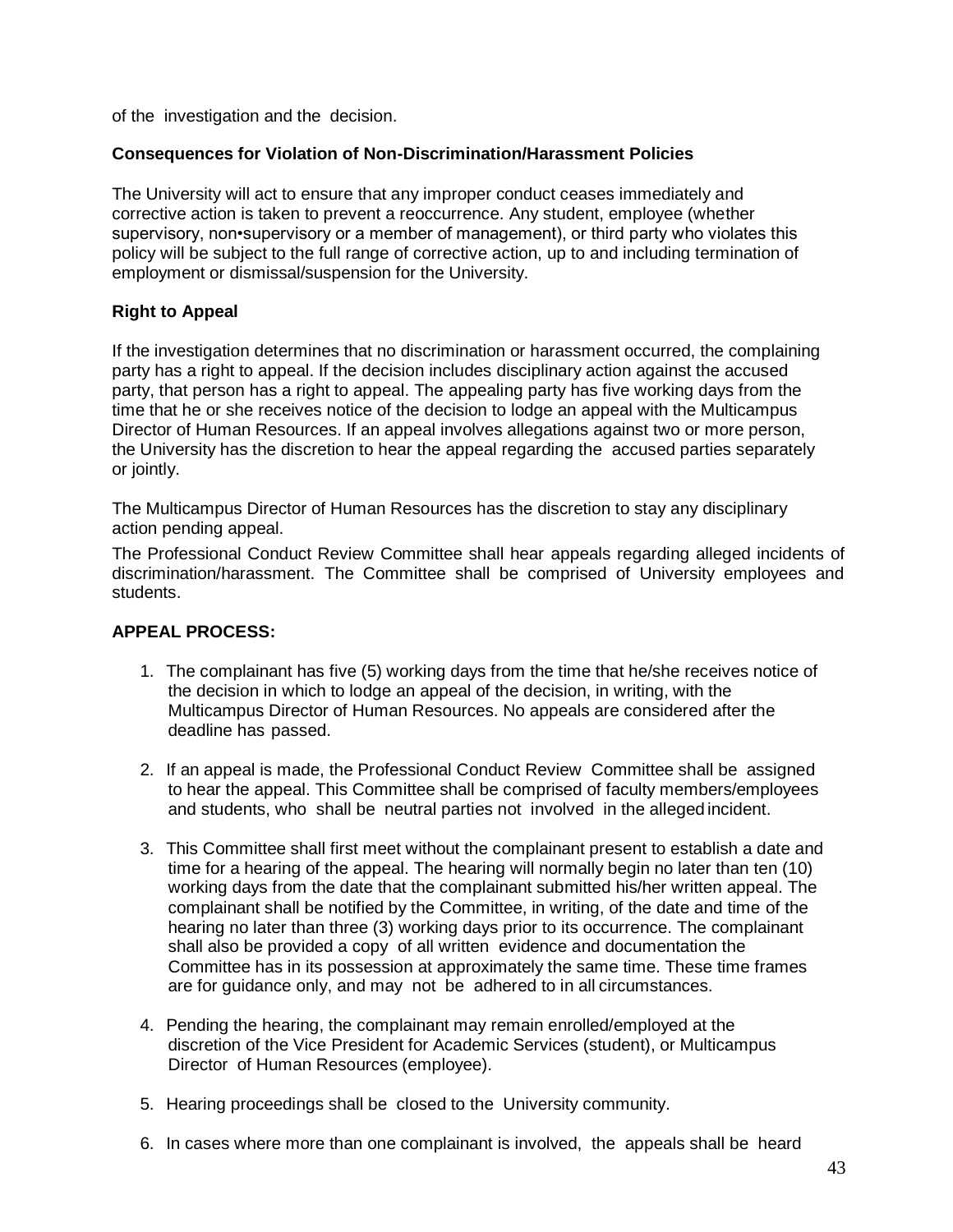separately by the Committee, whose findings for each appeal shall be independent of the other(s). There is no requirement that the Committee arrives at identical decisions or imposes identical sanctions for each person involved.

- 7. Hearing proceedings shall not be construed as judicial trials, and as such, legal rules of evidence and civil or criminal rules of procedure need not be followed. The Committee chairperson shall determine procedural questions that arise during the hearing and are not covered by the general guidelines described here. The chairperson's ruling shall be final and all participants shall abide by his/her decision in these situations.
- 8. The University retains the discretion to shorten or lengthen all time frames relating to this hearing process
- 9. In situations where the complainant fails to appear for the hearing, the Committee shall meet and determine the matter in his/her absence.
- 10. At the hearing, the complainant is allowed to appear and give information in support of his/her perception of the incident, see and/or hear all information presented against him/her (unless a witness has been promised anonymity, in which case the Committee shall provide a summary), present witnesses or written statements on his/her behalf, question any statements given by witnesses, and be informed in writing of the findings of the Committee.
- 11. At the hearing, the Committee is allowed to determine the order in which witnesses may make statements, determine which person(s) may be present at each stage of the hearing process, question witnesses and/or receive written statements from those who cannot attend the hearing, and dismiss any person, including the accused person, who is obstruction the proceedings.
- 12. Subsequent to the hearing, the Committee shall make its decision in closedsession with Committee members only. In all cases, the decision of the Committee shall be final and binding.
- 13. The Committee is charged with the responsibility of rendering two decisions: **a)**Whether the alleged offense did occur, and if so, whether it violated University policies, rules, or regulations as stated in official publications (i.e., Catalog Faculty Handbook, Administrative and Staff Handbook, Student Handbook, Clinic Manual, Library Manual); and, **b)** Appropriate that shall be taken.
- 14. The Committee's decision shall be communicated in writing to be complainant as soon as practical, normally within five (5) working days of the completion of hearing.
- 15. Records of the hearing shall be kept in the office of the Academic Dean or his/her designee for a period of five (5) years from the date of the hearing, and copies will be available to the complainant at his/her request and expense. The preliminary and deliberative meetings of the Committee are not part of the hearing records

## **External Grievance Procedure**

Persons may contact the Assistant Secretary for Civil Rights, U.S. Department of Education, in Washington D.C. This policy applies in all matters, including admission and education of students, availability of student loans, grants, scholarships, and job opportunities, employment and promotion of teaching and non•teaching personnel, and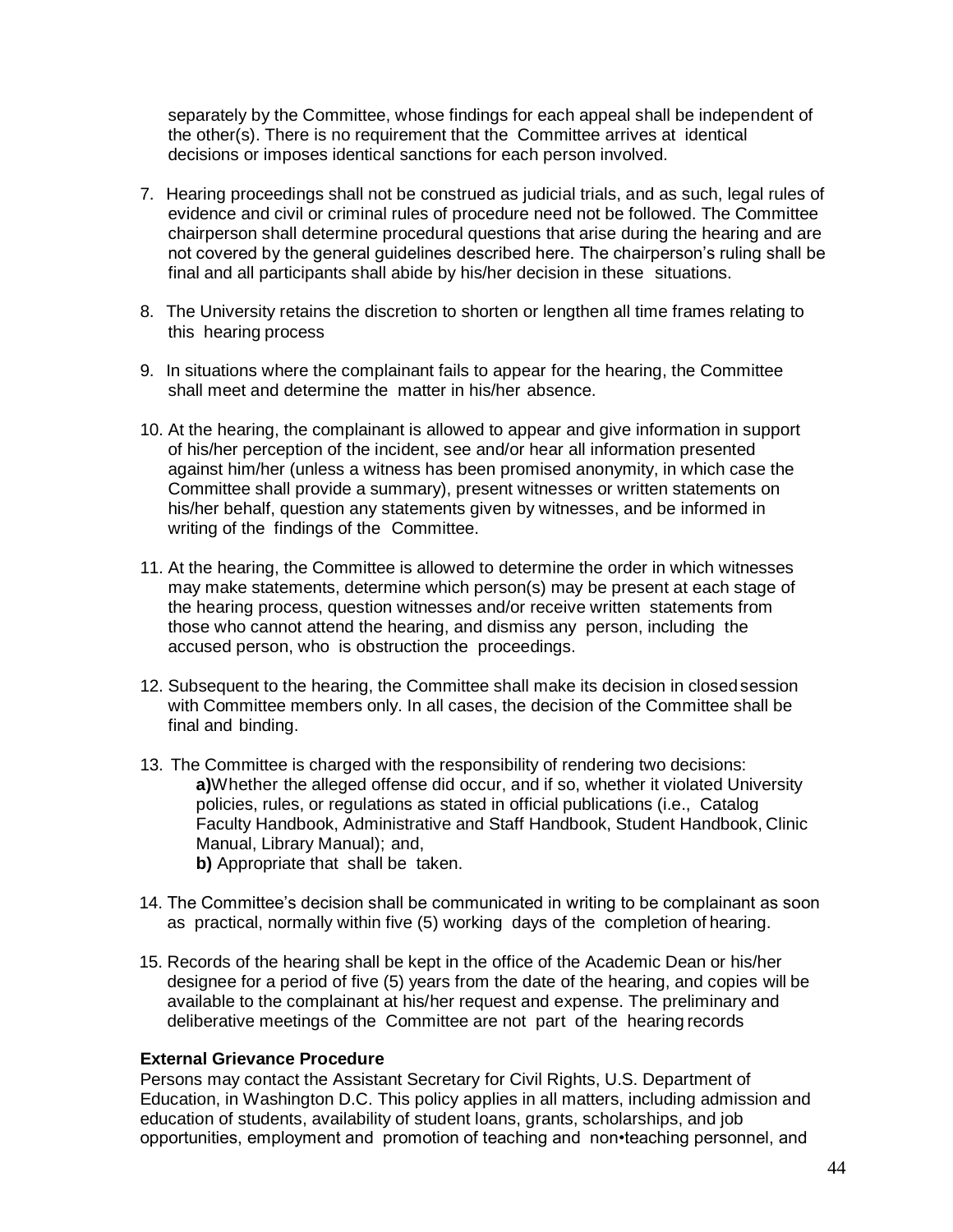student and faculty housing situated on premises that is owned or occupied by the University.

# **705 Personal Appearance**

Dress, grooming, and personal cleanliness standards contribute to the morale of all employees and affect the business image the University presents to students and visitors.

During business hours or when representing the University, employees are expected t present a clean, neat and tasteful appearance. Employees should dress and groom according to the requirements of the position and accepted social standards. This is particularly true if the job involves dealing with students or visitors in person.

Supervisors or department heads are responsible for establishing a reasonable dress code appropriate to the jot. If the supervisor feels an employee's personal appearance is inappropriate, he/she may be asked to leave the workplace until properly dressed or groomed. Under such circumstance, employees will not be compensated for the time away from work. Consult your supervisor if you have questions as to what constitutes appropriate appearance. Where necessary, reasonable accommodation may be made to a person with a disability.

Without unduly restricting individual tastes, the following personal appearance guidelines should be followed:

- Shoes must provide safe, secure footing, and offer protection against hazards.
- Tank tops, tube or halter tops, or shorts may not be worn under any circumstances
- Mustaches and beards must be clean, well trimmed, and neat.
- Hairstyles are expected to be in good taste.
- Unnaturally colored hair and extreme hairstyles, such as spiked hair, do not present an appropriate professional appearance.
- Offensive body odor and poor personal hygiene is not professionally acceptable.
- Facial jewelry, such as eyebrow rings, nose rings, lip rings and tongue studs, is not professionally appropriate and must not be worn during hours.

## **706 Return of Property**

Employees are responsible for all the University property, materials, or written information issued to them or in the possession or control. Employees must return all the University property immediately upon request or upon termination of employment. Where permitted by applicable laws, the University may withhold from the employee's check or final paycheck the cost of any items that are not returned when required. The University may also take all action deemed appropriate to recover or protect its property.

## **708 Resignation**

Resignation is a voluntary act initiated by the employee to terminate employment with the University. The University requests at least two weeks' written resignation notice from all employees.

Prior to an employee's departure, an exit interview will be scheduled to discuss the reasons for resignation and the effect of the resignation on benefits.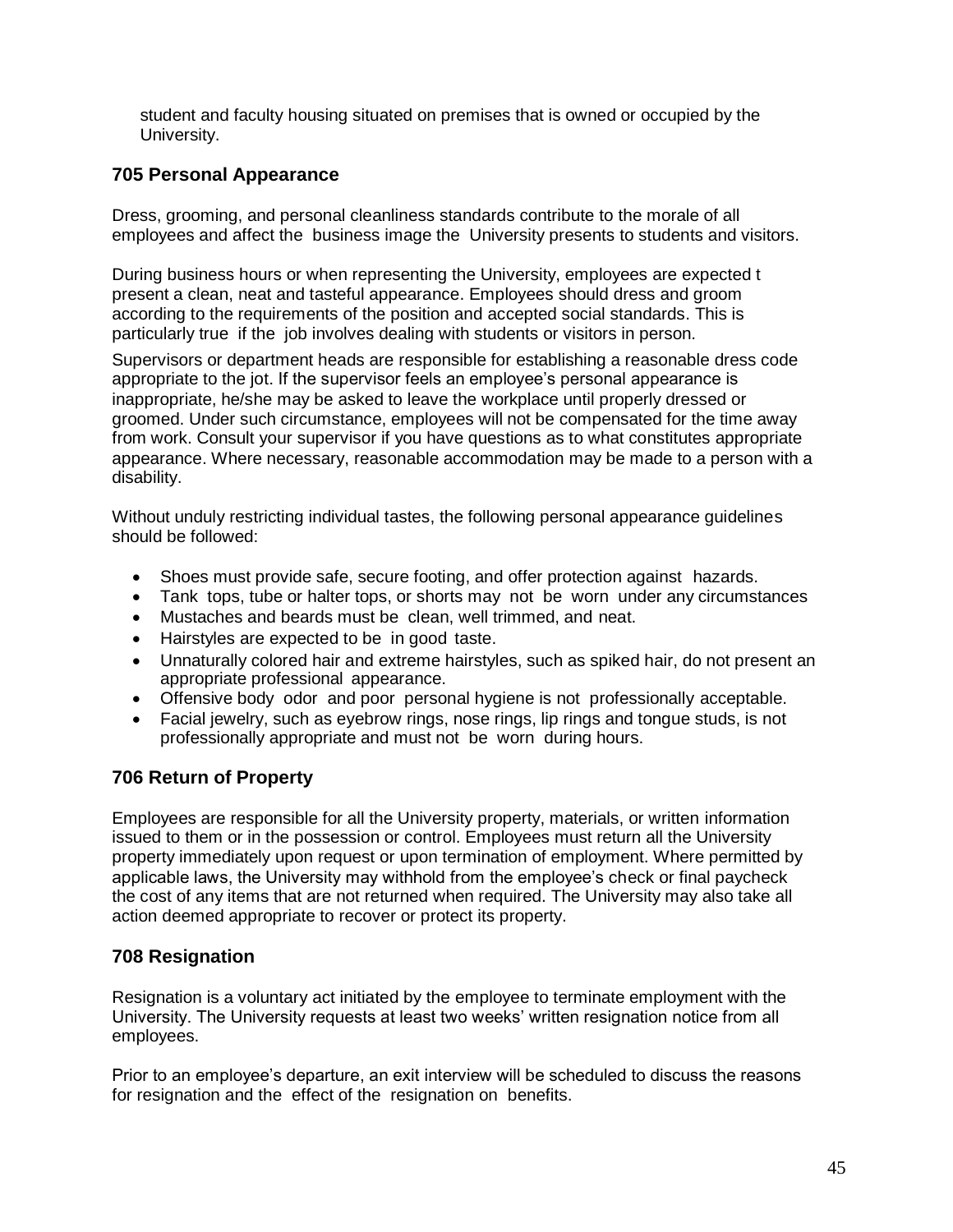# **710 Security Inspections**

The University desires to maintain a work environment free of illegal drugs, alcohol, firearms, explosives, or other improper materials. To this end, The University prohibits the possession of such materials on its premises. Desks, lockers, and other storage devices may be provided for the convenience of employees but remains the sole property of the University. Accordingly the University may inspect these storage areas periodically as deemed appropriate.

# **712 Solicitation**

In an effort to ensure a productive and harmonious work environment, persons not employed by the University may not solicit or distribute literature in the workplace without prior approval. The University recognizes that employees may have interests in events and organizations outside the workplace. However, employees may not solicit or distribute literature concerning these activities during working hours. (Working hours does not include lunch periods, work breaks or any other periods in which employees are not on duty.)

Examples of impermissible forms of solicitation include:

- The sale of goods, services, or subscriptions outside the scope of official organization business
- The circulation of petitions
- The distribution of literature not approved by the employer
- The solicitation of memberships, fees, or dues

In addition, the posting of written solicitations on company bulletin boards is prohibited. Bulletin boards are reserved for official organization communications on such items as:

- Affirmative Action statements
- Employee announcements
- Internal memoranda
- Job openings
- Organization announcements
- Workers' compensation insurance information
- State disability insurance/unemployment insurance information

## **716 Progressive Discipline**

The purpose of this policy is to state the University's position on administering equitable and consistent discipline for unsatisfactory conduct in the workplace. The best disciplinary measure is one that does not have to be enforced and comes from good leadership and fair supervision at all employment levels.

The University's own best interest lies in ensuring fair treatment of all employees and in making certain that disciplinary actions are prompt, uniform, and impartial. The major purpose of any disciplinary action is to correct the problem, prevent recurrence, and prepare the employee for satisfactory service in the future.

Although employment with the University is based on mutual consent and both the employee and the University have the right to terminate employment at will, with or without cause or advance notice, the University may use progressive discipline at its discretion.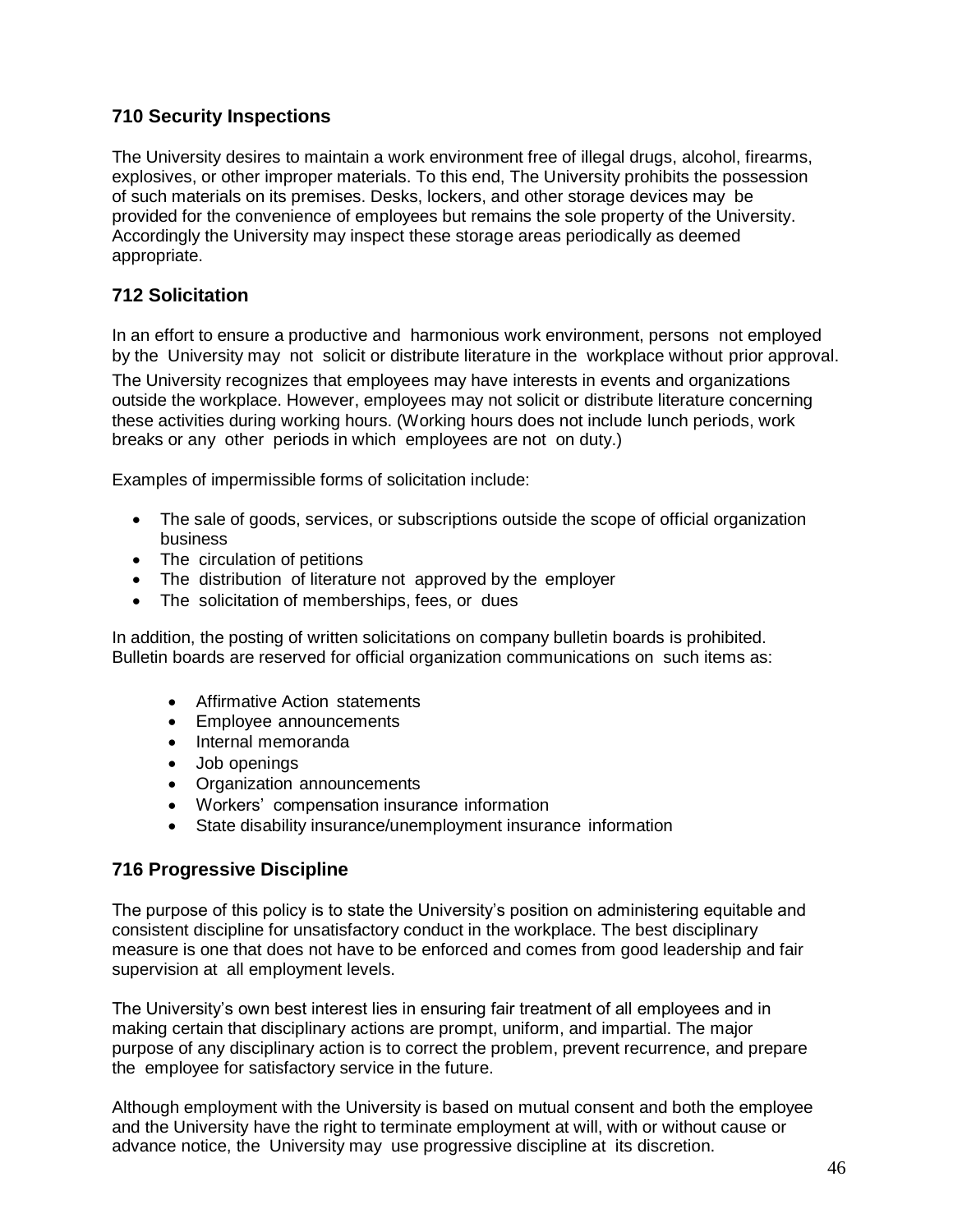Disciplinary action may call for any of four steps • • verbal warning, written warning, suspension with or without pay, or termination of employment • • depending on the severity of the problem and the number of occurrences. There may be circumstances when one or more steps are bypassed.

Progressive discipline means that, with respect to most disciplinary problems, these steps will generally be followed:

- 1. Verbal Warning Supervisor and employee will discuss the behavior or performance issue, solutions and timeframes. A brief written summary of the session is placed in the employee's personnel file.
- 2. Written Warning Supervisor will counsel the employee on the problem and together they will discuss plans and timeframes for improvement as well as a clear definition of expected outcomes. A written description of the counseling session will be made a part of the employee's personnel file.
- 3. Suspension Temporary absence from work, generally without pay.
- 4. Discharge Employee is terminated.

The University recognizes that there are certain types of employee problems that are serious enough to justify either a suspension, or, in extreme situations, termination of employment, without going through the usual progressive discipline steps.

By using progressive discipline, most employee problems can be corrected at an early stage, benefiting both the employee and the University

## **718 Problem Resolution**

The University is committed to providing the best possible working conditions for its employees. Part of this commitment is encouraging an open and frank atmosphere in which any problem, complaint, suggestion, or question receives a timely response from the University administration.

The University strives to ensure fair and honest treatment of all employees. All employees are expected to treat each other with mutual respect. Employees are encouraged to offer positive and constructive criticism.

If employees disagree with established rules of conduct, policies, or practices, they can express their concern through the problem resolution procedure. No employee will be penalized, formally or informally, for voicing a complaint with the University in a reasonable, business•like manner, or for using the problem resolution procedure.

If a situation occurs when employee believe that a condition of employment or a decision affecting them is unjust or inequitable, they are encouraged to make use of the following steps.

The employee may discontinue the procedure at any step.

1. Any employee who needs to discuss problem concerning the University, its employees, management policies or procedures, should first approach his/her supervisor. It is expected that the supervisor will be able to handle a majority of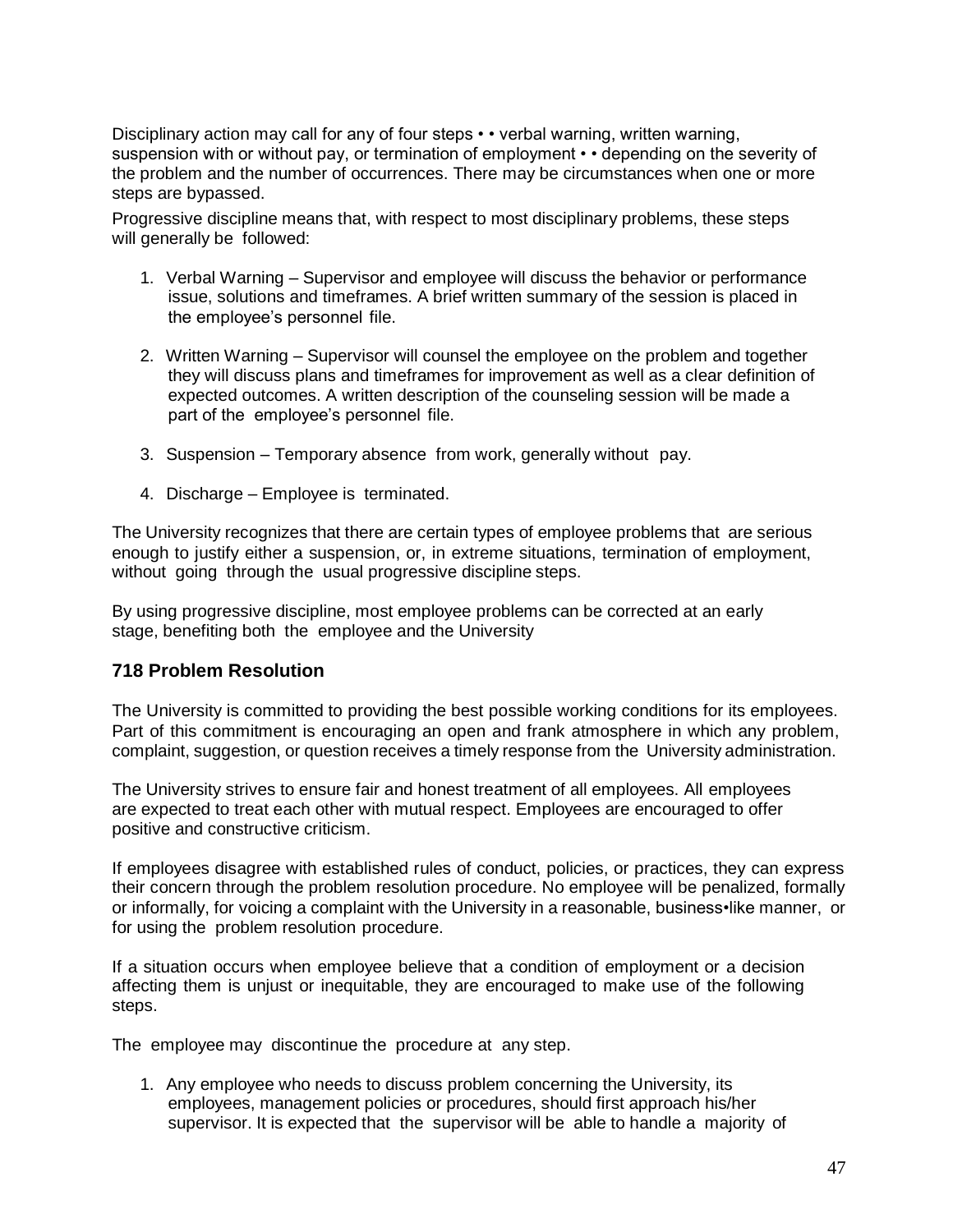issues without referring to higher levels of administration.

2. Should the supervisor be unable to address the problem, or the employee is not satisfied with the response, the employee may discuss the issue with the Human Resource representative or his/her designee.

Problems, disputes, or claims not resolved through the preceding problem resolution steps are subject to final and binding arbitration. The arbitration proceeding will be conducted under the Employment Dispute Resolution Rules of the American Arbitration Association. The decision or award of the Arbitrator made under these rules is exclusive, final, and binding on both parties, their beneficiaries, executors, administrators, successors, and assigns.

Employees who choose to use the arbitration process to resolve a problem will be expected to share the cost of the arbitration proceeding with the University. A complete description of the arbitration procedure is available from the Human Resources representative for review.

Not every problem can be resolve to everyone's total satisfaction, but only through understanding and discussion of mutual problems can employees and administration develop confidence in each other. This confidence is important to the operation of an efficient and harmonious work environment, and helps to ensure everyone's job security.

As with all employee relations, any decisions will be based upon a desire to treat employees fairly and equitably.

# **722 Workplace Etiquette and Confidentiality**

The University strives to maintain a positive work environment where employees treat each other with respect and courtesy. Sometimes issues arise when employees are unaware that their behavior in the workplace may be disruptive or annoying to others. Many of these day•to•day issues can be addressed by politely talking with a co•worker to bring the perceived problem to his or her attention. In most cases, common sense will dictate an appropriate resolution. The University encourages all employees to keep an open mind and graciously accept constructive feedback or a request to change behavior that may be affecting another employee's ability to concentrate and be productive.

The workplace etiquette guidelines are not necessarily intended to be hard and fast work rules with disciplinary consequences. They are simply suggestions for appropriate workplace behavior to help everyone be more conscientious and considerate of co•workers and the work environment. Please contact the Human Resources representative if you have comments, concerns or suggestions regarding these workplace etiquette guidelines. Listed below are a sampling of workplace etiquette that provides for a better working environment:

- Return copy machine and printer settings to their default settings after changing them.
- Retrieve print jobs in a timely manner and be sure to collect all your pages.
- Avoid public accusations or criticisms of other employees. Address such issues privately with those involved or your supervisor.
- Try to minimize unscheduled interruptions of other employees while working.
- Refrain from using inappropriate language (swearing) that others may overhear.
- Avoid discussions of your personal life/issues in public conversations that can be easily overheard.
- Clean up after yourself and do not leave behind waste or discardedpapers.

Confidential Information: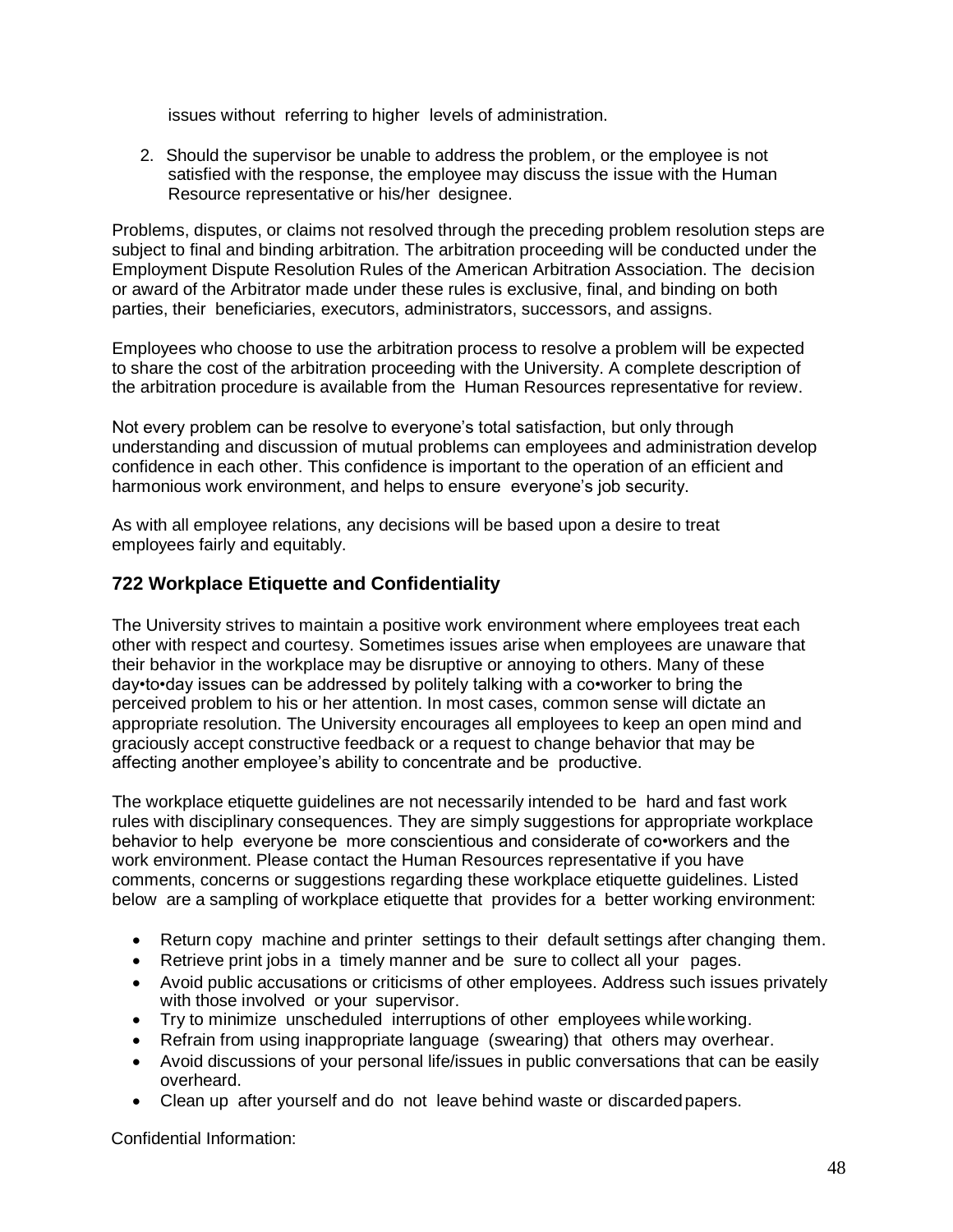The term "Confidential Information" means any and all trade secrets, data and information not generally known outside of the University whether prepared or developed by or for the University or received by the University from any outside source. Without limiting the scope, confidential information includes any employee, student, vendor, financial files, lists, plans, computer data/disc or survey. All "Confidential Information" and copies are the sole property of the University. Confidential information shall not apply to information that the University has voluntarily disclosed to internal and/or external persons without restriction.

# **724 Telephones**

Treating a caller with courtesy is just as important as the courtesy extended to anyone visiting the University. The telephone is a means of promoting and maintaining goodwill.

## **726 Visitors**

Visitors to the University should be treated with courtesy. All visitors should be escorted through the facility.

# **800 Life-Threatening Illnesses in the Workplace**

Employees with life•threatening illnesses, such as cancer, heart disease, and AIDS, often wish to continue their normal pursuits, including work, to the extent allowed by their condition. The University supports these endeavors as long as employees are able to meet acceptable performance standards. As in the case of other disabilities, the University will make reasonable accommodations in accordance with all legal requirements, to allow qualified employees with life•threatening illnesses to perform the essential function of their jobs.

Medical information on individual employees is treated confidentially. The University will take reasonable precautions to protect such information from inappropriate disclosure. Managers and other employees have a responsibility to respect and maintain the confidentiality of employee medical information. Anyone inappropriately disclosing such information is subject to disciplinary action, up to and including termination of employment.

Employees with questions or concerns about life•threatening illnesses are encouraged to contact the Human Resource representative for information and referral to appropriate services and resources.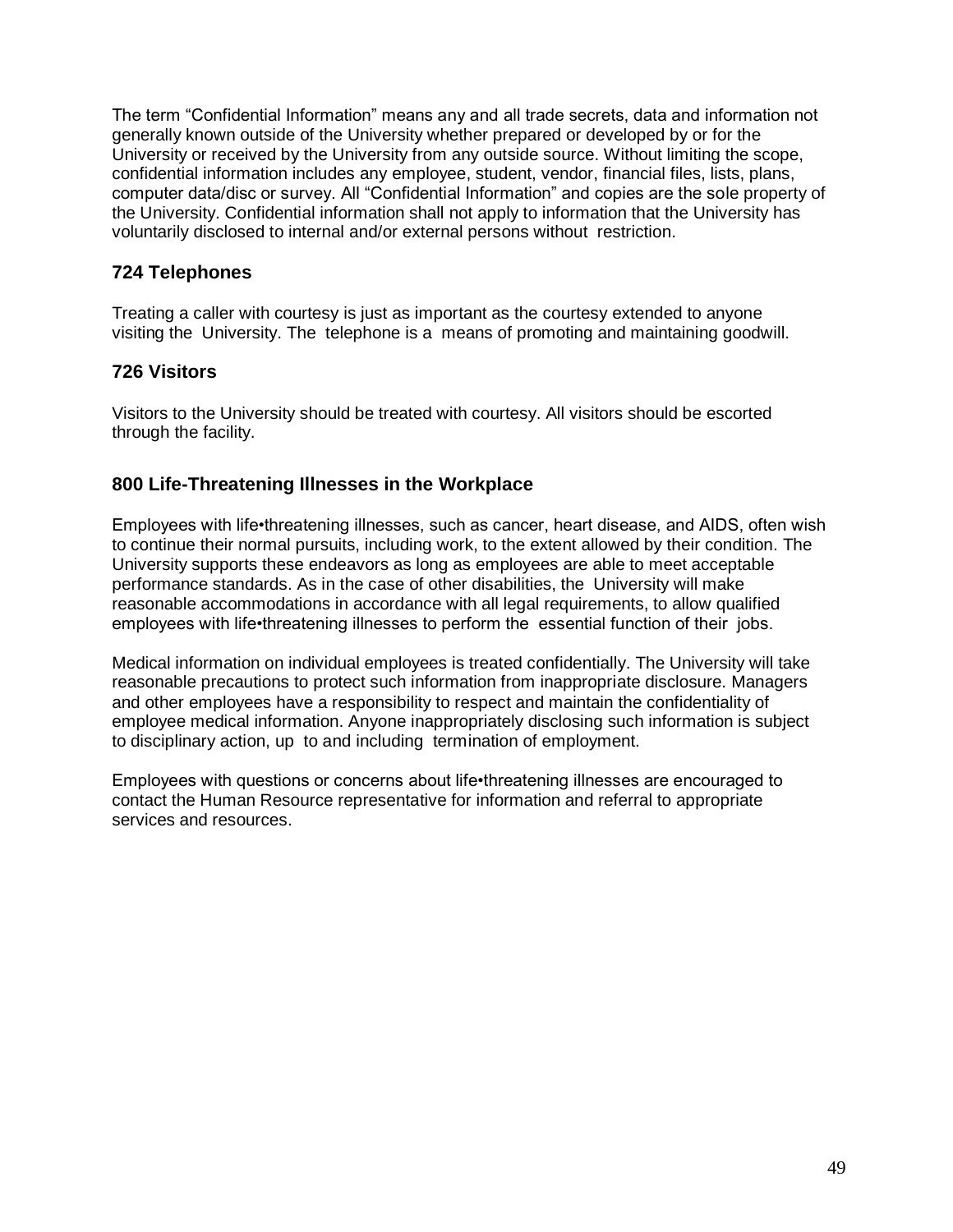## **Index**

**(Policy number shown in brackets)**

401(K) SAVINGS PLAN [320] ACCEPTABLE USE POLICY [516] ACCESS TO PERSONNEL FILES [202] ACTIVE MILITARY DUTY See Military Leave [605] ADA See Disability Accommodation [114] ADMINISTRATIVE PAY CORRECTIONS [409] AIDS See Life•Threatening Illnesses in the Workplace [800] APPLICATIONS FOR EMPLOYMENT See Employment Applications [208] ATTENDANCE [502] BEHAVORIOR GUIDELINES See Workplace Etiquette and Confidentiality [722] BENEFITS CONTINUATION (COBRA) [313] BEREAVEMENT LEAVE [309] **BREAKS** See Rest and Meal Periods [506] BUSINESS ETHICS AND CONDUCT [104] BUSINESS TRAVEL EXPENSES [512] **CANCER** See Life•Threatening Illnesses in the Workplace [800] CASUAL EMPLOYEES See Employment Categories [201] CO•WORKERS COURTESY See Workplace Etiquette and Confidentiality [722] COBRA See Benefits Continuation (COBRA) [313] COMPANY PROPERTY See Return of Property [706] COMPLAINT PROCEDURES See Problem Resolution [718] CONFLICT OF INTEREST [108] CONTINUATION OF BENEFITS See Benefits Continuation (COBRA) [313] CORRECTIVE ACTIONS See Progressive Discipline [716] **COURTESY** See Workplace Etiquette and Confidentiality [722] COVER PAGE [010] CREDIT REPORTS See Employment Applications [208] CRIME REPORTING [524] CUSTOMER SERVICE [060] DINNER BREAKS See Rest and Meal Periods [506] DISABILITY ACCOMMODATION [114]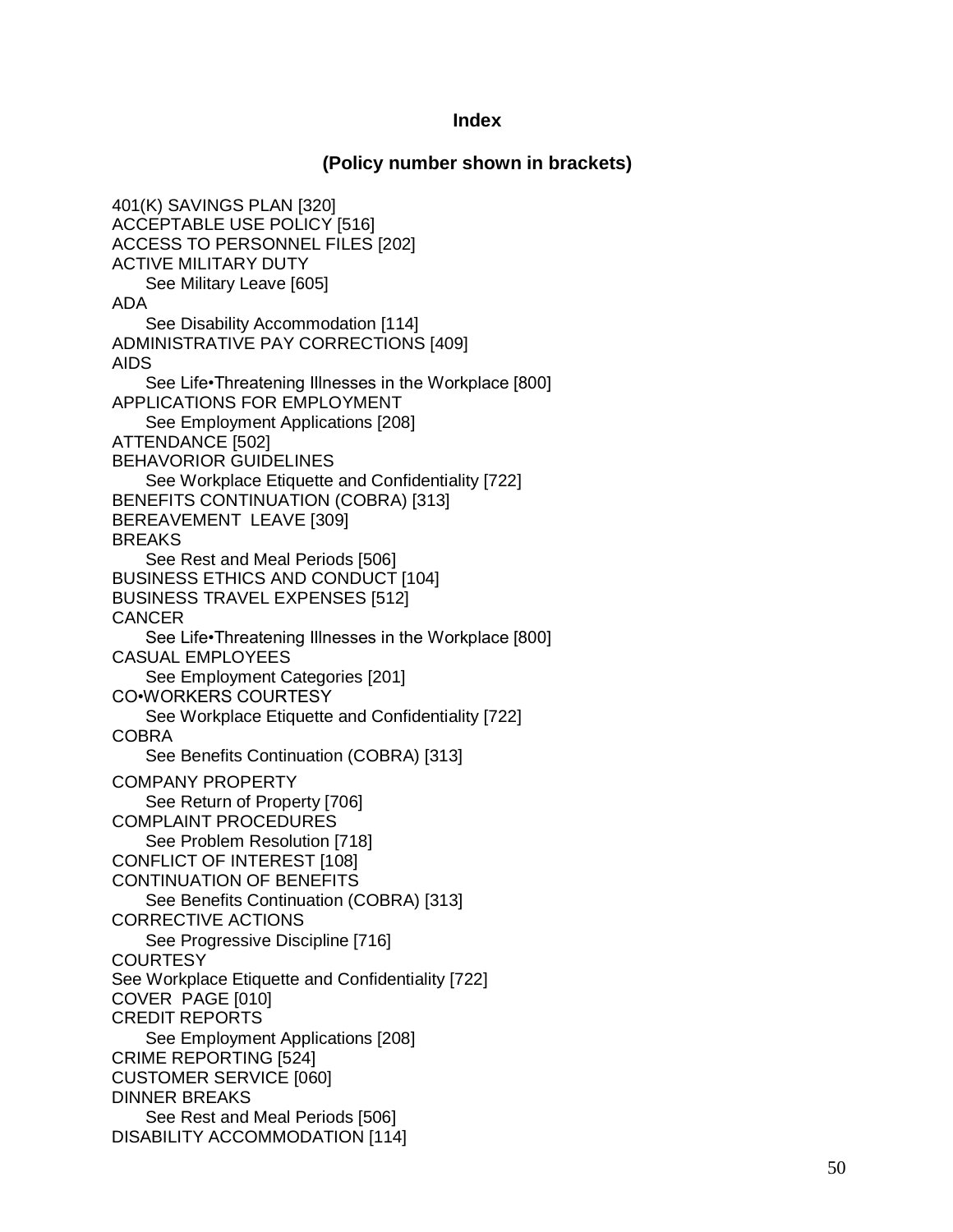DISABILITY INSURANCE See Long•Term Disability [319] See Short•Term Disability [318] DISCHARGE OF EMPLOYEE See Employment Termination [405] DISCIPLINARY PROCEDURES see Progressive Discipline [716] **DISCIPLINE** See Employee Conduct and Work Rules [701] See Progressive Discipline [716] **DISCRIMINATION** See Sexual and Other Unlawful Harassment [703] DISEASES See Life•Threatening Illnesses in the Workplace [800] DISPUTE RESOLUTION See Problem Resolution [718] DRUG AND ALCOHOL USE [702] **ELECTIONS** See Time Off to Vote [308] EMERGENCY CLOSING [510] EMPLOYEE BENEFITS [301] EMPLOYEE CONDUCT AND WORK RULES [701] EMPLOYEE INFORMATION See Personnel Data Changes [204] EMPLOYEE WARNINGS See Progressive Discipline [716] EMPLOYEE WELCOME MESSAGE [020] EMPLOYMENT APPLICATIONS [208] EMPLOYMENT CATERGORIES [201] EMPLOYMENT REFERENCE CHECKS [203] EMPLOYMENT TERMINATION [405] EMPLOYMENT• AT•WILL See Employee Conduct and Work Rules [701] See Employment Categories [201] See Employment Termination [405] See Probation and Qualifying Periods [205] See Progressive Discipline [716] EQUAL EMPLOYMENT OPPORTUNITY [103] ETIQUETTE See Workplace Etiquette and Confidentiality [722] EVALUATION See Performance Evaluation and Advancement [209] EXEMPT EMPLOYEES See Employment Categories [201] FAIR CREDIT REPORTING ACT See Employment Applications [208] FAMILY MEDICAL LEAVE [601] FLEXIBLE SPENDING ACCOUNT (FSA) [326] FULL•TIME EMPLOYEES See Employment Categories [201} GRIEVANCE PROCEDURES See Problem Resolution [718]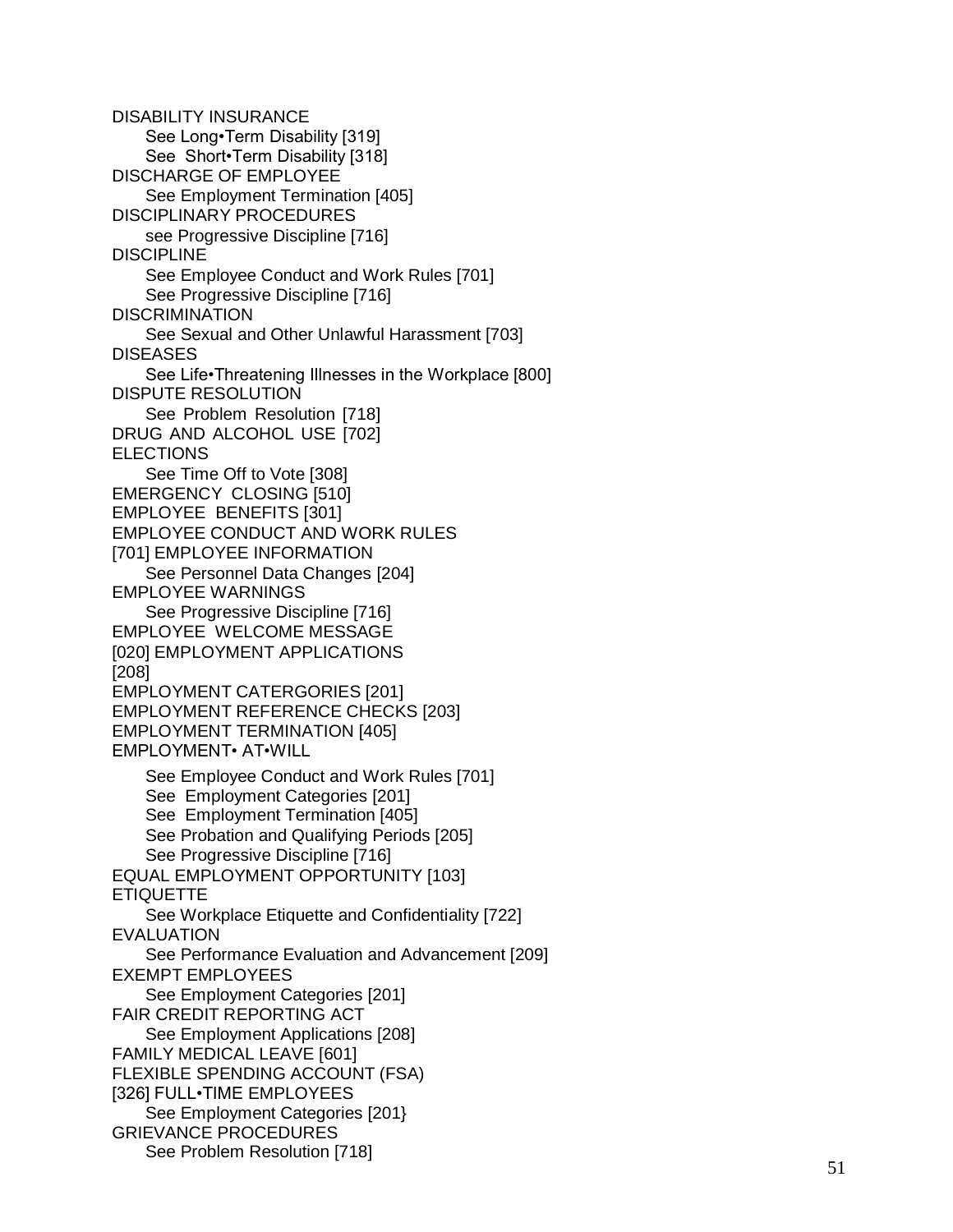HARASSMENT See Sexual and Other Unlawful Harassment [703] HEALTH INSURANCE [316] **HIV** See Life•Threatening Illnesses in the Workplace [800] HOLIDAYS [305] ILLNESSES See Life•Threatening Illnesses in the Workplace [800] IMMIGRATION LAW COMPLIANCE [107] INITIAL EMPLOYMENT PERIOD See Probation and Qualifying Periods [205] INJURIES ON THE JOB [501} INSURANCE, HEALTH See Health Insurance [317] INSURANCE, LIFE See Life Insurance [317] INSURANCE, LONG•TERM DISABILITY See Long•Term Disability [319] INSURANCE, SHORT•TERM DISABILTY See Short•Term Disability [318] INVOLUNTARY TERMINATION See Employment Termination [405] **IRCA** See Immigration Law Compliance [107] JOB APPLICATIONS See Employment Applications [208] JOB POSTING AND EMPLOYEE REFERRALS [116] JURY DUTY [311] LAYOFF See Employment Termination [405] LIFE INSURANCE [317] LIFE•THREATRENING ILLNESSES IN THE WORKPLACE[800] LONG•TERM DISABILITY [319] LUNCH BREAKS See Rest and Meal Periods [506] MEAL PERIODS See Rest and Meal Periods [506] MEDICAL INSURANCE See Health Insurance [316] MILITARY LEAVE [605] **MISCONDUCT** See Employee Conduct and Work Rules [701] MISSION, VISION AND VALUES [030] MOONLIGHTING See Outside Employment [110] NEPOTISM See Personal Relationships in the Workplace [105] NO SMOKING AREAS See Smoking [505] NONEXEMPT EMPLOYEES See Employment Categories [201]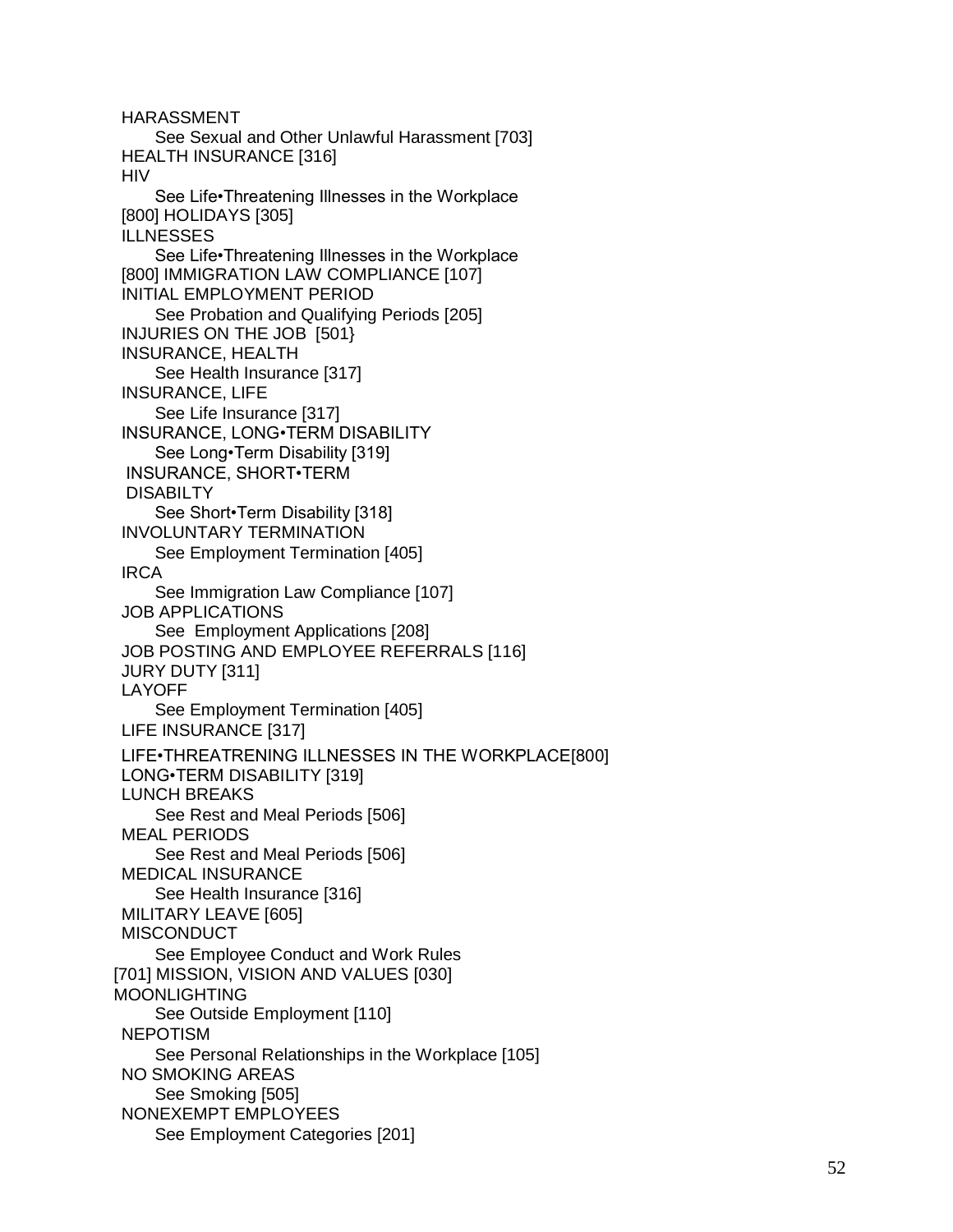OFFICE ETIQUETTE See Workplace Etiquette and Confidentiality [722] OPEN DOOR POLICY See Problem Resolution [718] ORIENTATION [280] ORIENTATION PERIOD See Probation and Qualifying Periods [205] OUTSIDE EMPLOYMENT [110] OVERTIME [507] PAID DAYS OFF (PDO) POLICY [307] PART•TIME EMPLOYEES See Employment Categories [201] PAY CHECK ERRORS See Administrative Pay Corrections [409] PAY CORRECTIONS See Administrative Pay Corrections [409] PAY DEDUCTION [410] PAY DAYS [403] PARKING [526] PER DIEM EMPLOYEES See Employment Categories [201] PERFORMANCE EVALUATION AND ADVANCEMENT [209] PERFORMANCE REVIEW See Performance Evaluation and Advancement [209] PERSONAL APPEARANCE [705] PERSONAL CONDUCT See Employee Conduct and Work Rules [701] PERSONAL RELATIONSHIPS IN THE WORKPALCE [105] PERSONNEL DATA CHANGES [204] PROBATION AND QUALIFYING PERIODS [205] PROBATIONARY PERIOD See Probation and Qualifying Periods [205] PROBLEM RESOLUTION [718] PROGRESSIVE DISCIPLINE [716] PROPERTY See Return of Property [706] RE•EMPLOYMENT [111] REGULAR EMPLOYEES See Employment Categories [201] RELATIVES See Personal Relationships in the Workplace [105] RESERVE DURTY See Military Leave [605] RESIGNATION [708] **RESIGNATION** See Employee Termination [405] REST AND MEAL PERIODS [506] RETIREMENT PLAN See 401(k) Savings Plan [320] RETIREMENT See Employment Termination [405]